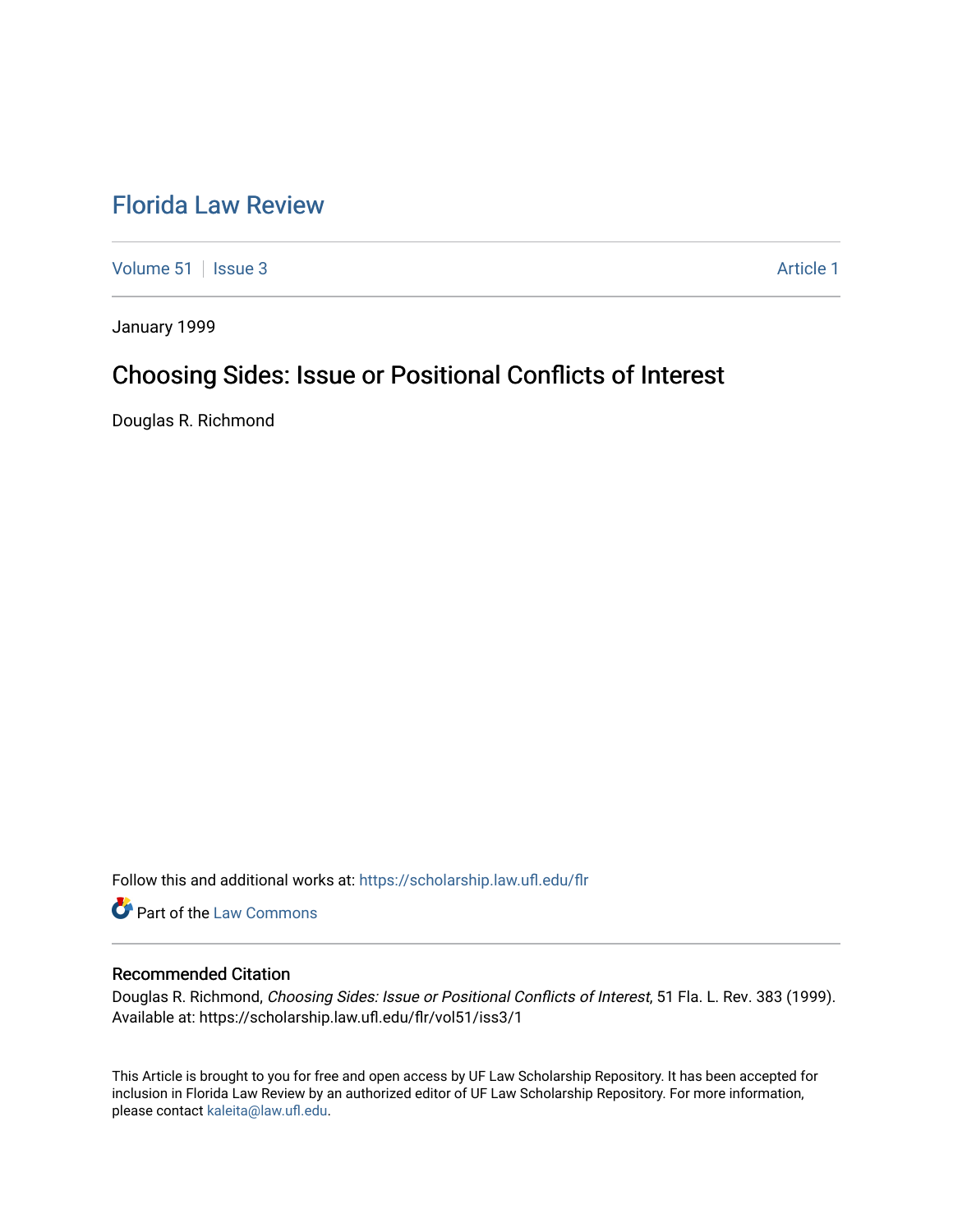# **Florida Law Review**

| Volume 51 | <b>JULY 1999</b> |                 |
|-----------|------------------|-----------------|
|           |                  | <b>NUMBER 3</b> |

# CHOOSING SIDES: ISSUE OR POSITIONAL CONFLICTS OF INTEREST

# *Douglas R. Richmond\**

| Π. | ETHICS RULES AND ISSUE OR POSITIONAL<br>CONFLICTS OF INTEREST 387<br>A. Conflicts of Interest Involving Current Clients  388<br>B. Former Clients and Conflicts of Interest 395                                                                                                                                                                                                               |
|----|-----------------------------------------------------------------------------------------------------------------------------------------------------------------------------------------------------------------------------------------------------------------------------------------------------------------------------------------------------------------------------------------------|
|    | III. ISSUE OR POSITIONAL CONFLICTS OF<br>INTEREST IN THE $\text{Case}$ Law $\ldots \ldots \ldots \ldots \ldots \ldots \ldots \ldots \ldots$ . 398                                                                                                                                                                                                                                             |
|    | IV. A PRACTICAL ANALYSIS OF ISSUE OR<br>POSITIONAL CONFLICTS OF INTEREST 410<br>A. Former Clients and Successive Representations  410<br>B. Current Clients and Concurrent Representations  413<br>1. The Importance of the Issue and Its Determination 416<br>C. Disclosure and Client Consent  418<br>D. Concurrent Representations, Conflicts<br>and Consent: Putting It All Together  423 |
|    |                                                                                                                                                                                                                                                                                                                                                                                               |

<sup>\*</sup> Partner, Armstrong Teasdale LLP, Kansas City, Missouri. B.S., Fort Hays State University; M.Ed., University of Nebraska; J.D., University of Kansas. This Article uses the masculine pronoun "he" for simplicity's sake; it does not evidence gender bias.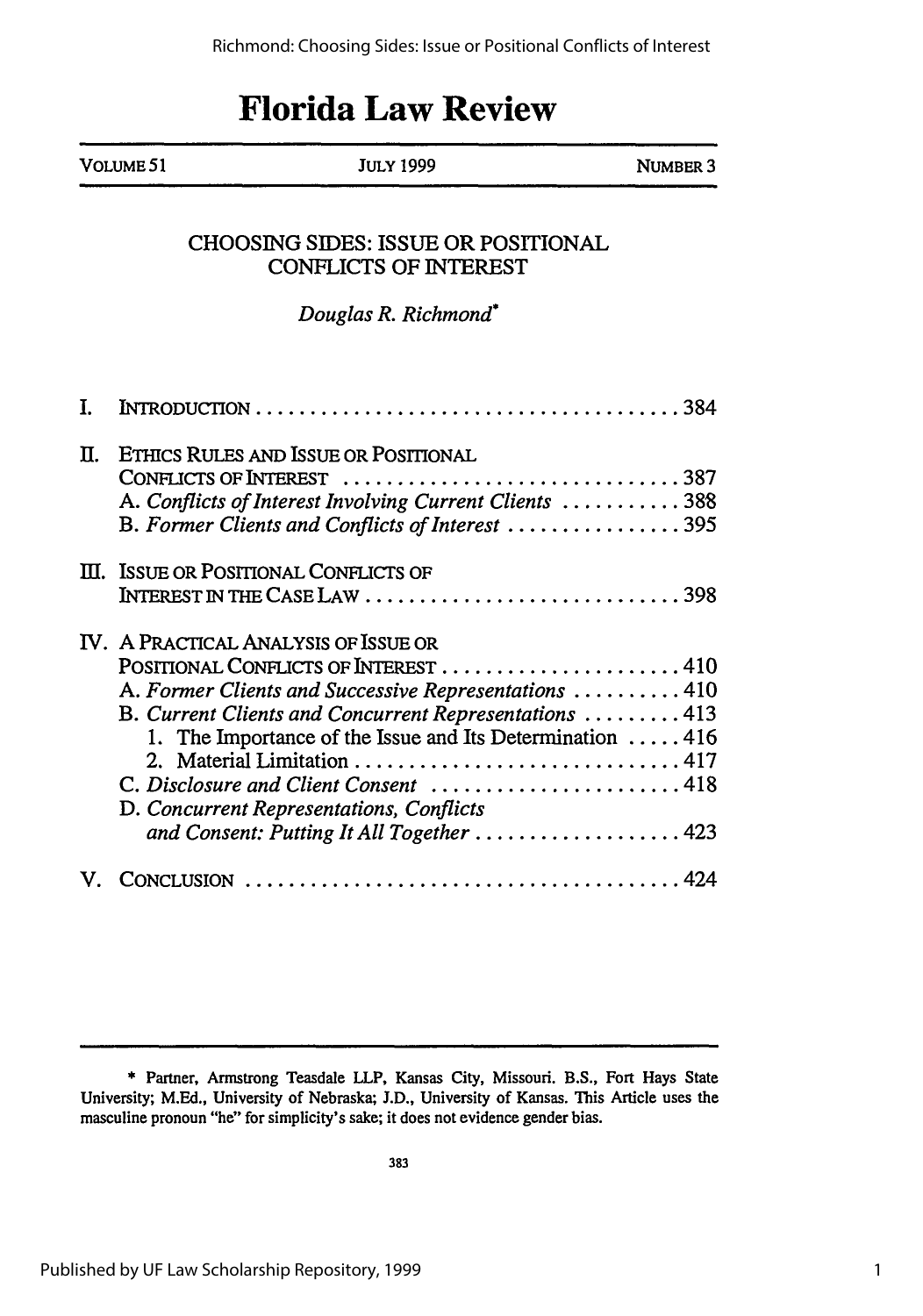*FLORIDA L4W REVIEW*

*[Vol. 51*

## I. **INTRODUCTION**

Conflicts of interest are a perpetual source of attorney liability and they routinely threaten or impair clients' representations in almost all practice areas.' Conflict of interest allegations are especially troublesome when coupled with claimed violations of ethics rules, for it is there that they most resonate with judges and juries. Some of the most serious professional responsibility problems with which lawyers now struggle are attributable to actual and potential conflicts of interest.<sup>2</sup>

In the last few years, lawyers and law firms have been subjected to complaints alleging conflicts of interest by current and former clients who are not directly opposed to one another in a pending matter.<sup>3</sup> Instead, these current and former clients contend that the lawyer or firm, in representing another client, is taking a position in an unrelated matter adverse to the complaining client's or former client's interests.4 This situation is perhaps best understood by way of a litigation example.

Assume that Law Firm represents insurance companies in coverage and bad faith litigation. Tapping into its expertise, one of Law Firm's corporate clients asks it to represent the company in litigation with the company's liability insurer. The insurer has refused to pay the company's environmental response costs incurred from cleaning up pollution on the company's property. The company contends that its response costs are "damages" for purposes of its liability insurance policy.<sup>5</sup>

Because Law Firm has never represented its corporate client's insurer, it sues the insurance company for breach of contract and bad faith for its refusal to pay the environmental response costs at issue. One of Law Firm's largest insurance company clients learns of the suit and demands that Law Firm withdraw. The insurability of environmental response costs is an issue of great concern to all property and casualty insurers; a verdict or judgment for the corporate client in this case could result in disastrous precedent. What is Law Firm to do?

Our hypothetical law firm has landed itself in what is commonly

**<sup>1.</sup>** Conflicts of interest may, for example, give rise to malpractice claims or suits; require attorneys' disqualification or withdrawal from one or more representations; exacerbate malpractice claims based primarily on other conduct; generate adverse publicity; or impair lawyers' relationships with clients. *See* Robert **E.** O'Malley et al., *Selected Conflict ofInterest Issues, ALAS* LOSS **PREVENTION** J., Jan. 1992, 2, 16 (on file with author).

*<sup>2.</sup> See* John S. Dzienkowski, *Positional Conflicts of Interest,* 71 TEX. L. REV. 457, 458 (1993).

*<sup>3.</sup> See id.* at459.

*<sup>4.</sup> See id.*

<sup>5.</sup> This is a recurring dispute between liability insurers and commercial insureds. *See, e.g.,* Farmland Indus., Inc. v. Republic Ins. Co., 941 S.W.2d 505 (Mo. 1997).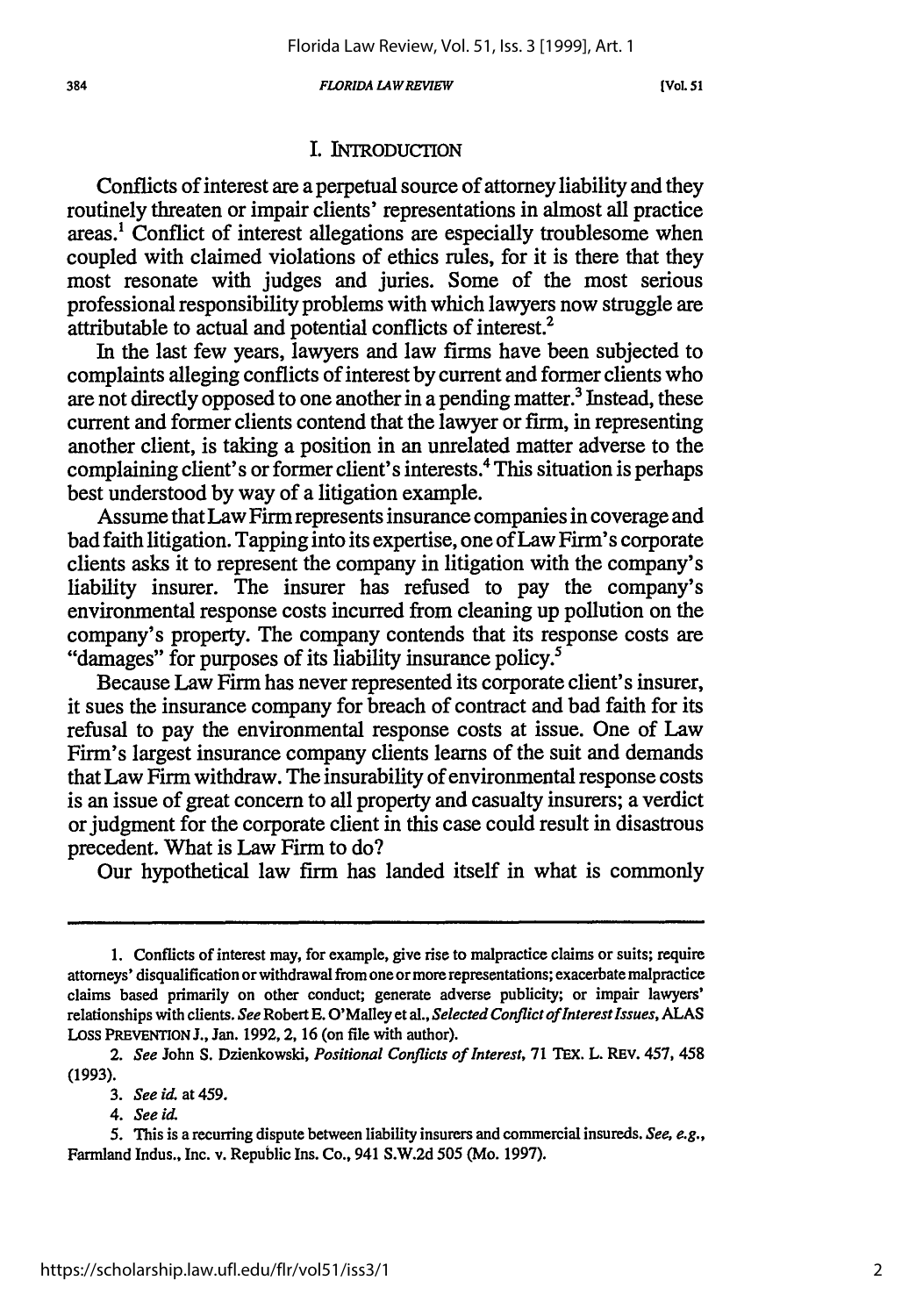described as an "issue" or "positional" conflict of interest. An issue or positional conflict of interest arises when clients have opposing interests in unrelated matters.' Though the clients' interests do not directly conflict, they differ on what the law or public policy ought to be.7 The clients' common lawyer is stranded between them, facing a representation at odds with another position or interest that he represents. $\delta$  Issue or positional conflicts are especially sensitive if the parties confront the issue repeatedly or routinely, and thus have long-term stakes in the subject.

The principle that lawyers may be prohibited from accepting new matters or from continuing in representations because of issue or positional conflicts of interest derives from a view of the law as something other than deductive science. In other words, lawyers must be seen as shaping the law, rather than simply aiding courts, clients and legislatures in arriving at independent judgments or interpretations. A lawyer who advocates a position for one client and the opposing position for another client in unrelated matters necessarily does so to the clients' detriment.<sup>9</sup> The lawyer's divided obligations may neutralize his effectiveness for one or both clients by causing him to change his advice, unreasonably concede positions, or underplay otherwise strong strategic hands.<sup>10</sup> At least one client seems sure to be harmed in such a situation.<sup>11</sup>

The potential for issue or positional conflicts of interest is greatest in litigation. Such a conflict arises in litigation when a lawyer argues for an interpretation of the law on behalf of one client that is adverse to another client's interests. Some substantive litigation areas seem predisposed to issue or positional conflicts of interest, including antitrust law, insurance, labor and employment law, products liability and professional liability. This list certainly is not exhaustive, however, for evidentiary and procedural issues of interest to many litigants transcend particular substantive areas. An issue or positional conflict may arise in the transactional context where a lawyer negotiates a deal or drafts a document for one client that another client considers to be improper in whole or part. For example, a law firm might include "poison pill" arrangements in a

Published by UF Law Scholarship Repository, 1999

*<sup>6.</sup> See* Dzienkowski, *supra* **note 2,** at 460. Issue or positional conflicts are separate and distinct from "procedural" conflicts, such as where two clients with congruent interests insist that their common lawyer try their respective cases in different courts at the same time. *See* **CHARLES W. WOLFRAM, MODERN LEGAL ETHIcs** § **7.3,** at **355-56 (1986).**

*<sup>7.</sup> See* **1 GEOFFREY C. HAZARD, JR. & W.** WII.,AM **HODES, THE LAW OF** LAWYERING § 1.7:104, **at 232.1 (2d ed. Supp.. 1998).**

*<sup>8.</sup> See* Norman **W.** Spaulding, **Note,** *The Prophet and the Bureaucrat: Positional Conflicts in Service Pro-Bono Publico,* **50 STAN. L. REv. 1395,** 1400 **(1998).**

*<sup>9.</sup> See* HAZARD **& HODES,** *supra* **note 7,** § **1.7:105, at 232.5-.7** (discussing hypothetical positional conflict of **interest).**

**<sup>10.</sup>** *See id. §* **1.7:105, at 232.5.**

**<sup>11.</sup>** *See id.* § 1.7:104, **at 232.3.**

<sup>19991</sup>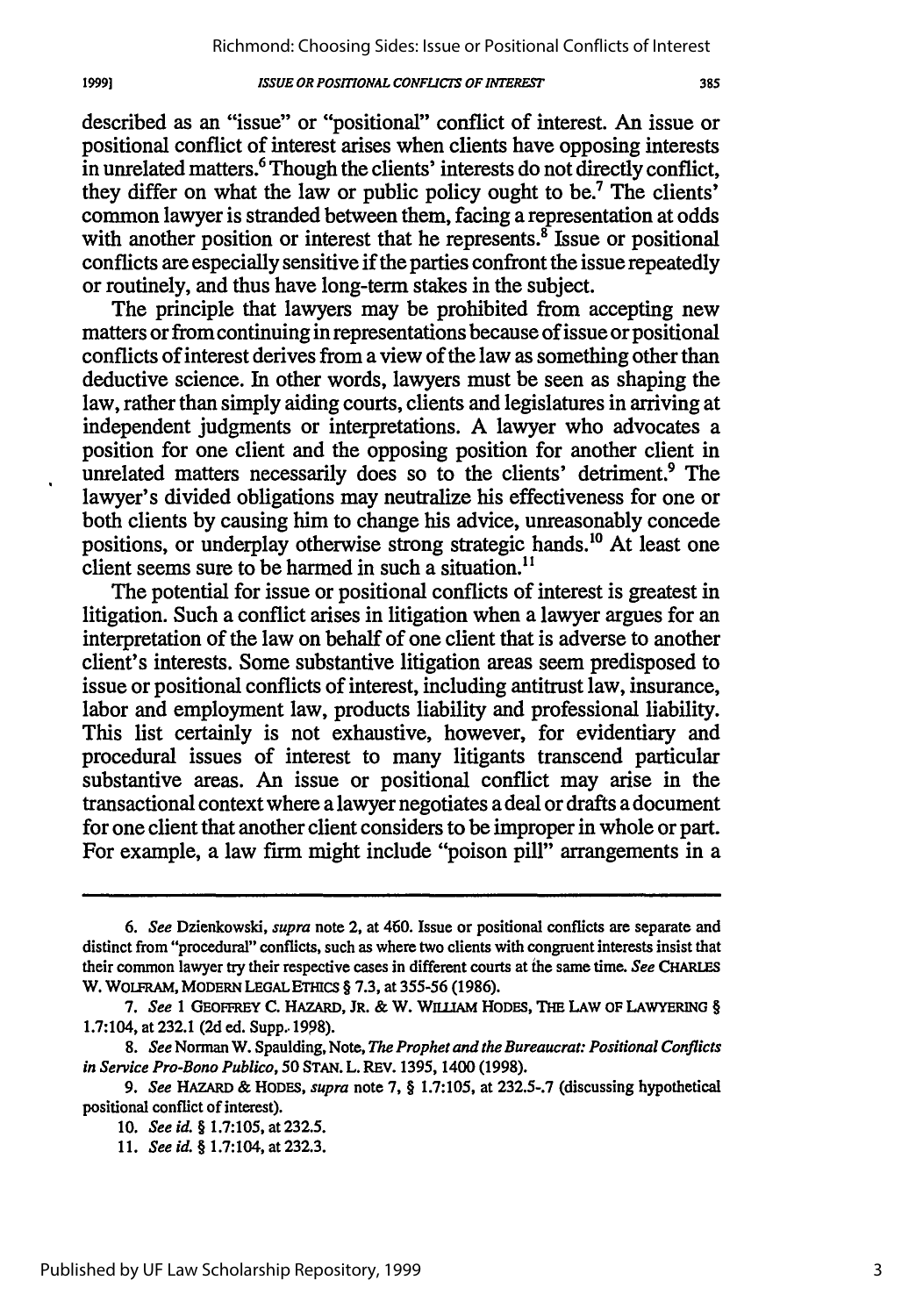#### *386 FLORIDA LA WREVIEW [Vol. 51*

client's corporate documents that make the subject company less attractive to potential purchasers, but which the firm's clients who typically look to acquire companies consider illegal or improper.12 In the lobbying context, an issue or positional conflict may arise where a lawyer argues for a change in the law on behalf of one client that will detrimentally affect another client. In fact, these areas frequently overlap, and it is difficult to segregate issue or positional conflicts by practice area. Where these areas overlap the common element usually is litigation.

Issue or positional conflicts of interest pose difficult practical and philosophical questions. A lawyer's job is to advocate or promote any viable interpretation of the law that benefits his client. This is the essence of what lawyers do.<sup>13</sup> Clients' ability to insist on fidelity to their views under threat of disqualification or the loss of business restricts lawyers' freedom to practice.<sup>14</sup> Giving clients unlimited veto power over their lawyers' choice of other clients and matters eliminates the concept of professional independence. Such conflicts may force practitioners to unreasonably narrow their fields of expertise. A broad view of issue or positional conflicts also penalizes those clients who may see their lawyers disqualified or forced to withdraw because it deprives them of counsel of their choosing. Clients seeking personal or competitive advantages should not be allowed to subvert ethics rules related to conflicts of interest by wielding them as procedural weapons.<sup>15</sup>

Despite the potentially serious problems they pose for lawyers and clients alike, issue or positional conflicts of interest have received relatively little scholarly attention. This Article represents a modest attempt to explore this unappreciated and misunderstood ethics area. Part I examines legal ethics rules as they relate to issue or positional conflicts, focusing on Rules 1.7 and 1.9(a) of the *Model Rules of Professional Conduct.*<sup>16</sup> Part III discusses cases dealing with issue or positional conflicts

<sup>12.</sup> Poison pill arrangements essentially give a company's shareholders the right to purchase a new type of preferred stock upon the occurrence of a specified event. *See* Dzienkowski, *supra* note 2, at 468 n.42. For a discussion of conflicts of interest and the ethical implications of poison pills, seeCatherineR. Phillips, Comment, *Ethical Conflicts in the Recommendation ofPoison Pills,* 65 WASH. U. L.Q. 273 (1987).

<sup>13.</sup> *See* Philadelphia Bar Ass'n Prof'l Guidance Comm., Op. 89-27 (1990) (discussing issue or positional conflicts in litigation).

<sup>14.</sup> *See* Spaulding, *supra* note 8, at 1408-09 (noting that clients' market power gives them a powerful mechanism for enforcing their concepts of positional loyalty).

*<sup>15.</sup> See* Berry v. Saline Mem'l Hosp., **907 S.W.2d** 736, **739** (Ark. **1995)** (recognizing this problem generally); Adam v. MacDonald Page **&** Co., 644 A.2d 461,464 (Me. 1994) (discussing ethics rules related to confidentiality and noting that motions to disqualify counsel can be abused as a litigation tactic).

<sup>16.</sup> MODEL RULES **OF PROFESSIONAL CONDUCT** (1999) [hereinafter MODEL **RULES].**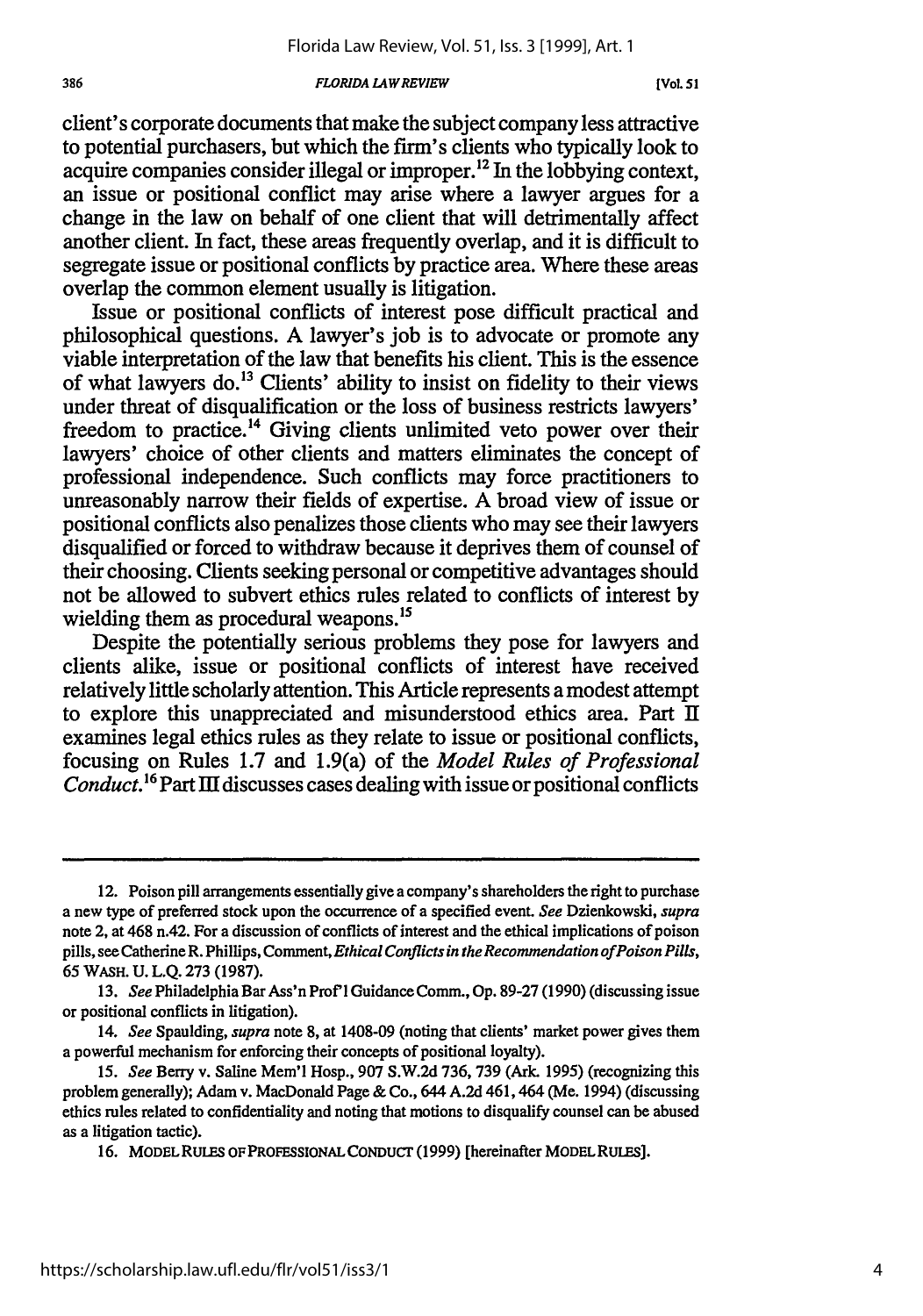of interest. There are, unfortunately, few cases on point.<sup>17</sup> Finally, Part IV approaches issue or positional conflicts of interest from a practical standpoint.

## **II. ETHICS RULES AND ISSUE OR POSITIONAL** CoNFLIcTs OF INTEREST

Ethics codes for lawyers are a relatively recent creation.18 Alabama adopted the first ethics code in 1887.19 The American Bar Association (ABA) first adopted a code of ethics in 1908.20 The *Canons of Professional Ethics,* as they were known, guided lawyers until 1969, when the ABA adopted the *Model Code ofProfessionalResponsibility.21* The Model Code took effect January 1, 1970,<sup>22</sup> and all states adopted it in some form shortly thereafter.

Unfortunately, the Model Code was deficient in a number of respects and the ABA began work on new ethics guidelines less than seven years after the Code took effect.<sup>23</sup> In 1983, after several years of effort, the ABA adopted the *Model Rules of Professional Conduct.24* The Model Rules are now the predominant ethics standards for lawyers.<sup>25</sup> At least forty states and the District of Columbia have adopted the Model Rules in some form.<sup>26</sup>

17. *See* WOLFRAM, *supra* note 6, § 7.3, at 355.

*18. See* Douglas R. Richmond, *Associates as Snitches and Rats,* 42 WAYNE L. REV. 1819, 1824(1997).

19. *See* Roberta K. Flowers, *What You See Is What You Get: Applying the Appearance of Impropriety Standard to Prosecutors,* 63 Mo. L. REV. 699,707 (1998).

20. *See* MODEL RULES, *supra* note 16, Preface.

21. *See* **MODELCODE** OFPROFESSIONALRESPONSBIHTY **(1986)** [hereinafter **MODELCODE].** 22. *See id.*

**23.** *See* **STEPHEN** GILLERS, **REGULATION OF** LAWYERS: PROBLEMS OF LAW **AND** ETHICS 4-5 (5th ed. 1998).

*24. See* MODEL **RULES,** *supra* note 16, Preface.

25. In contrast to the Model Code, which states adopted with little orno modification, many states disagreed with various provisions of the Model Rules. As a result, some states continue to follow their versions of the Model Code. *See* LEN BIERNAT & R. HUNTER MANSON, LEGAL ETHICS **IOR MANAGEMENT** AND THEIR **COUNSEL** 12 (1997). For example, New York, with about 10% of America's lawyers, still follows the Model Code. *See GILLERS, supra* note 23, at 5. Some states have crafted their own ethics rules. *See* Adam v. MacDonald Page & Co., 644 A.2d 461, 463 n.6 (Me. 1994) (suggesting that as of 1994, seven states employed their own standards). California, with about one-sixth of the nation's lawyers, has borrowed modestly from the Model Rules, but its ethics rules are largely its own. *See GILIERS, supra* note **23,** at 5.

26. *See GILIERS, supra* note 23, at 5 (indicating that forty states had adopted the Model Rules in some form as of January 1998); Richmond, *supra* note 18, at 1822 n.12 (stating that the District of Columbia has adopted the Model Rules).

387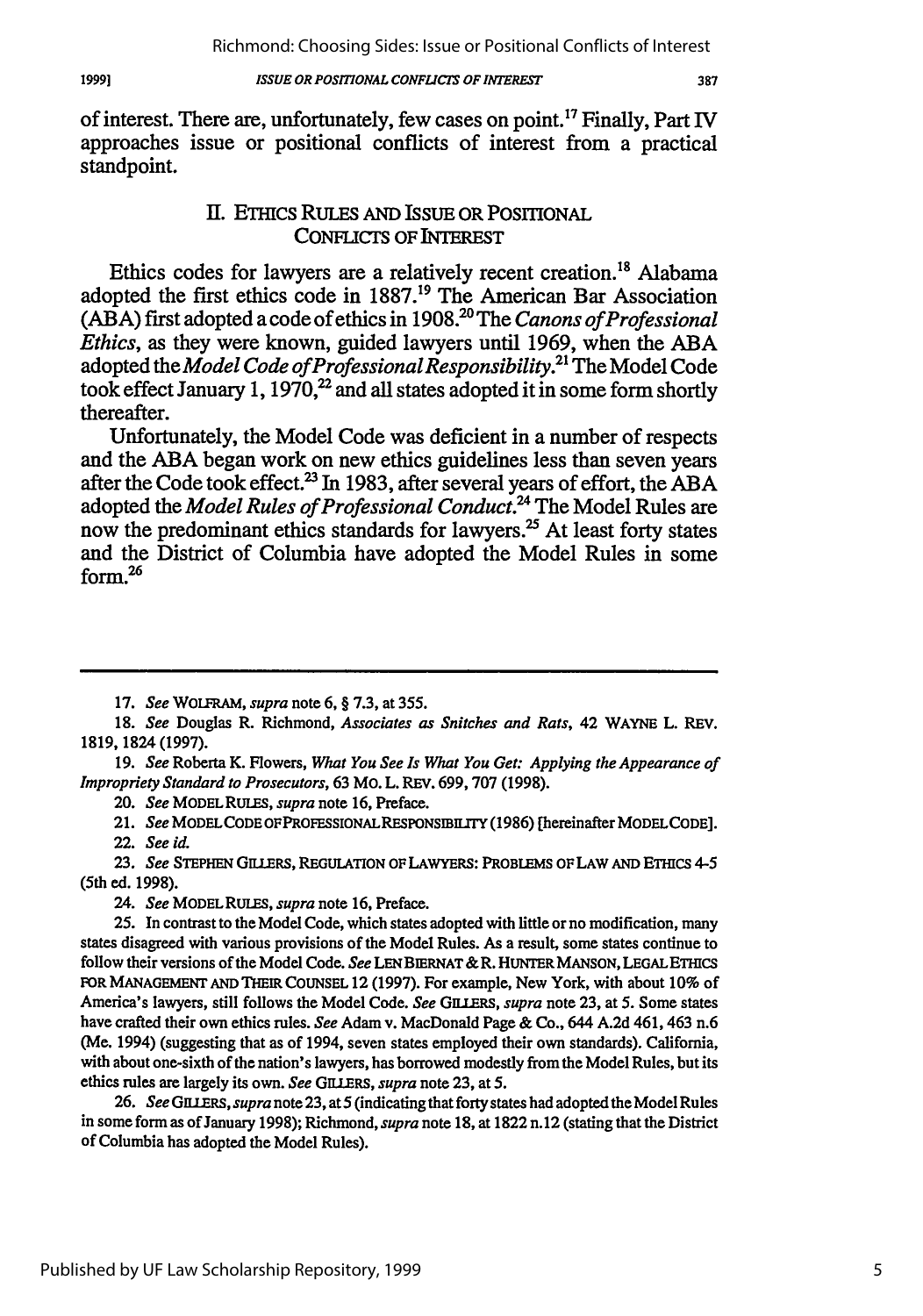# *A. Conflicts of Interest Involving Current Clients*

The Model Rules recognize that loyalty is essential to attorney-client relationships. $^{27}$  The principle that client loyalty is paramount is embodied in Rule  $1.\overline{7}^{28}$  which provides:

- (a) A lawyer shall not represent a client if the representation of that client will be directly adverse to another client, unless:<br>(1) the lawyer
	- (1) the lawyer reasonably believes the representation will not adversely affect the relationship with the other client; and
	- (2) each client consents after consultation.
- (b) A lawyer shall not represent a client if the representation of that client may be materially limited by the lawyer's responsibilities to another client or to a third person, or by the lawyer's own interests, unless:<br>(1) the lawyer reasonably believes the
	- (1) the lawyer reasonably believes the representation will not be adversely affected; and
	- (2) the client consents after consultation. When representation of multiple clients in a single matter is undertaken, the consultation shall include explanation of the implications of the common representation and the advantages and risks involved.<sup>29</sup>

Rule 1.7 clearly addresses conflicts involving current clients. That is, it addresses the balancing of interests required in concurrent representations. The Rule applies both when the representation of a client is directly adverse to another client,<sup>30</sup> and when a client's representation would be materially limited by the lawyer's responsibilities to another client or to a third person.<sup>31</sup> Rule 1.7 thus recognizes the basic principle

31. *See, e.g.,* Fiandaca v. Cunningham, 827 F.2d **825** (1st Cir. 1987) (disqualifying lawyers

**<sup>27.</sup>** *See* **MODELRULES,** *supra* note 16, Rule 1.7 cmt. 1.

**<sup>28.</sup>** *See* Lawrence J. Fox, *Litigation Conflicts: Is it Time to Revive the Appearance of Impropriety?,* **PROF. LAW.,** Feb. 1998, at 1, 8 (arguing that Rule 1.7 and related rules "are the way the profession has chosen to embody the principle of client loyalty").

**<sup>29.</sup>** MODELRULES, *supra* note 16, Rule 1.7.

<sup>30.</sup> *See, e.g.,* Smiley v. Director, Office of Workers Compensation Programs, 984 F.2d 278, **282** (9th Cir. 1993) (finding concurrent workers' compensation representations were directly adverse to one another); Florida Bar v. Mastrilli, 614 So. **2d** 1081, 1082 (Fla. 1993) (suspending lawyer for violating Rule 1.7(a) by suing a current client); *In re* Horine, 661 N.E.2d 1206, 1207 (Ind. 1996) (reprimanding lawyer for violating Rule 1.7(a) by negotiating the sale of a client's car to another client without first obtaining the purchaser's consent to the representation).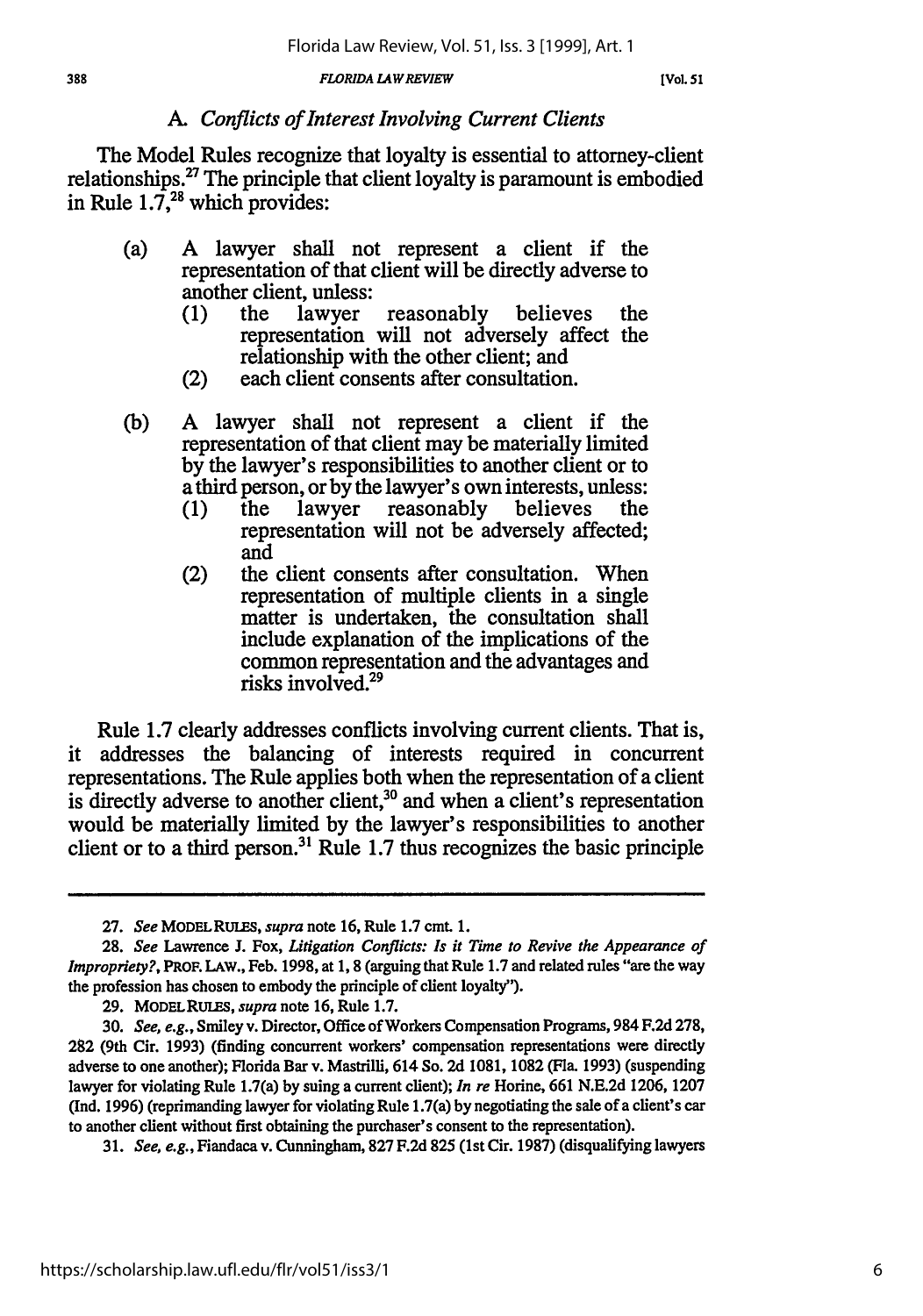that a lawyer's duty of loyalty is indivisible. $32$ 

Although Model Rules 1.7(a) and (b) both address current client conflicts, meaning concurrent representations, they impose different standards. Rule 1.7(a) deals with clients' direct adversity; hence, this subsection is especially stringent.<sup>33</sup> In many cases it amounts to a per se disqualification rule,<sup>34</sup> or an absolute ban on accepting a second representation. Rule 1.7(b), on the other hand, applies where a lawyer's representation of a client *may* be "materially limited" by competing interests.<sup>35</sup> This requires more subtle inquiry. Thus, while Rule  $1.7(b)$  may be broader than Rule 1.7(a), it also is more flexible and forgiving.<sup>36</sup>

In order to accept or continue a representation in the shadow of Rule 1.7, a lawyer must reasonably believe that he can fulfill his professional obligations to the client notwithstanding his competing obligations or interests. The "reasonable belief' requirement in Rules 1.7(a) and (b) makes clear that the standard by which a lawyer must measure his fidelity or loyalty is an objective one.37 Consistent with the employment of an objective standard, a lawyer's belief may be inferred from the circumstances.<sup>38</sup>

Conflicts of interest under Rule 1.7, of course, can be cured or avoided. A lawyer may ask both clients to consent to the dual representation.<sup>39</sup> Client consent may be requested only after "consultation," however, which Rule 1.7 contemplates as full disclosure by the lawyer of all advantages, risks and implications attending the dual representation.<sup>40</sup> Just as a court or ethics authority might infer from the circumstances that a lawyer's belief about his ability to represent a client unimpaired by competing obligations or interests is unreasonable. A fact finder also may infer that a client's consent is the product of inadequate information.<sup>41</sup>

who represented classes with differing interests relative to state property and expenditure of state funds); People v. Ginsberg, 967 P.2d 151,153 (Colo. 1998) (suspendinglawyer who prepared loan documents in transaction in which both borrower and lender were his clients).

**<sup>32.</sup>** *See Smiley,* 984 F.2d at 282 (stating that an attorney owes a client a "duty of undivided loyalty"); Flatt v. Superior Court, 885 P.2d 950, 953 (Cal. 1994) (stating that "[a]n attorney's duty of loyalty to a client is not one that is capable of being divided").

**<sup>33.</sup>** *See* 1 **HAZARD &** *HODES, supra* note **7,** § 1.7:201, at 232.12.

<sup>34.</sup> *See id.*

<sup>35.</sup> MODELRULES, *supra* note 16, Rule 1.7(b).

<sup>36.</sup> *See* 1 HAZARD &HODES, *supra* note 7, § 1.7:301, at 250-51.

<sup>37.</sup> *See* People v. Mason, 938 P.2d 133, **136** (Colo. 1997).

<sup>38.</sup> *See* 1 HAZARD & **HODES,** *supra* note 7, § 1.7:206, at 238.

**<sup>39.</sup>** *See* **MODEL** RULES, *supra* note 16, Rules 1.7(a) & 1.7(b) (providing for client consent).

<sup>40.</sup> *See* Florida Ins. Guar. Ass'n, v. Carey Canada, Inc., 749 F. Supp. 255, **259** (S.D. Fla. 1990) (discussing Model Rule 1.7(a)); Griva v. Davison, 637 A.2d 830, 845 (D.C. 1994) (stating that "[a]fter full disclosure of the differing interests, all potentially affected clients must consent to the representation").

<sup>41.</sup> *See* **I** HAZARD & HODES, *supra* note 7, § 1.7:206, at 238.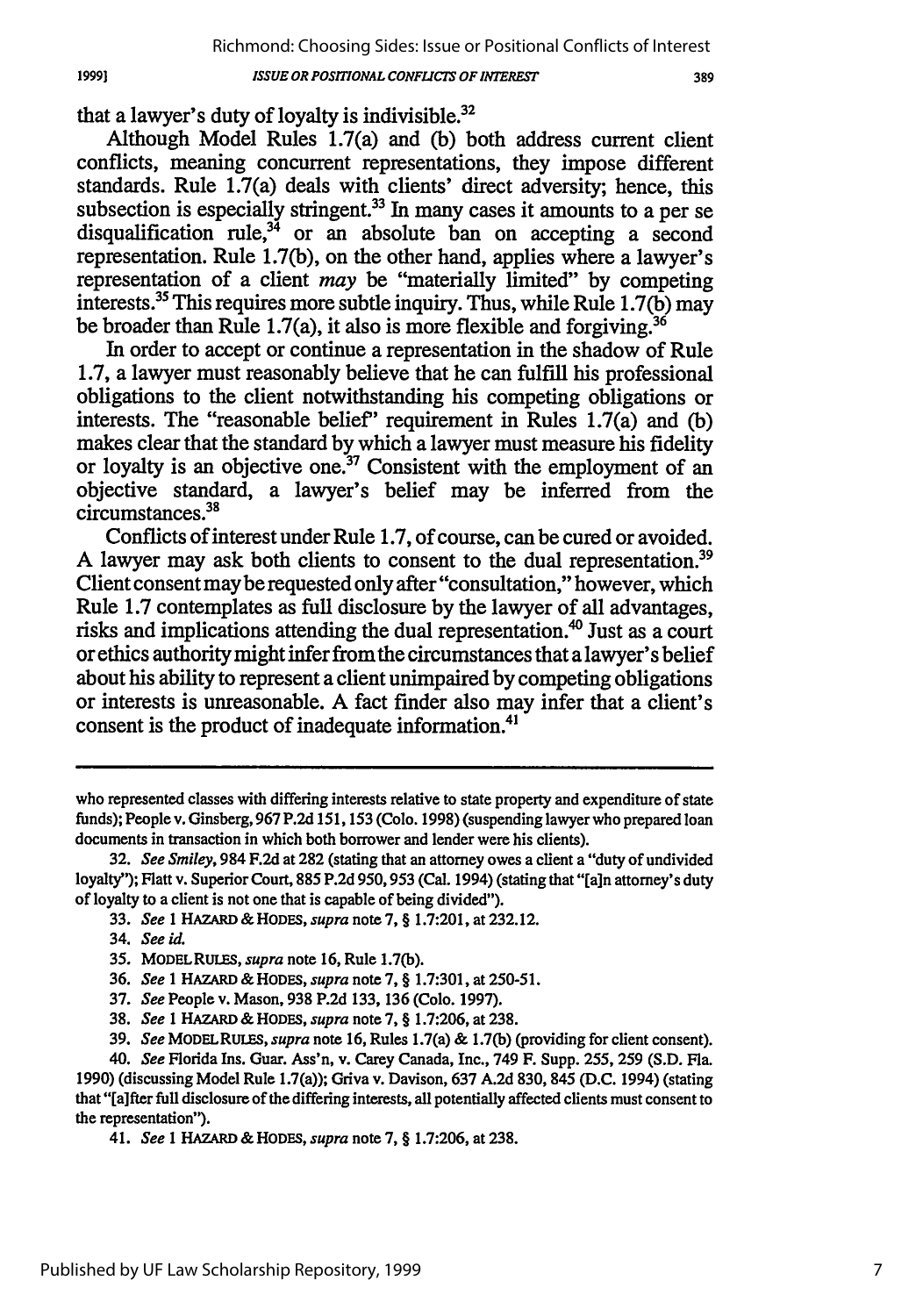Any analysis of issue or positional conflicts of interest intuitively begins either with the "directly adverse" language of Rule 1.7(a) or with the "materially limited" qualifier in Rule 1.7(b). But courts' and lawyers' intuition may be wrong, for the comment to Rule 1.7 appears to treat issue or positional conflicts separately, if not haphazardly. A comment to the Rule states:

A lawyer may represent parties having antagonistic positions on a legal question that has arisen in different cases, unless representation of either client would be adversely affected. Thus, it is ordinarily not improper to assert such positions in cases pending in different trial courts, but it may be improper to do so in cases pending at the same time in an appellate court.<sup>42</sup>

The comment's language is troublesome for several reasons. First, it suggests that issue or positional conflicts are restricted to litigation. Though such conflicts are most acute in litigation, they are not so limited.<sup>43</sup> Second, the comment misapprehends the problem even within the confines of litigation. The comment implies that disqualifying or otherwise serious conflicts occur only when a lawyer handles concurrent cases in a single appellate court.<sup>44</sup> The comment's distinction between trial and appellate courts apparently turns on notions of stare decisis.45 In the federal system, however, trial court decisions are routinely reported and are cited as persuasive authority in other district courts, and in federal and state appellate courts around the country. Even state trial court decisions may influence other courts in the same jurisdiction. The trial-versus-appellate court distinction, therefore, is fundamentally flawed.<sup>46</sup> The single appellate court approach also is flawed, for courts often look to other jurisdictions for precedent. Third, the "adversely affect" qualifier does not track the language of either Rule 1.7(a) (which applies in instances of direct adversity) or Rule 1.7(b) (which speaks of material limitations). This ambiguity arguably vests greater discretion in lawyers when it comes to determining their professional obligations vis-a-vis effects on clients and

<sup>42.</sup> MODEL RULES, *supra* note 16, Rule 1.7 cmt. 9.

<sup>43.</sup> *See generally* Dzienkowski, *supra* note 2, at 466-69.

<sup>44.</sup> According to the comment, "it is ordinarily not improper" for a lawyer to take antagonistic legal positions in different trial courts, but it may be improper to do so "in cases pending at the same time in an appellate court." MODELRULES, *supra* note 16, Rule 1.7 cmt. 9.

<sup>45.</sup> *See* WOLFRAM, *supra* note 6, § 7.3, at 355 n.41.

<sup>46.</sup> At least one state ethics authority has recognized that issue or positional conflicts of interest can arise out of trial court representations. *See* State Bar of N.M., Advisory Opinions Comm., Advisory Op. 1990-3 (1990).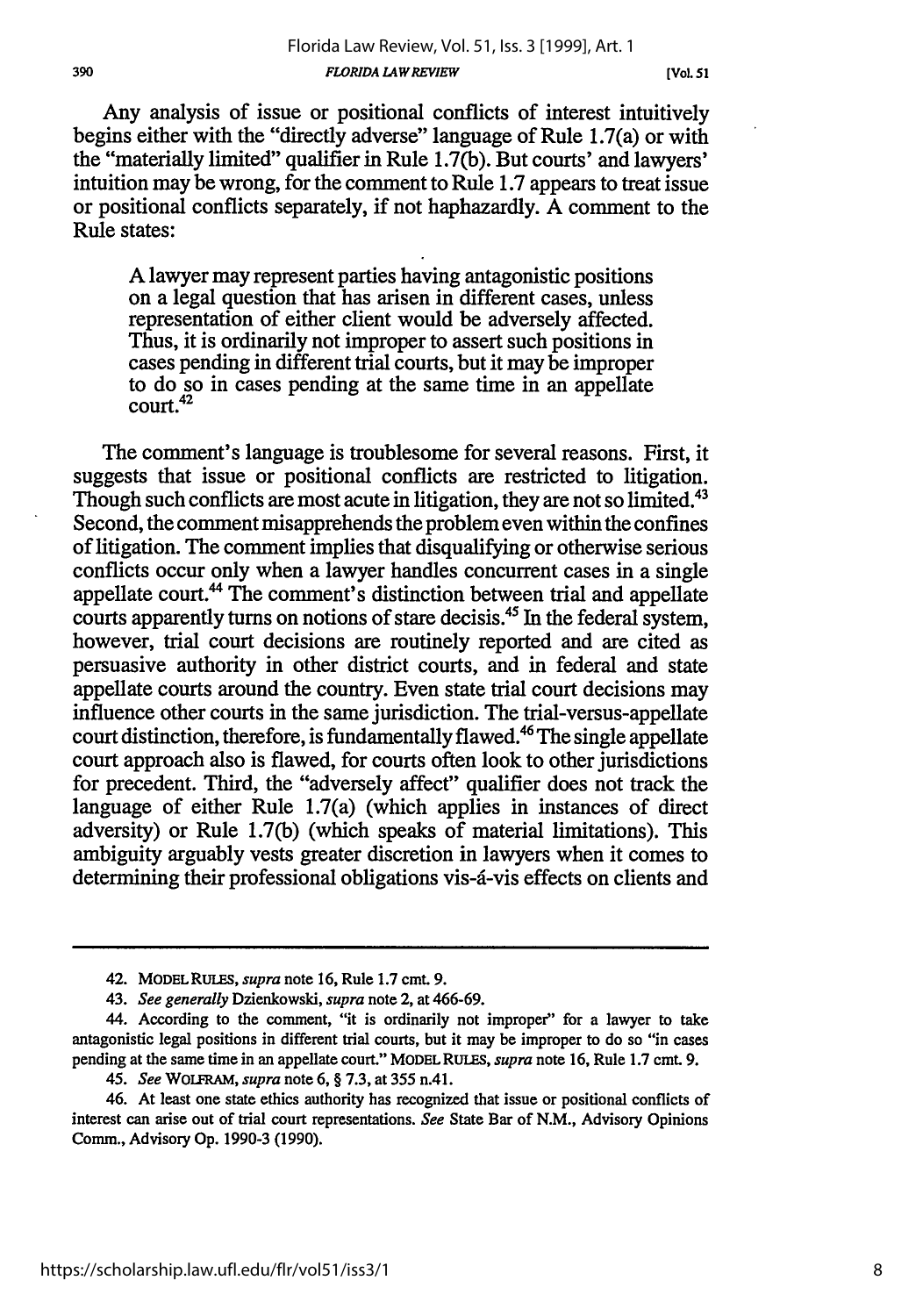consent than the Rule itself allows.<sup>47</sup>

The ABA analyzed issue or positional conflicts of interest in a 1993 ethics opinion.48 In Formal Opinion 93-377, the ABA's Standing Committee on Ethics and Professional Responsibility was presented with the following question:

[W]hether a lawyer can represent a client with respect to a substantive legal issue when the lawyer knows that the client's position on that issue is directly contrary to the position being urged by the lawyer (or the lawyer's firm) on behalf of another client in a different, and unrelated, pending  $m$  matter.<sup>49</sup>

The Committee limited its inquiry to issue or positional conflicts involving *current* clients.<sup>50</sup> The Committee reasoned that *former* clients are not affected by, nor can they be instigators of, issue or positional conflicts of interest because they are not threatened by a lawyer's potentially diluted advocacy in the eyes of a court, stare decisis, or divided loyalties.<sup>51</sup> All of these issues may be of great concern to current clients.<sup>52</sup>

The Committee first looked to Rule 1.7 to answer the question posed, and then examined the comment discussed above.<sup>53</sup> The Committee saw no reason to distinguish between trial and appellate courts as the comment requires, reasoning that trial court precedent and trial judges' perceptions are significant concerns.<sup>54</sup> The Committee thus concluded that if two matters are being litigated in the same jurisdiction, and the lawyer's representation of one client will create legal precedent (even if nonbinding) which is likely to "materially undercut" the legal position being urged on behalf of a second client, the lawyer must either decline the second representation or withdraw from the first unless both clients consent to the concurrent representation.<sup>55</sup>

**If** the two conflicting matters are not being litigated in the same forum, the lawyer still must determine "fairly and objectively" whether his representation of one client will be materially limited by his representation

*55. Id.* at 3-4.

*<sup>47.</sup> See* Dzienkowski, *supra* note 2, at 473.

<sup>48.</sup> *See* **ABA** Comm. on Ethics and Professional Responsibility, Formal **Op. 93-377 (1993)** [hereinafter Formal Op. 93-377].

<sup>49.</sup> *Id.* at 1 (footnote omitted).

*<sup>50.</sup> See id.* at 1-2.

*<sup>51.</sup> See id.* at 2. The Committee did not clearly express this reasoning, instead preferring a simple citation to Rule 1.9 cmt. 2. *See id.*

*<sup>52.</sup> See* Formal Op. 93-377, *supra* note 48, at 2.

*<sup>53.</sup> See id.* at 2-3.

*<sup>54.</sup> See id.* at **3.**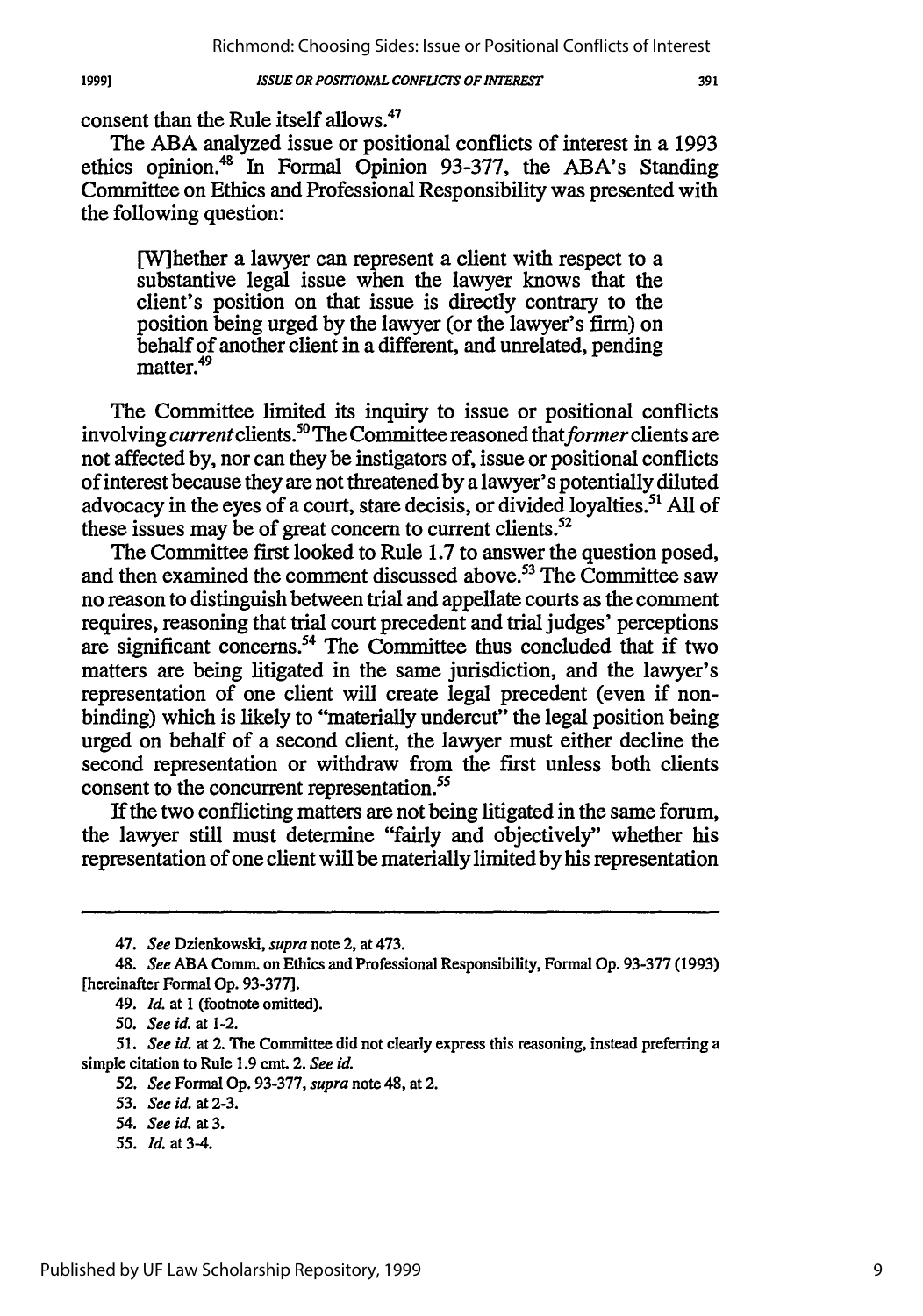#### *FLORJDA LAWREVIEW*

of the other.<sup>56</sup> In making that determination, the lawyer must consider (a) whether the issue is of such importance that its determination is likely to affect the ultimate outcome of at least one of the cases, and whether its determination actually will have that effect; or **(b)** whether the lawyer will be inclined to alter his arguments for one or both clients, or de-emphasize or "soft-pedal" certain arguments or issues which he would otherwise vigorously pursue so as to avoid affecting or impairing the other case.57

**If** the lawyer determines that the issue or point of contention impairs his concurrent representations either because it **will** affect the ultimate outcome of one or both cases, or because his dual representation **will** impair his effectiveness as an advocate, he should decline the second representation.<sup>58</sup> In such a situation the representation of at least one client would be "adversely affected" if the lawyer were to proceed with both.<sup>59</sup> If, on the other hand, the lawyer reasonably believes that the issue being debated will not determine the ultimate outcome in the second case and that his concurrent representation will not diminish the quality or effectiveness of his services, he may continue to represent both clients.<sup>60</sup> In order to continue his dual representation, however, the lawyer must obtain both clients' consent. This requires the lawyer to fully disclose to both clients all potential ramifications of the joint representation.<sup>61</sup>

57. *Ma* **The** Committee divided these two general elements into four questions which, when paired, become quite close.

- (a) Is the issue one of such importance that its determination is likely to affect the ultimate outcome of at least one of the cases?
- **(b)** Is the determination of the issue in one case likely to have a significant impact on the determination of that issue in the other case? (For example, does the issue involve a new or evolving area of the law, where the first case decided may be regarded as persuasive authority **by** other courts, regardless of their geographical location? **Or:** is the issue one of federal law, where the decision **by** one federal judge will be given respectful consideration **by** another federal judge, even though they are not in the same district or state?)
- (c) Will there be any inclination **by** the lawyer, or her firm to "soft-pedal" or deemphasize certain arguments or issues-which otherwise would be vigorously pursued-so as to avoid impacting the other case?
- (d) Will there be any inclination within the firm to alter any arguments for one, or both clients, so that the firm's position in the two cases can be reconciled-and, if so, could that redound to the detriment of one of the clients?

*Id.*

- 58. *See id.*
- *59. Id.* at 4-5.
- **60.** *See id.* at **5.**
- **61.** *See id.*

**<sup>56.</sup>** *Id.* at **4.**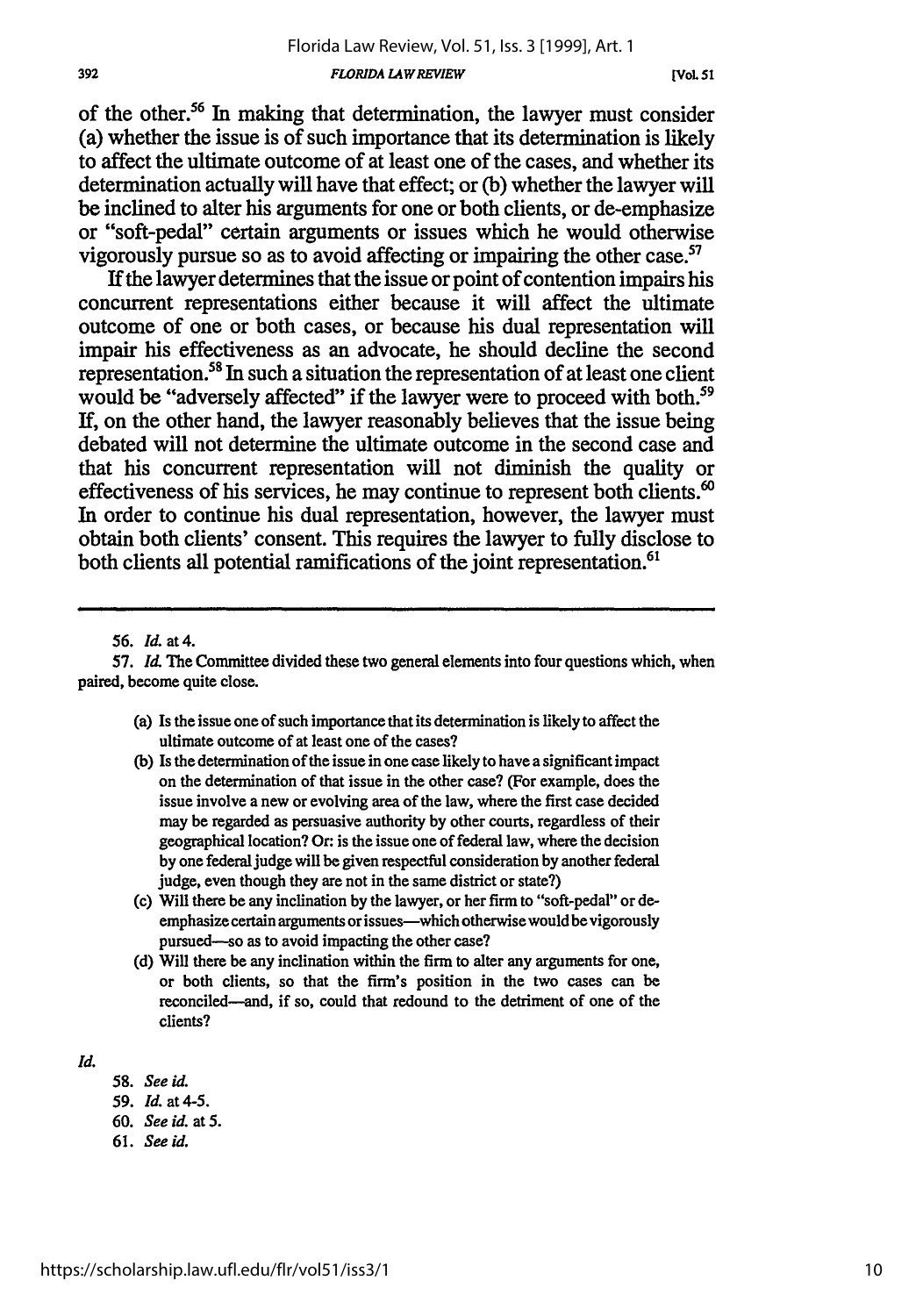393

Recognizing that its analysis and discussion was predicated on the assumption that the issue or positional conflict of interest is immediately apparent to the lawyer when he is asked to represent the second client, the Committee went on to state that the same approach should guide a lawyer when a conflict emerges after he accepts the second representation.<sup>62</sup> If the lawyer concludes that he cannot proceed with both representations after accepting the second, he must withdraw from one of them. $63$  If possible, the lawyer should determine which client will suffer the least harm as a result of his withdrawal and then withdraw from that representation.<sup>64</sup>

In reaching its conclusions, the Committee disregarded Rule 1.7(a) and instead focused on Rule **1.7(b).65** The Committee reasoned that Rule 1.7(a) does not apply to issue or positional conflicts of interest because **by** referring to "directly adverse" representations it contemplates the simultaneous representation of opposing clients.<sup>66</sup> The test under Rule **1.7(b),** however, is whether the representation of a client in one matter may be "materially limited" **by** the lawyer's responsibilities to another client in another matter.67 The Committee viewed the impairment of a representation **by** way of an issue or positional conflict as a material limitation within the meaning of Rule **1.7(b).**

Formal Opinion **93-377** is significant because the Committee broadened issue or positional conflicts of interest to cover litigation at the trial court level and to encompass cases in different jurisdictions. The opinion also is significant because the Committee offered a workable framework for analyzing issue or positional conflicts.

At least one state has rejected the **ABA** approach to issue or positional conflicts,<sup>68</sup> although the related ethics opinion may not travel well. The Professional Ethics Commission of the Maine Bar was posed this general question:

The lawyer represents one client who is a party in Lawsuit A, and a second client who is a party in Lawsuit B. The two lawsuits are unrelated except that they present the same legal issue. The clients' interests are conflicting in the sense that they desire opposite resolutions of the same issue. The lawyer proposes to represent both clients, thereby causing the lawyer simultaneously to advocate opposing positions on the

68. *See* Board of Overseers of the Bar, Prof'l Ethics Comm'n, Op. No. 155 (Me. 1997) [hereinafter Maine Op. No. *155].*

**<sup>62.</sup>** *See id.*

<sup>63.</sup> *See id.*

*<sup>64.</sup> See id.* at n.6.

<sup>65.</sup> *See id.* at 4 n.4.

<sup>66.</sup> *See* **MODELRULES,** *supra* note 16, Rule 1.7(b).

<sup>67.</sup> *See* Formal Op. 93-377, *supra* note 48, at 4 n.4.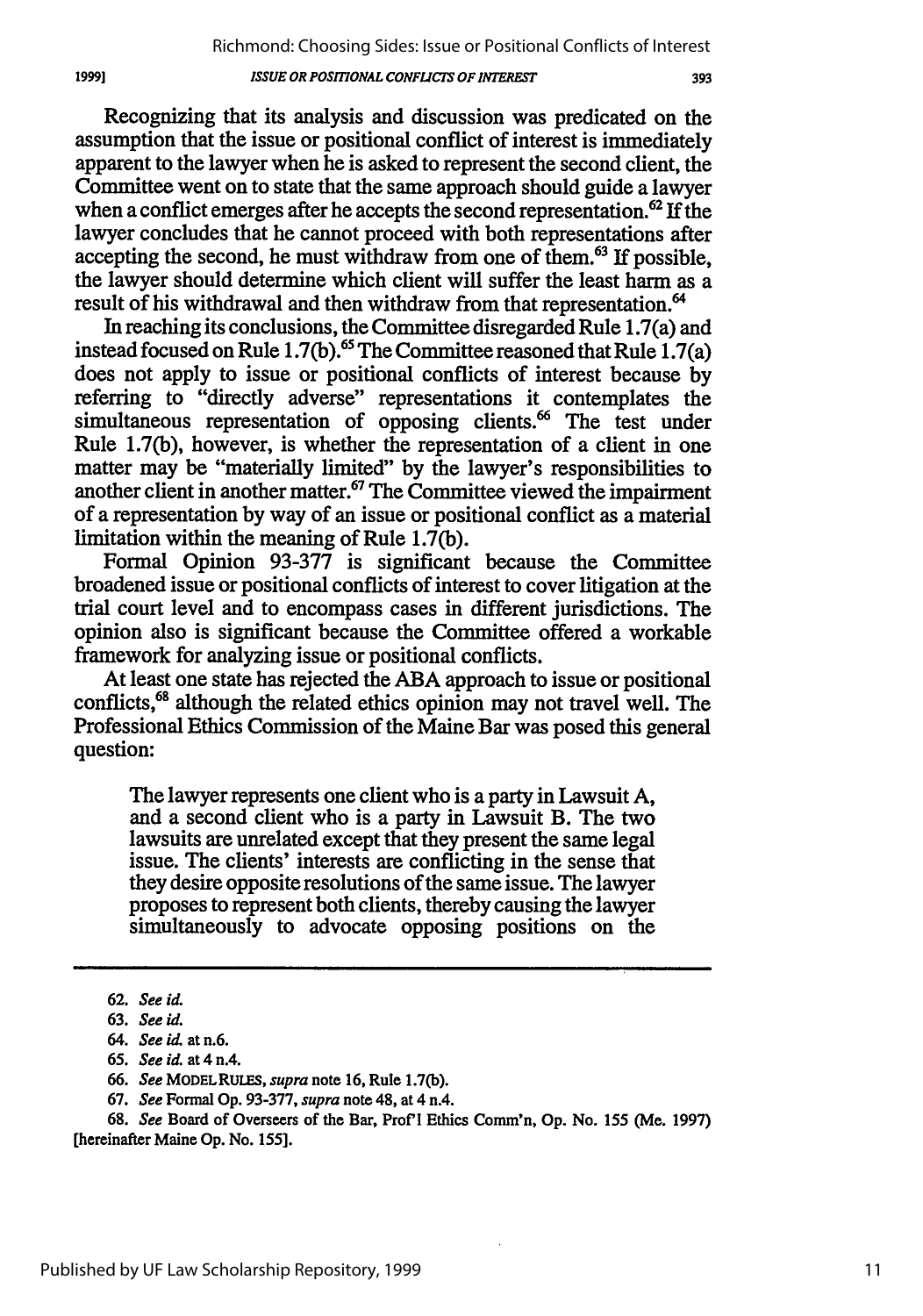394 *FLORIDA LAW REVIEW* **[Vol. 51**

common legal issue.

Bar Counsel inquires into whether and under what circumstances the representation could create a conflict of interest under the [Maine] Bar Rules.<sup>69</sup>

In formulating its answer, which it offered in Opinion No. 155, the Commission looked first to its definition of "conflict of interest" found in Maine Bar Rule 3.4(b)(1). That Rule provides:

Representation would involve a conflict of interest if there is a substantial risk that the lawyer's representation of one client would be materially and adversely affected by the lawyer's duties to another current client, to a former [client], or to a third person, or by the lawyer's own interest.<sup>70</sup>

The question, then, was whether the issue or positional conflict described was in fact a conflict of interest within the meaning of Bar Rule  $3.4(b)(1)$ .<sup>71</sup>

The Commission concluded that "an 'issue conflict,' without more, is not a conflict of interest" under Maine Bar Rules.72 It rejected the ABA's view of issue or positional conflicts because the Maine Bar Rules do not include a comment similar to that accompanying Model Rule **1.7.73** A note to a Maine Bar Rule specifically states that a conflict should not be found to exist solely because a lawyer might be required to advance clients' contradictory positions in unrelated proceedings.<sup>74</sup> Finally, the contradictory positions in unrelated proceedings.<sup>74</sup> Finally, Commission believed that recognizing issue or positional conflicts posed an unreasonable burden on practitioners, especially in light of the perceived rarity of such conflicts.

[A]doption of the ABA position would necessarily imply that

A lawyer may represent parties having antagonistic positions on a legal question that has arisen in different cases, unless representation of either client would be adversely affected. Thus, it is ordinarily not improper to assert such positions in cases pending in different trial courts, but it may be improper to do so in cases pending at the same time in an appellate court.

MODELRULES, *supra* note 16, Rule 1.7 cmt. 9. This comment is discussed in the text accompanying *supra* notes 42-47.

74. *See* Maine Op. No. *155, supra* note 68, at 4.

**<sup>69.</sup>** *Id.* at 1.

**<sup>70.</sup>** *Id.* (quoting Maine Bar Rule **3.4(b)(1)).**

<sup>71.</sup> *See id.*

<sup>72.</sup> *Id.* at 4.

<sup>73.</sup> *See id.* at 3. Comment 9 to Model Rule 1.7 states: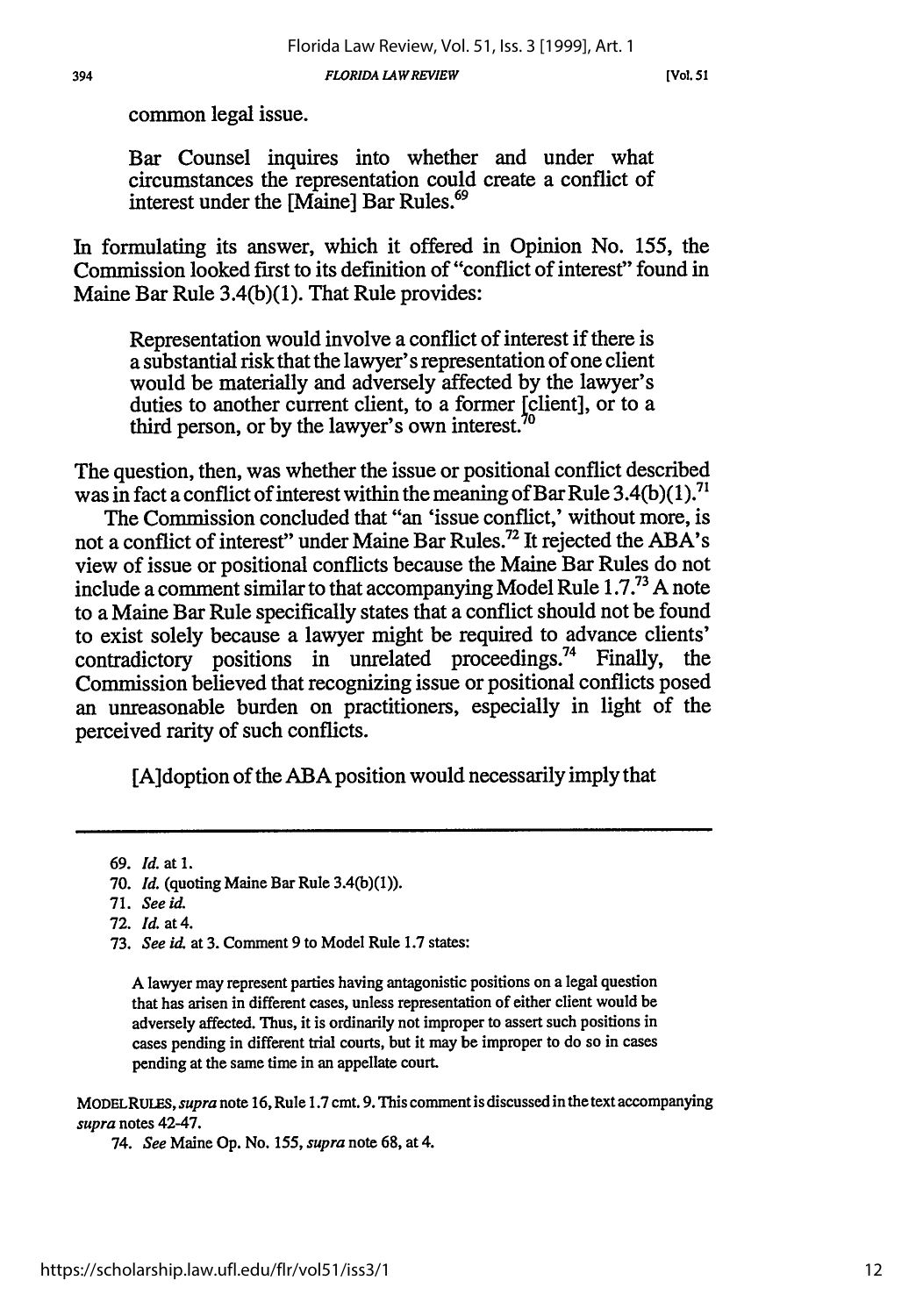law firms must use the conflict screening procedures for "issue conflicts" that are used for customary direct conflicts. Development of such an issue conflict warning system is, however, a far more formidable task, even for a firm of moderate size, than determining whether a prospective opponent is also a client in an unrelated matter. We decline to interpret [Maine] Bar Rule 3.4(b)(1) in such a way as to require the bar to adopt screening procedures for issue conflicts which experience tells us are, in any event, extremely rare.<sup>75</sup>

The Maine approach seems unlikely to influence other jurisdictions. Maine Bar Rules differ appreciably from the Model Rules. States that have adopted Rule 1.7 and the comments in whole or substantial part are unlikely to be persuaded by the Commission's reasoning, inasmuch as the absence of a like rule or similar commentary so influenced it. The Commission arguably afforded excessive weight to the potential burden on lawyers that screening issue or positional conflicts among current clients might pose, or it at least ascribed such a burden without sufficient analysis.76 Many law firms claim to successfully screen potential issue or positional conflicts of interest.77 Finally, the Commission noted that an issue or positional conflict might become an actual conflict of interest under Maine law given the correct facts and circumstances.<sup>78</sup> In other words, the general question posed to the Commission might be answered differently if the lawyer caught in an issue or positional conflict found his effectiveness on his clients' behalf impaired as a result.<sup>79</sup>

## *B. Former Clients and Conflicts of Interest*

Because former clients freely voice their concerns about issue or positional conflicts of interest, courts and lawyers must consider the application of Model Rule 1.9. Rule 1.9 concerns loyalty in successive

<sup>75.</sup> *Id.*

**<sup>76.</sup>** Similarly, a California ethics committee concluded that even sophisticated conflict checking systems in law firms are unable to identify issue or positional conflicts, such that established conflict of interest principles should not apply in this context. *See* State Bar of Cal., Standing Comm. on Prof'l Responsibility and Conduct, Formal Op. 1989-108 (1989).

<sup>77.</sup> My support for this statement is anecdotal. Itis drawn mainly from communications with lawyers whose firms are insured by the Attorneys' Liability Assurance Society, Inc. (ALAS). These lawyers' claims and statements may or may not be accurate or reliable. My point, quite simply, is that the California and Maine assumptions of practical impossibility are not necessarily accurate. I believe that it is practically impossible to screen issue or positional conflicts in successive representations. *See* infra Part IV.A.

<sup>78.</sup> *See* Maine Op. No. *155, supra* note 68, at 4.

<sup>79.</sup> *See id.*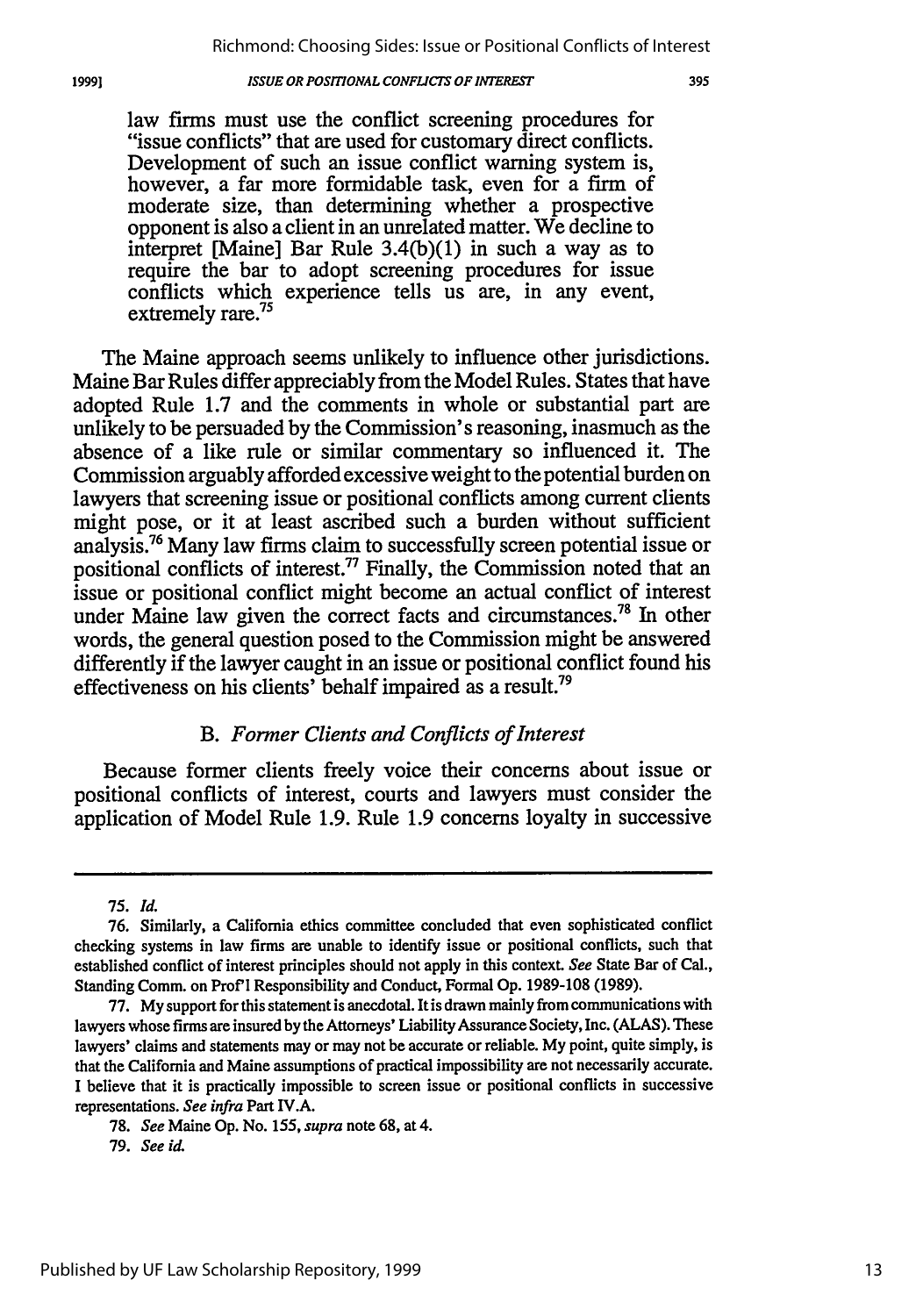#### *FLORIDA LAW REVIEW*

representations; it is intended to protect former clients.<sup>80</sup> The Rule embodies the principle that loyalty to a client survives the termination of the attorney-client relationship." Were it otherwise, a lawyer might be tempted to terminate a representation and use his former client's confidences to make himself more valuable to a new client who is adverse to the first. The primary aim of Rule **1.9,** then, is preventing the use of former clients' confidences to their detriment.<sup>82</sup>

Rule 1.9(a) provides:

**A** lawyer who has formerly represented a client in a matter shall not thereafter represent another person in the same or a substantially related matter in which that person's interests are materially adverse to the interests of the former client unless the former client consents after consultation.<sup>83</sup>

"[A]nother person" as used in Rule 1.9(a) means "another client."<sup>84</sup>

The scope of a "matter" for Rule 1.9(a) purposes depends on the facts of the particular situation or transaction. 5 Similarly, determining whether matters are "substantially related" requires an analysis of the facts, the circumstances, and the legal issues involved.86 The test for a substantial relationship has sometimes been honed in practice to require a lawyer's disqualification or withdrawal only where the issues in the current and former representations are identical or essentially the same, or where the relationship between the issues is patently clear.<sup>87</sup> Such a narrow view of whether matters are substantially related, however, is not universal.<sup>88</sup> Many

**<sup>80.</sup>** *See* **I** HAZARD *& HODES, supra* note **7, § 1.9:101,** at **289.**

**<sup>81.</sup>** *See GILLERS, supra* note **23,** at **303.**

**<sup>82.</sup>** *See* Griffith v. Taylor, **937 P.2d 297, 301** (Alaska **1997)** (stating that the Rule 1.9(a) substantial relationship test is a prophylactic rule obviating the former client's need to demonstrate the disclosure of confidential information in the prior representation); Flatt v. Superior Court, **885 P.2d 950,** 954 (Cal. 1994) (stating that "the chief fiduciary value jeopardized **[in** successive representations] is that of client confidentiality"); State *exreL* Wal-Mart Stores,Inc. v. Kortum, **559 N.W.2d** 496, **500-502** (Neb. **1997)** (discussing substantial relationship test and confidentiality).

**<sup>83.</sup> MODELRULES,** *supra* note **16,** Rule 1.9(a) **(1998).**

<sup>84.</sup> *See* Wood's Case, 634 **A.2d** 1340, 1342-43 **(N.H. 1993).**

*<sup>85.</sup> See* MODELRULES, *supra* note **16,** Rule **1.9** cmt. 2; *see also, e.g.,* Misemer v. Freda's Restaurant, Inc., **961 S.W.2d 120, 122-23** (Mo. Ct. **App. 1998).**

**<sup>86.</sup>** *See* Schwartz v. Cortelloni, **685 N.E.2d 871,878-80 (111. 1997);** State v. Crepeault, 704 **A.2d 778,783** (Vt. **1997)** (quoting State *ex reL* McClanahan v. Hamilton, 430 **S.E.2d 569,572-73** (W. Va. **1993)).**

**<sup>87.</sup>** *See* Bergeron v. Mackler, **623 A.2d** 489,493-94 (Conn. **1993)** (quoting Government of India v. Cook Indus., **569 F.2d 737, 739-40 (2d** Cir. **1978)).**

**<sup>88.</sup>** *See* Chrispens v. Coastal Ref. **&** Mktg., **897 P.2d** 104, **111** (Kan. **1995)** (asserting that "[tihis approach has not been a view widely adopted"); Sullivan County Reg'l Refuse Disposal Dist. v. Town of Acworth, **686 A.2d 755, 757 (N.H. 1996)** (noting that **"It]his** approach has been rejected **by** a majority **of. . .** courts").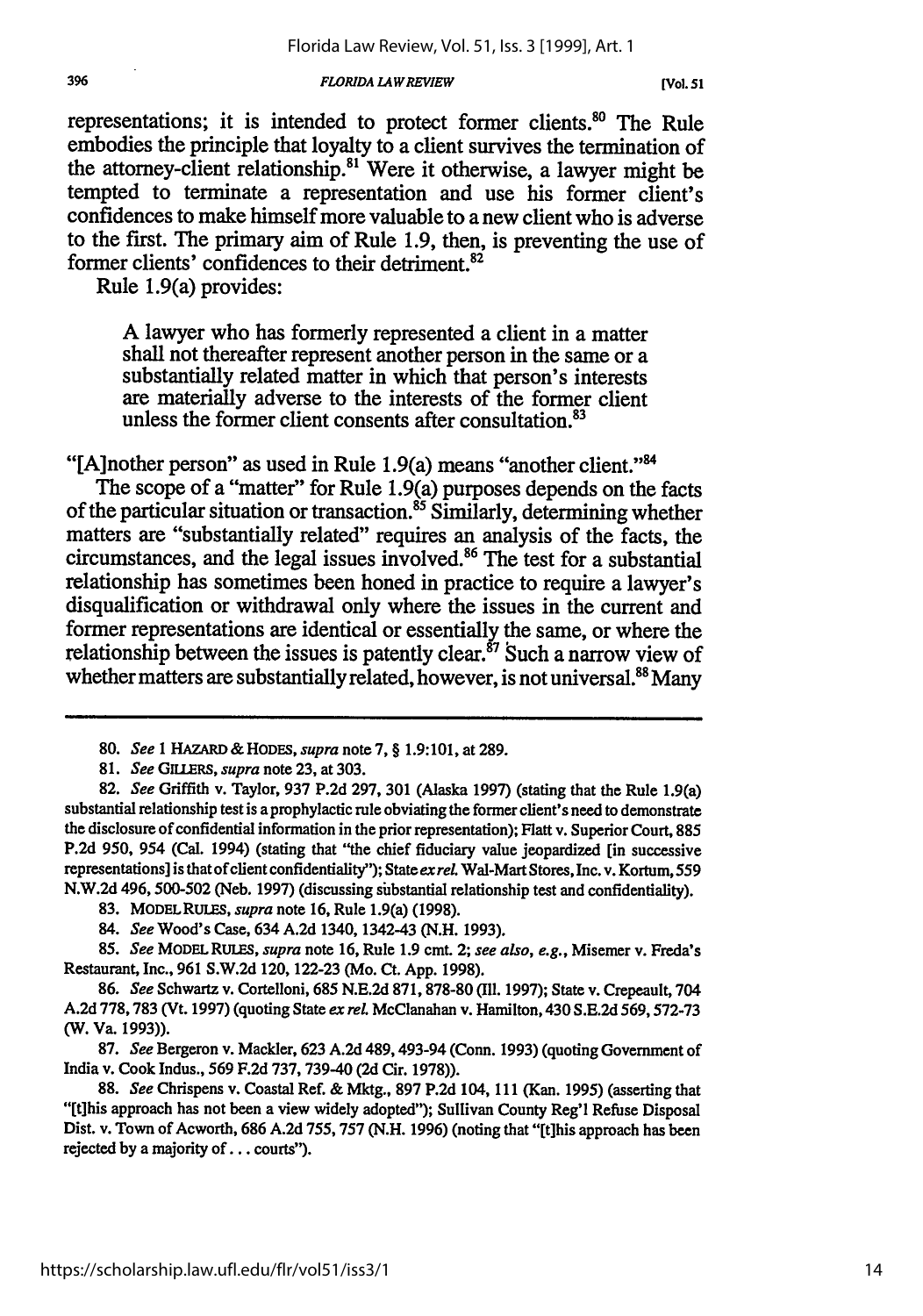courts take a broader view by blending fact and issue comparisons.<sup>89</sup> Regardless of the approach chosen, or the view selected, the party claiming a conflict of interest bears the burden of proving that the representations are substantially related.'

Once matters are determined to be substantially related, Rule 1.9(a) requires that the current client's and the former client's interests be "materially adverse" in order to force the lawyer's disqualification or withdrawal, or to require him to decline the second representation. The materiality requirement suggests a conflict of interest continuum, with some conflicts intense or severe and others minor or insignificant.<sup>91</sup> It is perhaps more accurate to say that not all competing interests amount to a conflict of interest; an actual conflict does not arise unless the material adversity requirement is met. Of course, the difficulty for practitioners lies not with recognizing and resolving obvious conflicts, but with those close cases that present tough judgment calls and that test lawyers' discretion.' Such cases are generally best resolved by erring on the side of caution.<sup>93</sup>

At first glance it appears that the "substantially related matter" and "materially adverse" language found in Rule 1.9(a) may apply to issue or positional conflicts of interest. A comment to Rule 1.9, however, restricts the rule's application by defining the term "matter" so that "a lawyer who recurrently handled a type of problem for a former client is not precluded from later representing another client in a wholly distinct problem of that type even though the subsequent representation involves a position adverse to the prior client."94 Thus, Rule 1.9(a) as it is now interpreted does not apply to claimed issue or positional conflicts of interest involving former clients.95 This result should not be a surprise, for Rule 1.9(a) is intended to be narrowly applicable.<sup>96</sup>

19991

<sup>89.</sup> *See Chrispens*, 897 P.2d at 111 (citing and quoting Westinghouse Elec. Corp. v. Gulf Oil Corp., **588 F.2d** 221,225 (7th Cir. 1978)); *see, e.g.,* State *ex* rel. Wal-Mart Stores, Inc. v. Kortum, 559 N.W.2d 496,501 (Neb. 1997); West VirginiaCanine College, Inc. v. Rexroad, 444 S.E.2d 566, 570-71 (W. Va. 1994).

<sup>90.</sup> *See* State FarmMut. Auto. Ins. Co. v. K.A.W., 575 So. **2d** 630,633 (Fla. 1991); Schwartz v. Cortelloni, 685 N.E.2d 871, 877 (Ill. 1997); Richers v. Marsh & McLennan Group Assocs., 459 N.W.2d 478,481 (Iowa 1990).

<sup>91.</sup> *See* 1 HAZARD & HODES, *supra* note 7, § 1.9:202, at 306.5.

<sup>92.</sup> *See id.*

<sup>93.</sup> *See id.*

<sup>94.</sup> MODELRUES, *supra* note 16, Rule 1.9 cmt. 2.

*<sup>95.</sup> See* Dzienkowski, *supra* note 2, at 480; *see also* **I HAZARD** & HODES, *supra* note 7, § **1.9:202,** at **306.5** (stating that representations presenting mere positional conflicts of interest "should almost never be barred in the serial context").

<sup>96.</sup> *See* Kansas Bar Ass'n Legal Ethics Op. 94-11, at3 (1994); *see also Casco* N. Bank v. **JBI** Assocs., 667 A.2d 856, 861 (Me. 1995) (interpreting equivalent Maine Bar Rule and explaining need and reason for narrow construction).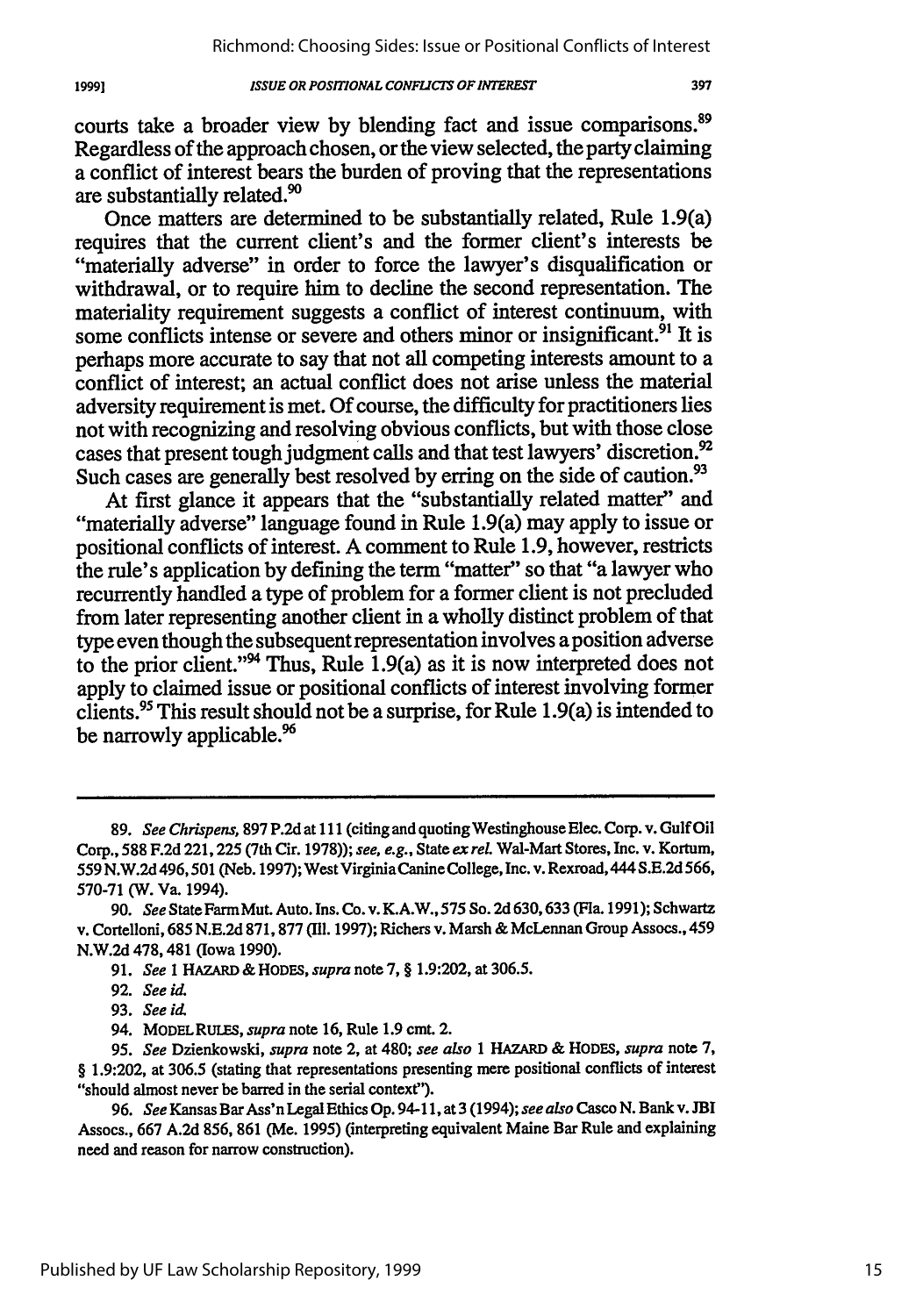*FLORIDA LAWREVIEW*

**[VoL. 51**

# III. ISSUE OR POSITIONAL CONFLICTS OF INTEREST IN THE CASE LAW

Courts, commentators and disciplinary authorities typically view but four cases as dealing with issue or positional conflicts of interest: *Estates Theatres, Inc. v. Columbia Pictures Industries, Inc.,97 Westinghouse Electric Corp. v. Kerr-McGee Corp.," Fiandaca v. Cunningham,99* and *Maritrans GP Inc. v. Pepper, Hamilton & Scheetz.<sup>100</sup> These cases are* discussed in order below.

*Estates Theatres*<sup>101</sup> was an antitrust action in which the conflict of interest was judged under the Model Code. In *Estates Theatres, the* plaintiff, which owned the Utopia theater, sued a number of defendants for allegedly conspiring against it in the distribution and exhibition of movies. **"** Estates Theatres was represented by Joseph A. Ruskay, who was also representing United Artists Theatre Circuit (UATC) in two consolidated antitrust actions in the same judicial district.<sup>103</sup> The claims in the Utopia and UATC actions were quite similar.<sup>104</sup> UATC operated a competing theater called the Roosevelt.<sup>105</sup>

Some of the defendants in the Utopia case moved to disqualify Ruskay. They argued that the interests of the Utopia and the Roosevelt were antagonistic because the defendants were allegedly discriminating against one of Ruskay's clients to the benefit of the other.<sup>106</sup> If the Utopia's owners were to prevail in their case, they would be entitled to an injunction preventing the defendants from engaging in any illegal conduct benefitting the Roosevelt.<sup>107</sup> This conflict was accentuated by an antitrust suit brought by the government against UATC.<sup>108</sup> Among other things, evidence unearthed in the Utopia action could hurt UATC in its defense of the government action.<sup>109</sup> Finally, UATC would not consent to Ruskay's continued representation of Estates Theatres.<sup>110</sup>

- 97. 345 F. Supp. 93 (S.D.N.Y. 1972).
- 98. 580 F.2d 1311 (7th Cir. 1978).
- 99. 827 F.2d 825 (1st Cir. 1987).
- 100. 602 A.2d 1277 (Pa. 1992).
- 101. Estate Theatres, 345 F. Supp. at 93.
- 102. See *id.* at 95-96.
- 103. See id. at 95.
- 104. See id. at 96.
- 105. See id.
- 106. See *id.*
- 107. See id.
- 108. See *id.* at 96-97.
- 109. See id. at 97.

**110.** See *id* **UATC** originally consented to Ruskay's joint representation. See *id.* Since that time, however, he had named UATC as a con-conspirator in the *Estates Theatres* case, although he never named UATC as a defendant. See id. Ruskay had led UATC to believe that he would not in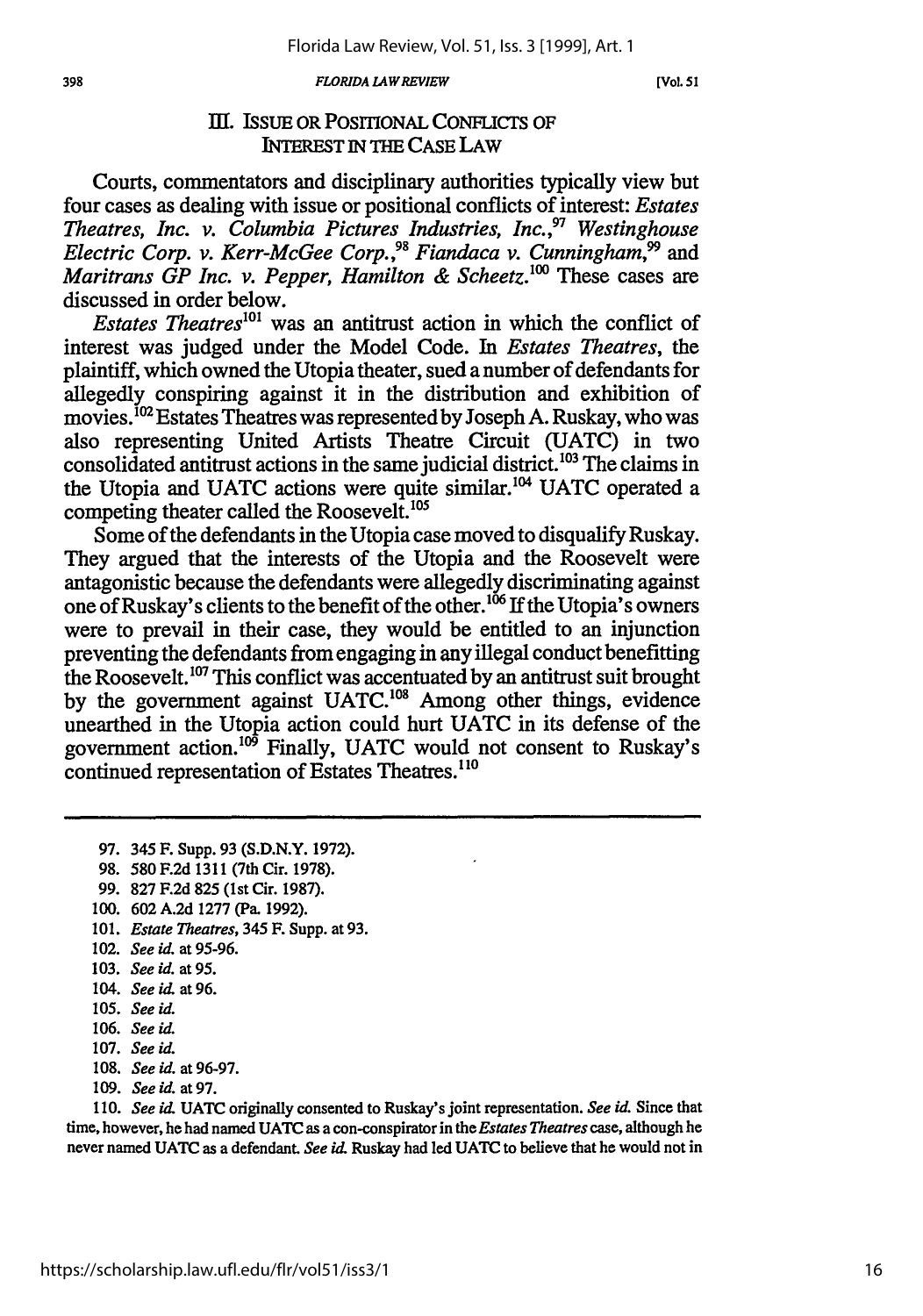Ruskay contended that there was no conflict of interest.<sup>111</sup> More particularly, he contended there was no *substantial* conflict of interest because the alleged conspiracies in the different cases (including the government actions) involved different periods of years. $^{112}$ 

*The Estates Theatres* court analyzed the conflict under Disciplinary Rule (DR) 5-105(B) of the Model Code.<sup>113</sup> The version of DR 5-105(B) in effect at the time provided in pertinent part that a lawyer "'shall not continue multiple employment if the exercise of his independent professional judgment in behalf of a client will be or is likely to be adversely affected by his representation of another client... **"'** except in certain consensual circumstances.<sup>114</sup> The court reasoned that Ruskay could not continue to represent Estates Theatres.

[C]onsiderations of public policy, no less than the client's interests, require rigid enforcement of the rule against dual representation where one client is likely to be adversely affected by the lawyer's representation of another client and where it appears he cannot exercise independent judgment and vigorous advocacy on behalf of the one without injuring the interests of the other. A lawyer should not be permitted to put himself in a position where, even unconsciously he will be tempted to "soft pedal" his zeal in furthering the interests of one client in order to avoid an obvious clash with those of another, at least in the absence of the express consent of both clients. Such is the case here. $115$ 

Moreover, to allow the plaintiff's lawyer to take the conflicting positions sure to arise from the facts presented would impair the community's confidence and respect in the bench and bar.<sup>116</sup>

There is some question as to whether *Estates Theatres* involved a true issue or positional conflict of interest, or whether it was a case of direct adversity.<sup>117</sup> UATC's status as an alleged co-conspirator seems to

19991

any way allege or suggest that it was involved in a conspiracy. *See id.*

<sup>111.</sup> *See id.*

<sup>112.</sup> *See id. at 98.*

<sup>113.</sup> *See id.* at 95. The Model Code includes aspirational standards expressed as "Ethical Considerations," and "black letter" requirements stated as "Disciplinary Rules." *See* Richmond, *supra* note 18, at 1824-25.

<sup>114.</sup> *Estates Theatres,* 345 F. Supp. at 95 (quoting DR 5-105(B)). The ABA amended DR 5-105(B) in 1974 to add the requirement that a lawyer could not continue multiple employment where "it would be likely to involve him in representing differing interests." MODEL **CODE** DR 5-105(B) & n.38.

<sup>115.</sup> *Estates Theatres,* 345 F. Supp. at 99 (footnotes omitted).

<sup>116.</sup> *Seeid.*

<sup>117.</sup> *See* Maine Op. No. *155, supra* note 68, at 2 (arguing that the *Estates Theatres* decision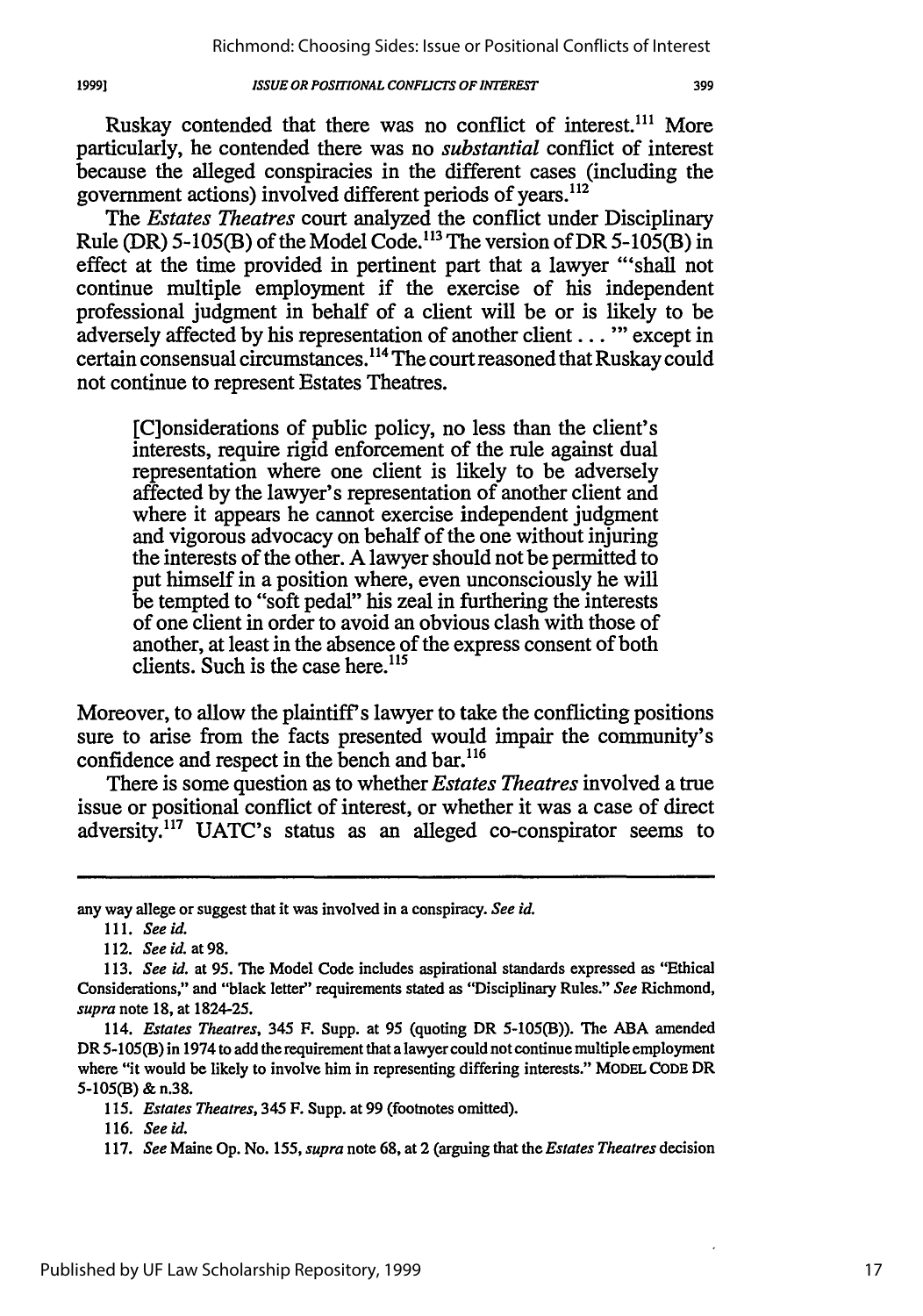#### *FLORIDA LAWREVIEW*

strengthen the argument that the two clients had directly opposing interests in the same action or closely related actions. Regardless, the court's sweeping language has diminished the value of the case; most scholars consider it weakly grounded in professional responsibility law.<sup>118</sup>

*Westinghouse Electric Corp. v. Kerr-McGee Corp.'19* has been described as a "classic example" of an issue or positional conflict of interest,  $120$  although the court treated it as a test of the bounds of the attorney-client relationship.<sup>121</sup> Regardless of description, the underlying ethics and conflict questions horribly frustrated the law firm involved. $^{12\bar{2}}$ 

In 1976 the prominent national law firm of Kirkland & Ellis (Kirkland) filed an antitrust suit for Westinghouse, a major manufacturer of nuclear reactors, against a number of domestic and foreign corporations interested in various aspects of the uranium industry.<sup>123</sup> The suit was handled by lawyers from Kirkland's Chicago office. Among the defendants were Gulf Oil Corporation (Gulf), Kerr-McGee Corporation (Kerr-McGee) and Getty Oil Corporation (Getty). Gulf, Kerr-McGee and Getty also were members of the American Petroleum Institute (API).<sup>124</sup> Their API membership was significant because lawyers from Kirkland's Washington, D.C. office were representing APIin sensitive, high-stakes antitrust matters at the same time that the firm's Chicago office was prosecuting the uranium antitrust action for Westinghouse against Gulf, Kerr-McGee and Getty.<sup>125</sup> API had employed Kirkland to help it lobby against Congressional attempts to break up its members, and to prohibit their ownership of alternative energy sources in addition to oil and gas.<sup>126</sup>

In the course of its API representation, Kirkland received confidential information from API members which it used to prepare a detailed public report.<sup>127</sup> The report devoted considerable attention to the uranium industry.<sup>128</sup> In particular, the report asserted that increased uranium prices were the result of increasing demand, that oil companies' entry into uranium production had stimulated competition, that the oil companies had

123. *See Westinghouse,* 580 F.2d at 1313.

- 127. *See id.* at 1313-14.
- 128. *See iL*

rests on "traditional conflict analysis resulting from the clients' directly opposing interests in the outcome of a representation").

<sup>118.</sup> *See* Dzienkowski, *supra* note 2, at 471-72.

<sup>119. 580</sup> F.2d 1311 (7th Cir. 1978).

<sup>120.</sup> Dzienkowski, *supra* note 2, at 466 (describing *Westinghouse* as a "classic example of a hybrid lobbying positional conflict" of interest).

<sup>121.</sup> *See Westinghouse,* **580** F.2d at 1312.

<sup>122.</sup> See JAMES B. STEWART, THE PARTNERS 152, 186-97 (1983).

<sup>124.</sup> *See id. at* 1312.

<sup>125.</sup> *See id.* at **1313.**

<sup>126.</sup> *See id.*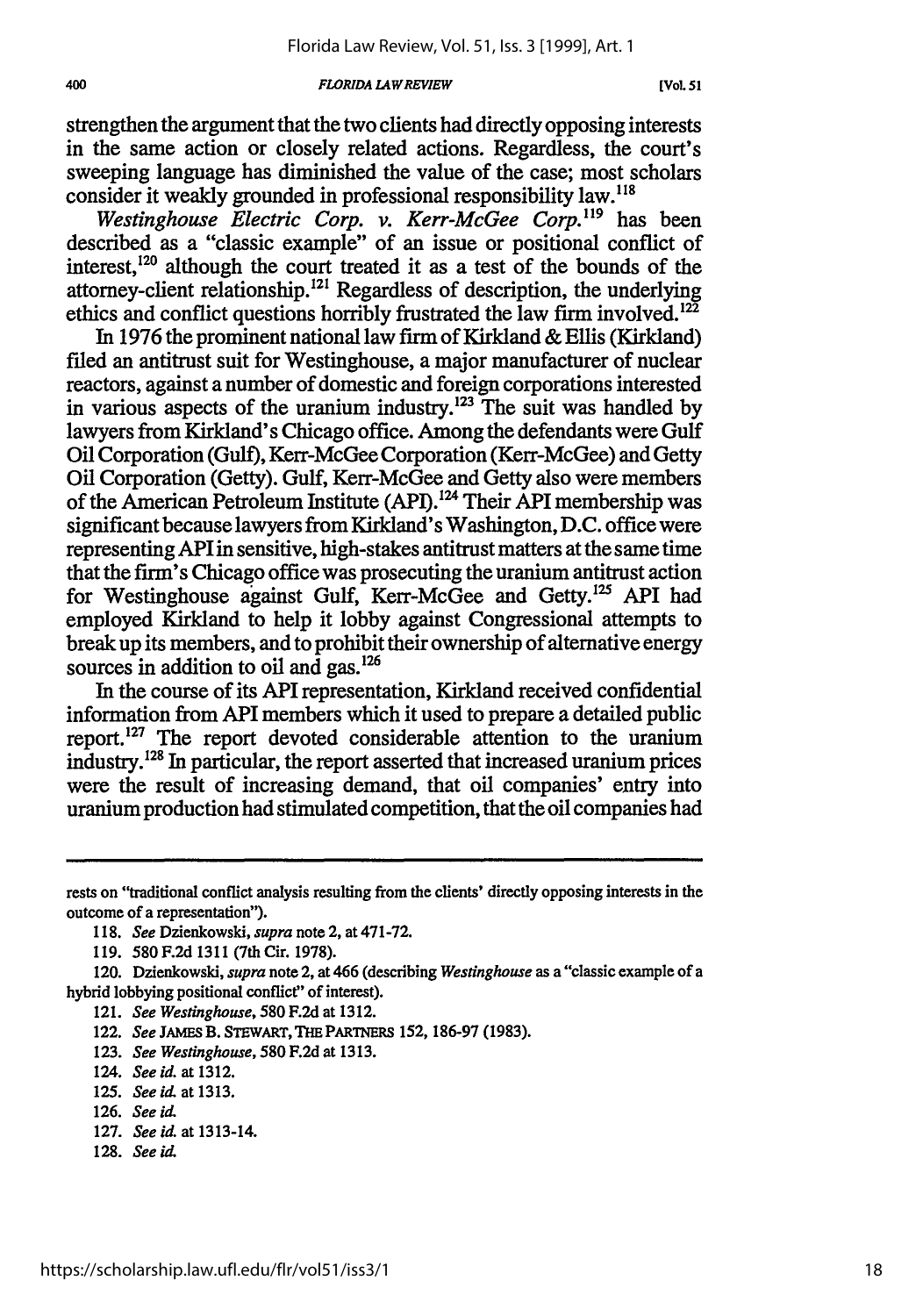401

no incentive to act in concert, and that the energy industry was generally competitive. $129$ 

Kirkland's conflict of interest was, or should have been, obvious. To begin with, the firm was prosecuting Westinghouse's antitrust action against the oil companies.<sup>130</sup> In that suit, Westinghouse charged that the oil companies' unfair and anticompetitive practices had altered uranium prices to the point that it was commercially impracticable for Westinghouse to honor many of its utility contracts.<sup>131</sup> At the same time, Kirkland was advocating API's position that oil companies' entry into alternative energy markets was pro-competitive and that the uranium price increases that Westinghouse deemed ruinous were merely the result of market forces.<sup>132</sup>

If the court hearing the antitrust action were to adopt the API report, Westinghouse would surely lose its case. And, API's lobbying efforts certainly would be undercut—and the accuracy and truthfulness of its report questioned-were Congressional staffers to learn of the allegations made in the Westinghouse suit. API's interests and Westinghouse's interests clearly were adverse, even though API's forum was the halls of Congress and Westinghouse was making its arguments in a federal district court.

Gulf, Kerr-McGee and Getty moved to disqualify Kirkland in the antitrust action, arguing that their membership in the API and their disclosure of confidential information to Kirkland created an attorneyclient relationship with the firm.133 Kirkland contended that it never shared an attorney-client relationship with individual API members.<sup>134</sup> It also argued that the oil companies were aware that it was representing Westinghouse at the same time it was representing API,<sup>135</sup> and that its construction of a "'Chinese wall,"' or wall of insulation, between the Chicago attorneys representing Westinghouse and the Washington attorneys representing API cut against disqualification.<sup>136</sup> Perhaps recognizing the diametrically opposing positions asserted in the Westinghouse suit and the API report, Kirkland did not dispute the oil companies' charges that the firm had taken inconsistent positions on competition in the uranium industry.<sup>137</sup>

19991

136. *ld.*

137. *See id.* at 1314 (quoting WestinghouseElec. Corp. v. Rio AlgumLtd.,448 F. Supp. 1284, 1296 (N.D. ILL.), *rev'd,* 580 F.2d 1311 (7th Cir. 1978)).

<sup>129.</sup> *See id.* at 1314.

<sup>130.</sup> *See id.* at 1313.

<sup>131.</sup> *See id.*

<sup>132.</sup> *See id.*

<sup>133.</sup> *See id.* at 1312, 1314-22.

<sup>134.</sup> *See id.*

<sup>135.</sup> *See id.* at 1321. Kirkland contended that the oil companies had to know of the firm's Westinghouse representation because it propounded discovery to them. *See id.*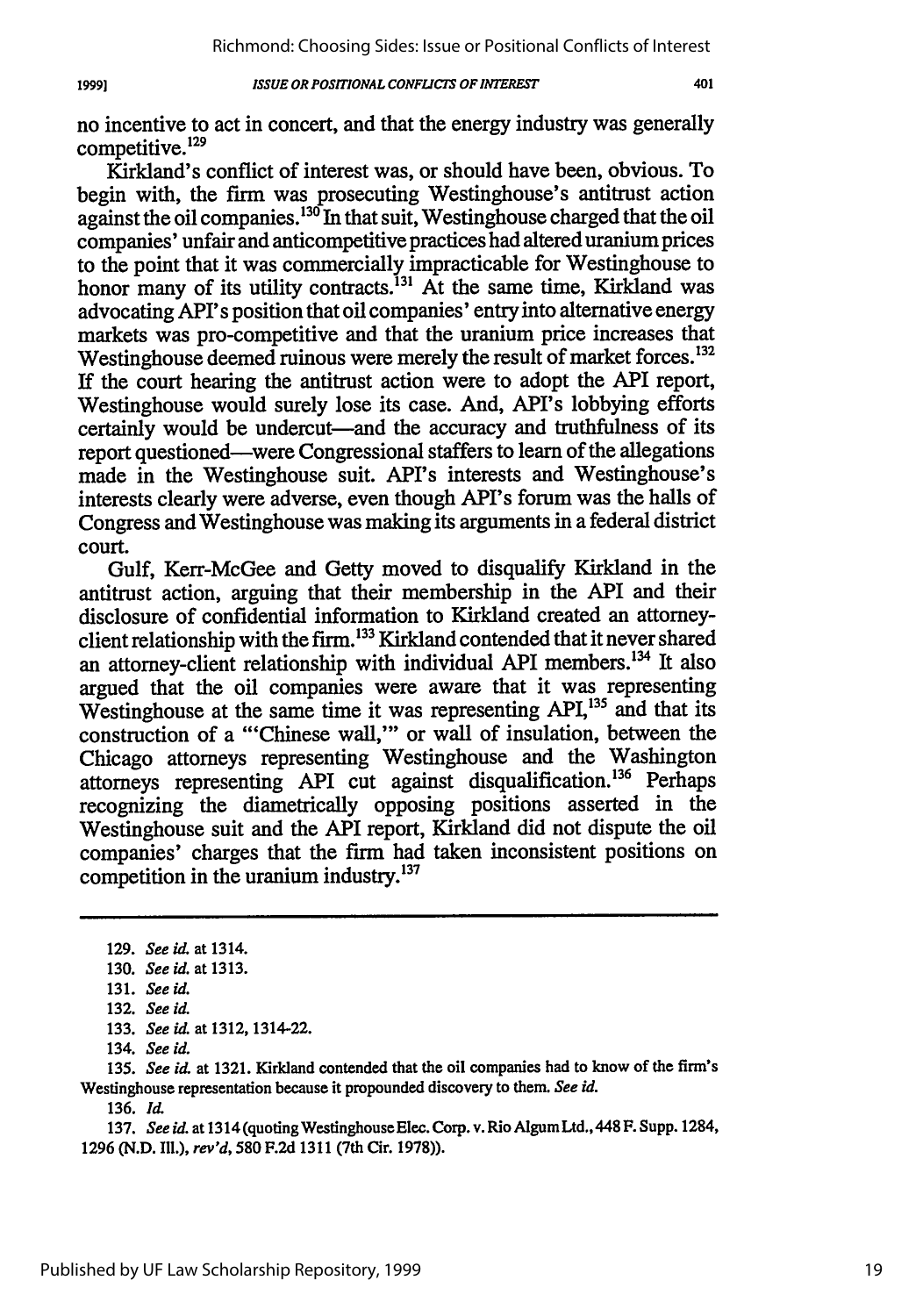#### *FLORIDA LAW REVIEW*

The district court declined to disqualify Kirkland and the oil companies appealed. The Seventh Circuit Court of Appeals reversed. The *Westinghouse* court found that Kirkland's representation of the API created a fiduciary relationship or implied professional relationship between the law firm and the oil companies.<sup>138</sup> This relationship was largely (if not exclusively) the product of the oil companies' disclosure of confidential information to Kirkland in the firm's API representation.<sup>139</sup>

The Seventh Circuit concluded that Westinghouse should have the option of dismissing Gulf, Kerr-McGee and Getty from the antitrust suit, or dismissing Kirkland as its counsel in that case.<sup>140</sup> The court apparently gave Westinghouse this option in order to avoid or mitigate any hardship that it would likely suffer were Kirkland simply disqualified.<sup>141</sup>

*Westinghouse* evidences the practical problems that issue or positional conflicts pose for lawyers. The Kirkland lawyer who opened the API matter, Frederick Rowe, circulated a firm-wide memorandum in an attempt to detect potential conflicts of interest, but none of his Chicago partners representing Westinghouse recognized the conflict.<sup>142</sup> The case also illustrates the personal toll that conflicts of interest sometimes take. Kirkland made Rowe a scapegoat for the conflict and forced him to resign his firm leadership position under threat of partnership expulsion.<sup>143</sup>

The Seventh Circuit's approach to Kirkland's dual representation is interesting, because the court did not decide *Westinghouse* as an issue or positional conflict of interest. The court must have assumed that issues or positional conflicts do not exist, or at least do not warrant offending lawyers' disqualification, as indicated by its decision to stretch the definition of "client" to allow the oil companies to claim a conflict between current clients in substantially related matters.<sup>144</sup> Some scholars have understandably accepted the Seventh Circuit's characterization of *Westinghouse* as a simultaneous representation of directly adverse interests as a result.<sup>145</sup> For those who choose to view the case as an issue or positional conflict, it demonstrates quite clearly the danger that such conflicts pose. Treating *Westinghouse* as an issue or positional conflict

139. *See id.* at 1321.

- 141. *See id.*
- 142. *See STEWART, supra* note 122, at 187.
- 143. *See id.* at 194.

144. *See Westinghouse, 580* F.2d at 1320-22. By representing an association a lawyer does not necessarily enter into an attorney-client relationship with each member. *See* ABA Comm. on Ethics and Professional Responsibility, Formal Op. **92-365,** at 2 (1992). That having been said, the ABA accepts the *Westinghouse* position that an association member may become a client of the association's lawyer if the member shares confidential information with lawyer. *See id.* at 2-3, 6.

145. *See 1* HAZARD *&* **HODES,** *supra* note 7, § 1.10:204, at 329.

<sup>138.</sup> *See id.* at 1319-21.

<sup>140.</sup> *See id.* at 1322.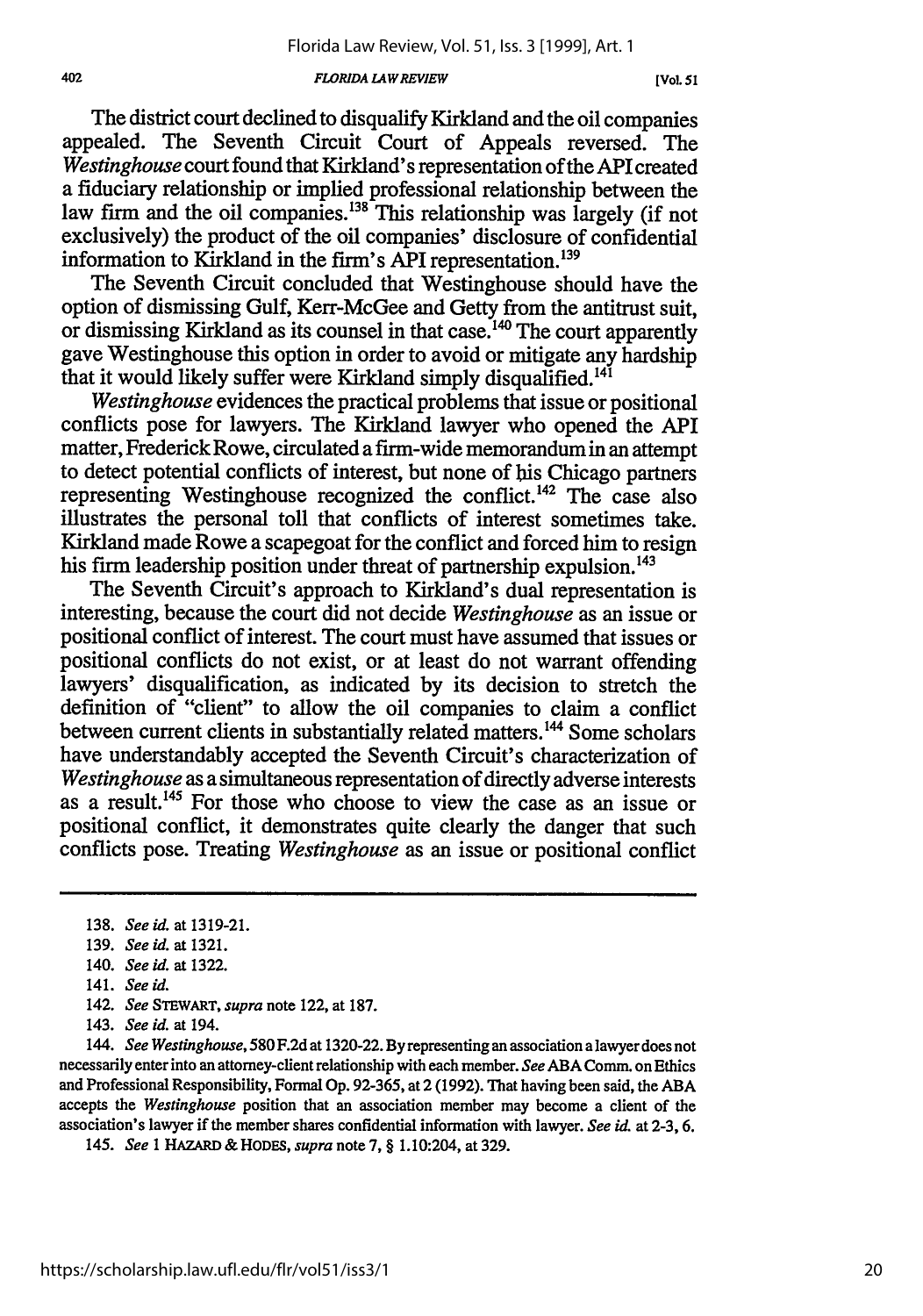case makes for better professional responsibility law, inasmuch as repeated stretches of the terms "client" and "matter" to resolve claimed conflicts in clients' favor will leave those definitions so loose as to create an unreasonable and undesirable number of conflicts of interest. 146 Thus, while the case was rightly decided without regard for its characterization, the *Westinghouse* court's approach has a negative glare not seen if the case is viewed as an issue or positional conflict.

*Fiandaca v. Cunningham47* involved a class action brought by female inmates in the New Hampshire prison system.<sup>148</sup> The female inmates challenged the state's failure to establish a facility for female inmates with programs and services equivalent to those provided to male inmates. <sup>149</sup> They were represented in their challenge by New Hampshire Legal Assistance (NHLA).<sup>150</sup> NHLA was, at the same time, representing a class of plaintiffs (the *Garrity* class) challenging the conditions and practices at the Laconia State School and Training Center (Laconia), New Hampshire's sole facility for the care of its mentally retarded citizens.<sup>151</sup>

The state ultimately offered to settle the female inmates' class action. As part of the settlement, it proposed to establish a temporary correctional facility on the grounds at Laconia.<sup>152</sup> The inmate class plaintiffs rejected the settlement offer because they did not want to accept an offer which they considered to be contrary to the stated interests of the *Garrity* class plaintiffs.<sup>153</sup> The state immediately moved to disqualify NHLA as plaintiffs' counsel in the inmate class action "due to the unresolvable conflict of interest inherent in the NHLA's representation of two classes with directly adverse interests."<sup>154</sup> The district court declined to disqualify NHLA and the state appealed.<sup>155</sup>

The First Circuit Court of Appeals found "considerable merit" in the state's conflict of interest argument.<sup>156</sup> The court observed:

As [inmate] class counsel, NHLA owed plaintiffs a duty of undivided loyalty: it was obligated to present the [state's settlement] offer to plaintiffs, to explain its costs and benefits, and to ensure that the offer received full and fair

147. 827 F.2d 825 (lst Cir. 1987).

19991

- 153. *See* id.
- 154. *Id.*
- 155. *See id.* at 828.
- 156. *Il* at 829.

403

<sup>146.</sup> *See* Dzienkowski, *supra* note 2, at 467 n.38.

<sup>148.</sup> *See id.* at 826.

<sup>149.</sup> *See id.*

<sup>150.</sup> *See id.*

<sup>151.</sup> *Seeid.* at 826-27.

<sup>152.</sup> *See id.* at 827.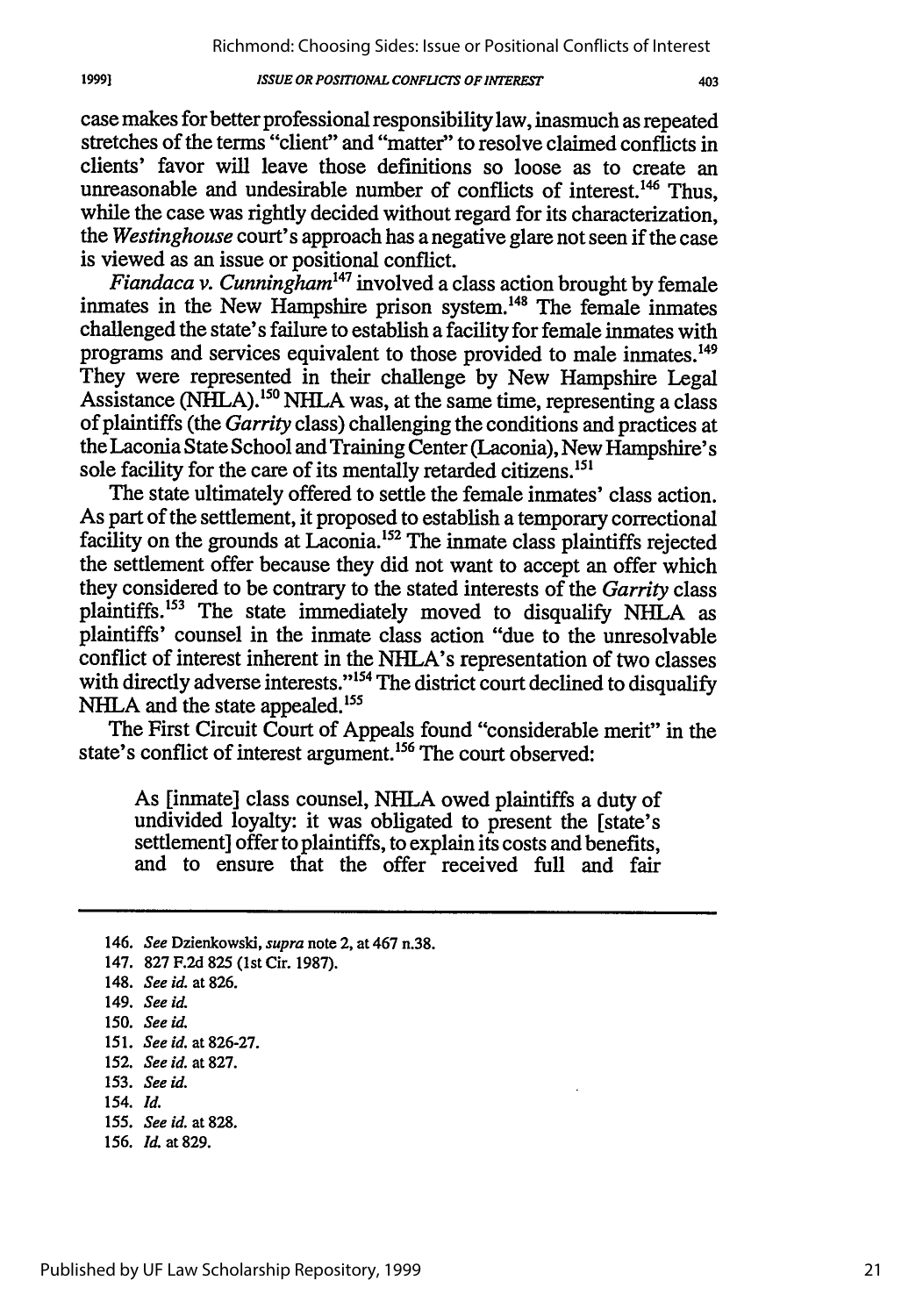consideration by the members of the class. Beyond all else, NHLA had an ethical duty to prevent its loyalties to other clients from coloring its representation of the [inmate] plaintiffs in this action and from infringing upon the exercise of its professional judgment and responsibilities.

NHLA, however, also represents the [Laconia] residents... who are members of the plaintiff class in *Garrity ....* [T]his group vehemently opposes the idea of establishing a correctional facility for female inmates anywhere on the grounds of [Laconia]. As counsel for the *Garrity* class, NHLA had an ethical duty to advance the interests of the class to the fullest possible extent and to oppose any settlement of the [female inmate class action] that would compromise those interests. In short, the combination of clients and circumstances placed NHLA in the untenable position of being simultaneously obligated to represent vigorously the interests of two conflicting clients. It is inconceivable that NHLA, or any other counsel, could have properly performed the role of "advocate" for both [the inmate] plaintiffs and the *Garrity* class, regardless of its good faith or high intentions.'<sup>57</sup>

The *Fiandaca* court analyzed NHLA's alleged conflict of interest under the New Hampshire equivalent of Model Rule 1.7(b).<sup>158</sup> The court concluded that NHLA's representation of the female inmate class "could not escape the adverse affects" of its loyalties to the plaintiffs in the *Garrity* class.<sup>159</sup> The court thus held that NHLA had to be disqualified as counsel for the inmate class.<sup>160</sup>

*Fiandaca* is not a pure issue or positional conflict because the two class actions in which NHLA found itself entangled were not unrelated. At the same time, NHLA's clients were not directly adverse, and the court therefore properly looked to Rule 1.7(b) as a conduct measure, rather than looking to Rule 1.7(a). The court's reasoning and analysis directly apply to issue or positional conflicts of interests in litigation. For this reason, *Fiandaca* is a significant case.

The plaintiff in *Maritrans GP Inc. v. Pepper, Hamilton & Scheetz'* was a Philadelphia-based transporter of petroleum products operating along the East and Gulf coasts.<sup>162</sup> Maritrans competed in a marine transportation business with other tug and barge companies, some of which

**162.** *See id.* at **1280.**

**<sup>157.</sup>** *Id.* (footnote omitted).

**<sup>158.</sup>** *See id.* at **829-30.**

**<sup>159.</sup>** *Id.* at **830.**

**<sup>160.</sup>** *See id.* at **831.**

**<sup>161. 602</sup> A.2d 1277** (Pa. **1992).**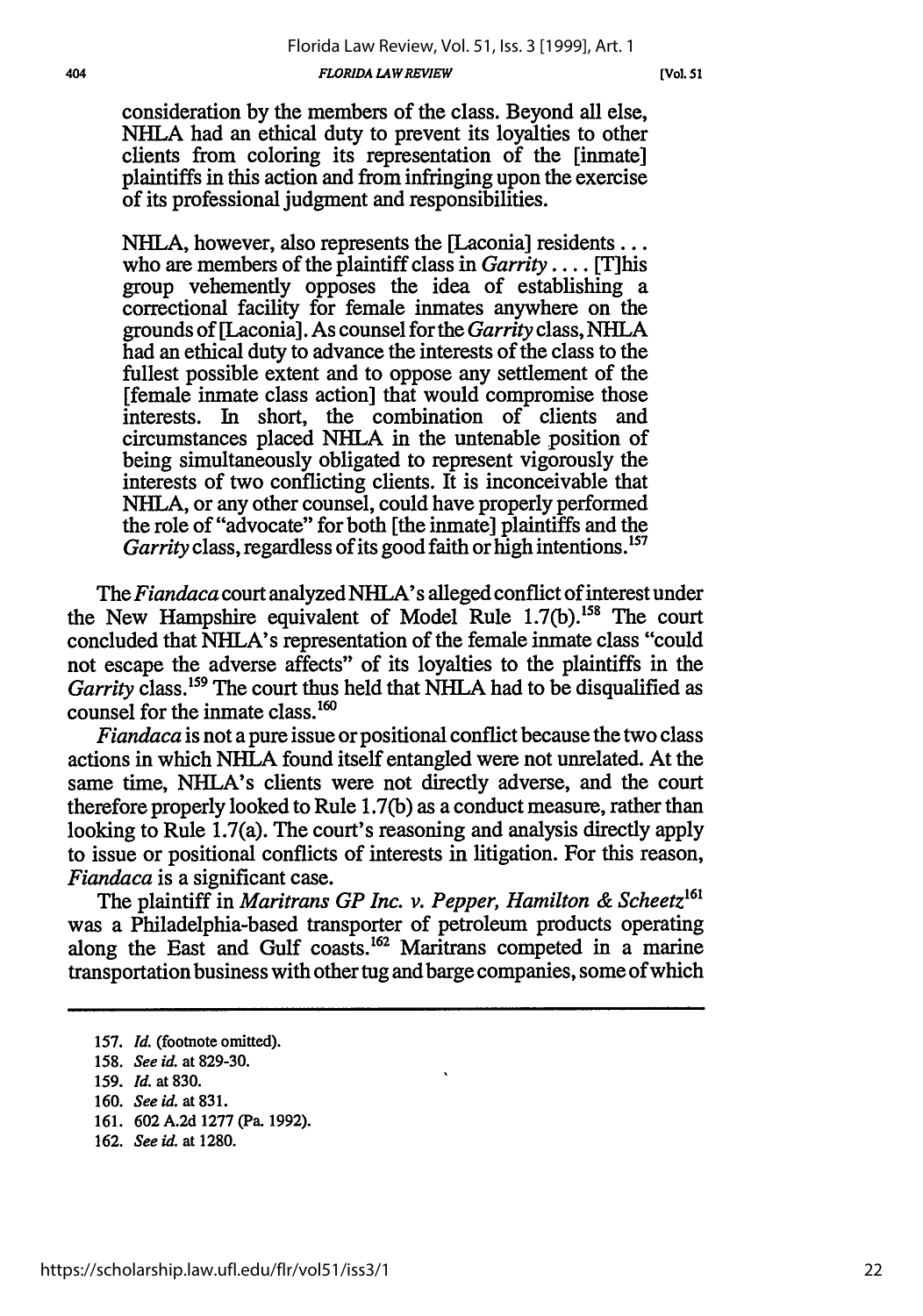were based in New York.<sup>163</sup> Pepper, Hamilton & Scheetz (Pepper) was Maritrans' long-time labor counsel.<sup>164</sup> Pepper also handled Maritrans' corporate and securities work.<sup>165</sup> Maritrans' chief labor attorney at Pepper was Anthony Messina (Messina).<sup>166</sup>

During the course of its labor representation of Maritrans, Pepper became intimately familiar with Maritrans' operations and financial information.<sup>167</sup> Messina obtained this information for the purpose of developing Maritrans' labor goals and strategies.<sup>168</sup>

Pepper and Messina... came to know the complete innerworkings of the company along with Maritrans' long-term objectives, and competitive strategies in... the area of labor costs, a particularly sensitive area in terms of effective competition. In furtherance of its ultimate goal of obtaining more business than... its competition, including the New York-based companies, Maritrans analyzed each of its competitors with Pepper and Messina. These analyses included an evaluation of each competitor's strengths and weaknesses, and of how Maritrans deals with its competitors. <sup>169</sup>

Pepper and Messina subsequently began representing Maritrans' New York competitors in their labor negotiations with a different union.<sup>170</sup> The New York companies sought wage and benefit reductions in order to compete more effectively.<sup> $171$ </sup> One of their competitors, of course, was Maritrans. In September 1987, Maritrans learned from independent sources that Pepper and Messina were representing four of its New York competitors. 172 Maritrans objected to Pepper's representation of its competitors. Pepper and Messina took the position that the situation presented "'a business conflict, not a legal conflict,"' and that they owed Maritrans no ethical or fiduciary duty prohibiting their representation of the New York companies.<sup>173</sup>

Pepper proposed to Maritrans that it would continue as Maritrans' counsel, but that it would not represent any more New York companies

**163.** *See id.* 164. *See id.* **165.** *See id.* **166.** *See id.* **167.** *See id.* **168.** *See id.* **169.** *Id.* **170.** *Id.* **171.** *See id.* **172.** *See id.* **173.** *Id.* at 1281.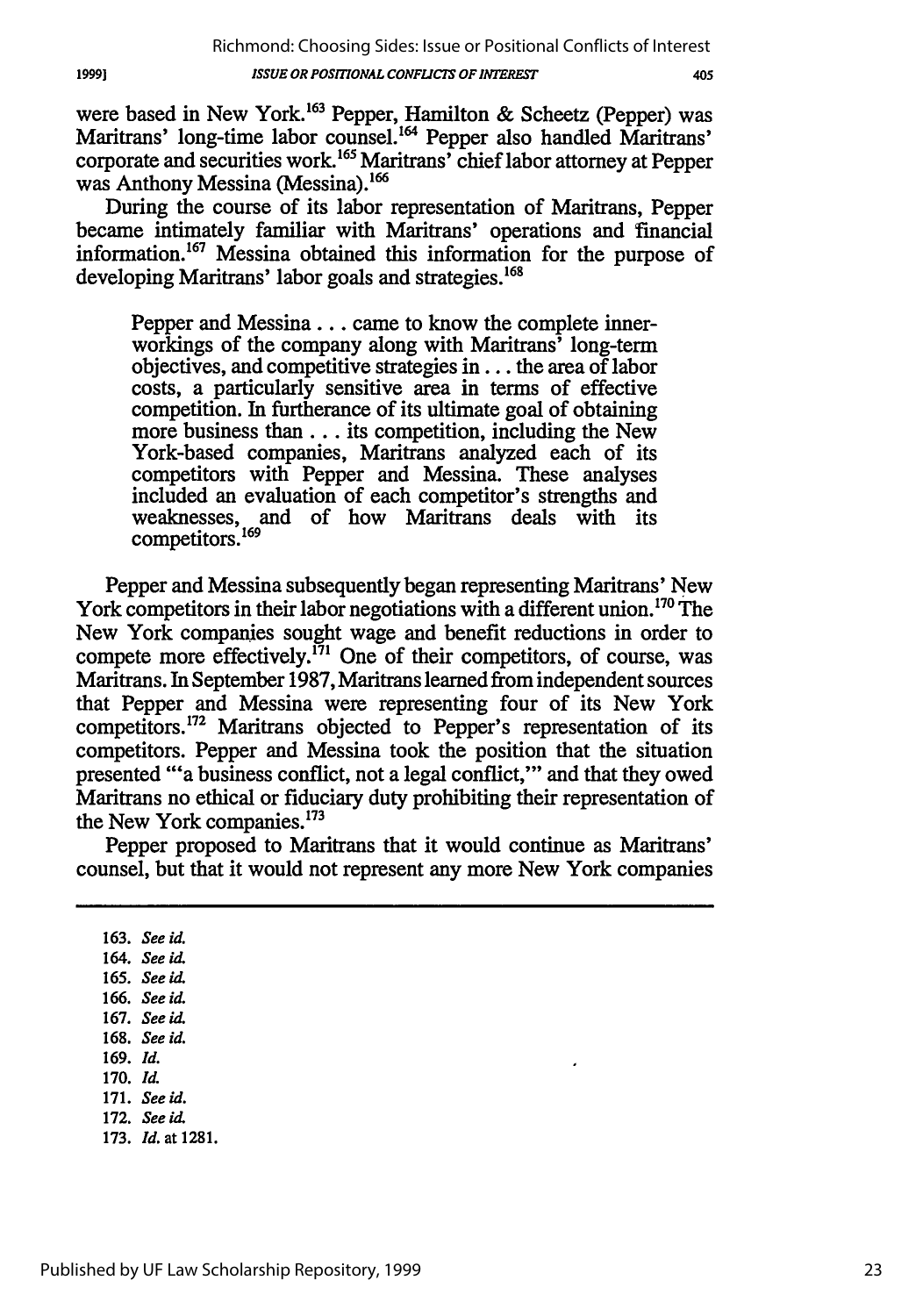beyond the four it already represented.<sup>174</sup> Messina would act as counsel for the New York companies while two other Pepper attorneys would counsel Maritrans. The Pepper attorneys on one side of the "Chinese Wall" would not discuss their respective representations with the attorneys on the other side.<sup>175</sup> Maritrans agreed to this arrangement because it believed that it was the only way to prevent Pepper from representing yet more of its competitors, and especially its largest competitor, Bouchard Transportation Company (Bouchard).<sup>176</sup> Without Maritrans' knowledge, Messina then "parked" Bouchard and another New York competitor, Eklof, with Vincent Pentima (Pentima), a friend and labor lawyer at another firm.<sup>177</sup> Messina was simultaneously negotiating Pentima's lateral move to Pepper.'78

On November 5,1987, Maritrans' executives met with Pepper attorneys to discuss Maritrans' plans and strategies in the event of a strike against the New York companies. 179 On December 2, 1987, Pepper terminated its representation of Maritrans in all matters.<sup>180</sup> Pepper began representing Maritrans' remaining New York competitors later that month.<sup>181</sup> In January 1988, Pentima joined Pepper as a partner, bringing his clients Bouchard and Eklof with him.<sup>182</sup> In February 1988, Maritrans sued Pepper and Messina in a Pennsylvania state court.<sup>183</sup>

Maritrans alleged Pepper's misappropriation of its trade secrets, breach of contract and breach of fiduciary duty, and sought injunctive relief as well as money damages.<sup>184</sup> The trial court entered a preliminary injunction and Pepper appealed.<sup>185</sup> An intermediate appellate court reversed, concluding that Pepper's conduct was not actionable. The Superior Court held that Rules 1.7 and 1.9 of the Pennsylvania Rules of Professional Conduct on which Maritrans and the trial court relied did not create a cause of action.'86

- 180. *See id.*
- 181. *See id.*
- 182. See id.
- 183. See **id.**

184. *See* Maritrans GP Inc. v. Pepper, Hamilton & Scheetz, 572 A.2d 737,739 (Pa. Super. Ct. 1990), *rev'd,* 602 A.2d 1277 (Pa. 1992).

**185.** See **id.**

186. *See Maritrans,* 602 A.2d at 1282. This would appear to be the general rule. *See, e.g., Ex Parte* Toler, 710 So. 2d 415,416 (Ala. 1998) (interpreting Alabama statute); Davis v. Findley, 422 S.E.2d 859, 860-61 (Ga. 1992); OMI Holdings, Inc. v. Howell, 918 P.2d 1274, 1288 (Kan.

<sup>174.</sup> Id.

<sup>175.</sup> See id. If Pepper truly meant to erect a "Chinese wall" or a "wall of insulation," it forgot to read the blueprints. The wall Pepper built placed Messina on the side with the New York companies, instead of on Maritrans' side where he rightly belonged.

<sup>176.</sup> *See id.*

<sup>177.</sup> *See id.*

<sup>178.</sup> *See id.*

<sup>179.</sup> *See id.*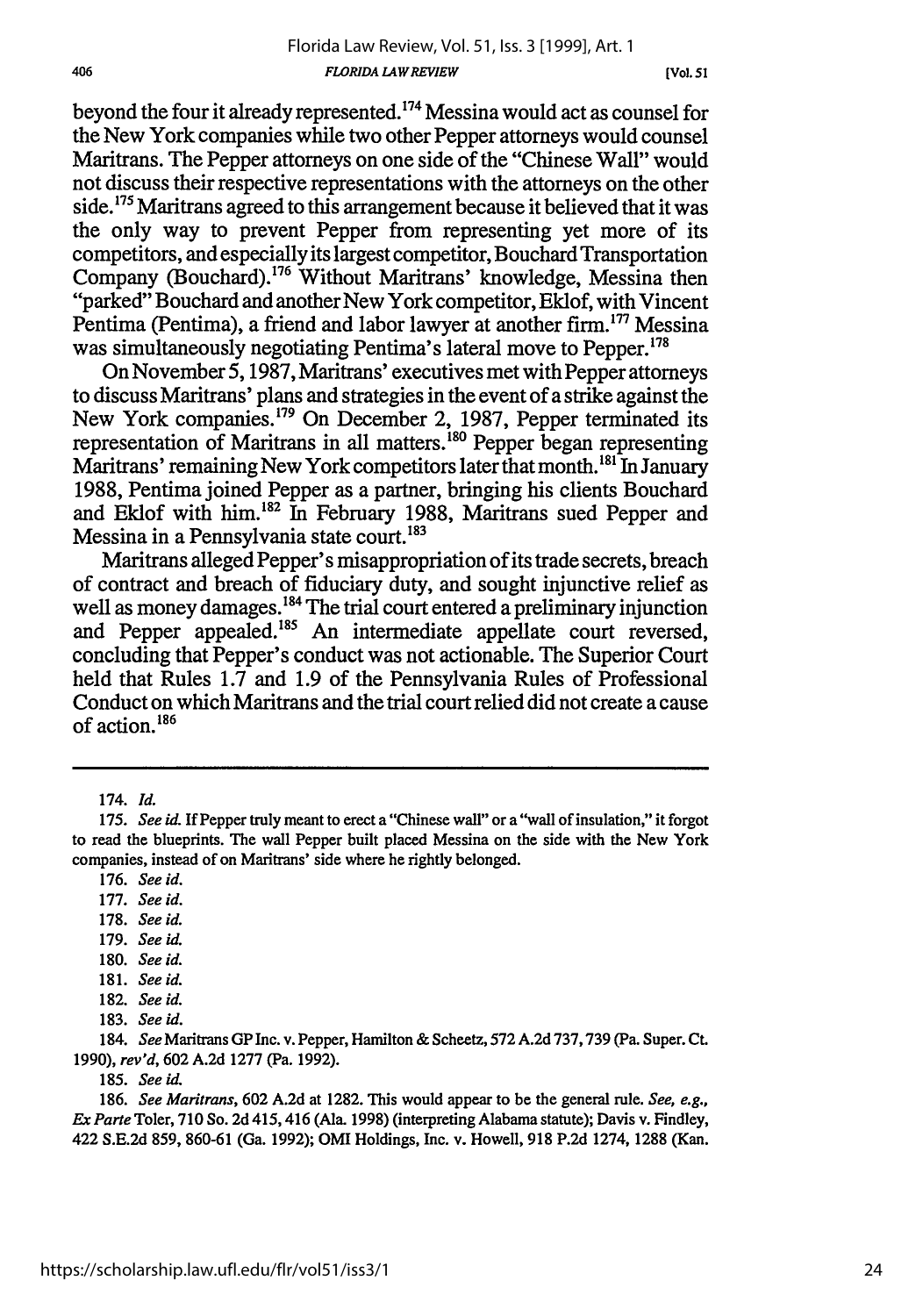The Pennsylvania Supreme Court reversed the Superior Court.<sup>187</sup> The *Maritrans* court first observed that attorneys owe fiduciary duties to their clients, and that their failure to perform these duties is actionable.188 Threatened failure to perform a fiduciary duty gives rise to a claim for injunctive relief to prevent the threatened breach.<sup>189</sup> The court reasoned that the lower appellate court "emasculated these common law principles, in effect turning the ethical or disciplinary rules governing lawyers into a grant of civil immunity" for reprehensible conduct.<sup>190</sup> Adherence to attorneys' fiduciary duties is necessary to ensure "that clients will feel secure that everything they discuss with counsel will be kept in confidence."<sup>191</sup>

Pepper and Messina argued that the trial court's order enjoining them from representing Maritrans' competitors was an abuse of discretion.<sup>192</sup> At the time the injunction was entered there was no evidence that they had revealed Maritrans' confidences to its competitors, or even that any revelations were threatened. 93 The *Maritrans* court rejected this argument.

Whether a fiduciary can later represent competitors or whether a law firm can later represent competitors of its former client is a matter that must be decided from case to case and depends on a number of factors. One factor is the extent to which the fiduciary was involved in its former client's affairs. The greater the involvement, the greater the danger that confidences (where such exist) will be revealed .**. .** .Pepper and Messina's involvement was extensive as was their knowledge of sensitive information provided to them by Maritrans. We do *not* wish to establish a blanket rule that a law firm may not later represent the economic competitor of a former client in matters in which the former client is not also a party to a law suit. But situations may well exist where the danger of revelation of the confidences of a former client is so great that injunctive relief is warranted. This is one of those situations.<sup>194</sup>

The court concluded that Pepper and Messina could be enjoined from

- 191. *Id.*
- 192. *See id.* at 1286.
- 193. See id.
- 194. **Id.** at 1286-87.

<sup>1996);</sup> Vallinoto v. DiSandro, 688 A.2d 830, 837 (R.I. 1997); Archuleta v. Hughes, 969 P.2d 409, 414 (Utah, 1998).

<sup>187.</sup> *See Maritrans,* 602 A.2d at 1288.

<sup>188.</sup> *See id.* at **1283.**

<sup>189.</sup> See **id.**

<sup>190.</sup> *Id.*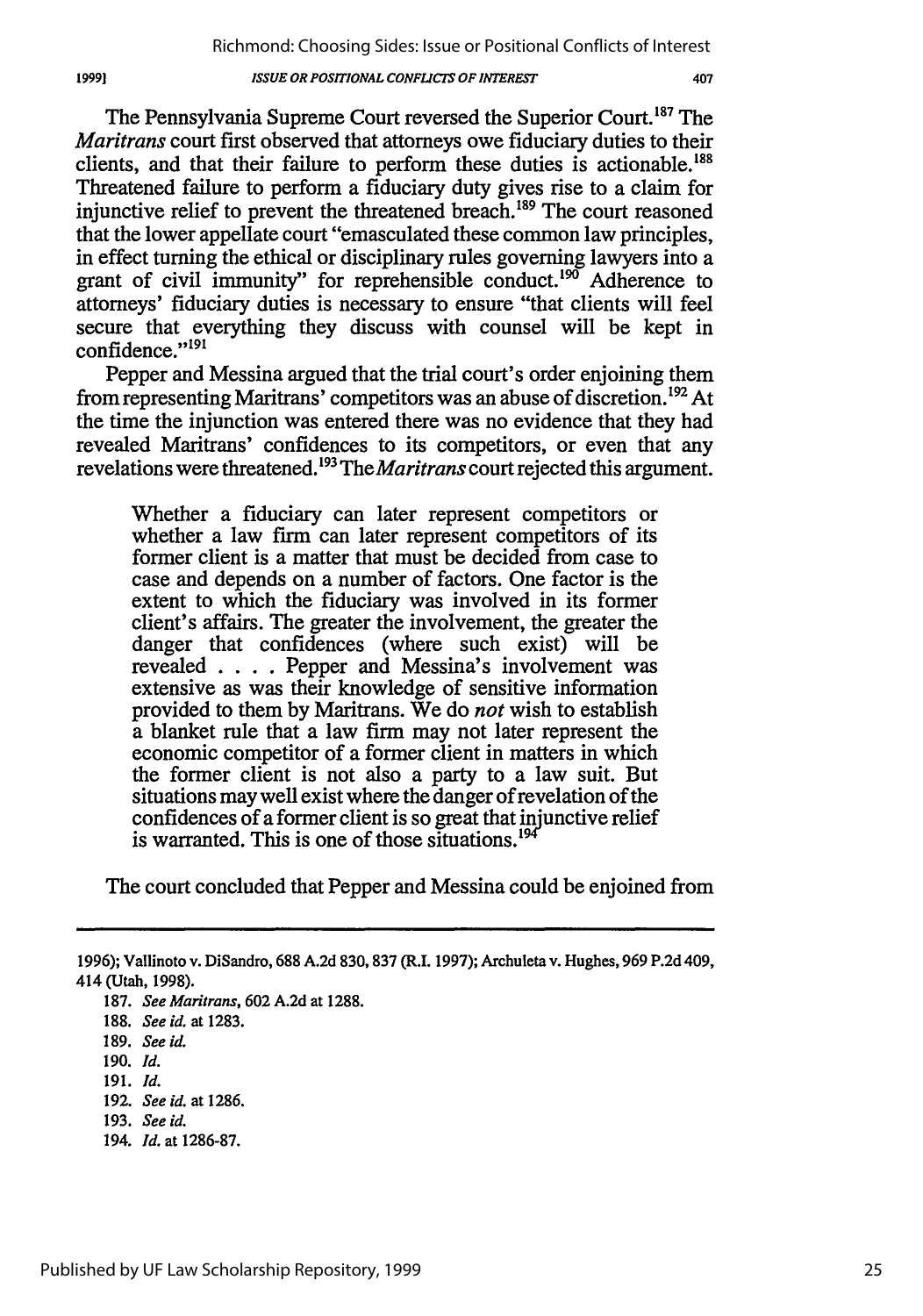representing the New York companies because their representation "would create too great a danger" that Maritrans' confidences would be divulged.<sup>195</sup> Such disclosures would "irreparably" injure Maritrans competitive position, and any damages award would be an inadequate remedy.196

Whether *Maritrans* was correctly decided is a matter of perspective.<sup>197</sup> From Maritrans' perspective, its labor practices helped it succeed in a **highly** competitive business. Maritrans was probably pleased **by** the prospect of its competitors enduring a long strike. At the very least, it would not want to reduce the chance of the New York union striking its competitors. Pepper's and Messina's representation of Maritrans' competitors at a crucial time was the equivalent of treason. "Parking" Bouchard and Eklof with Pentima was dishonest. From Pepper's and Messina's perspective, Maritrans' complaints must have appeared to be an attempt to bully them, or to hold the fimn hostage. They were entitled to market their marine labor law expertise. Indeed, all law **firms** rely on their reputation and expertise in particular practice areas to lure new clients. They did not divulge client confidences.<sup>198</sup> The New York companies were not dealing with the same union.

198. The problem with this perspective is that courts seldom inquire into whether the attorney has actually used the confidential information to the client's detriment or disadvantage. Such an inquiry would reveal the very information for which protection is sought. *See* Cole v. Ruidoso Mun. Sch., 43 F.3d 1373, 1384 n.8 (10th Cir. 1994); H.F. Ahmanson & Co. v. Salomon Bros., 280 Cal. Rptr. 614, 618 (Cal. Ct. App. 1991); Chrispens v. Coastal Ref. & Mktg., Inc., 897 P.2d 104,115 (Kan. 1995); Sullivan County Reg'l Refuse Disposal Dist. v. Town of Acworth, 686 A.2d 755,757- **58 (N.H. 1996);** State v. Crepeault, 704 **A.2d** 778, **783** (Vt. 1997); State *ex reL* McClanahan v. Hamilton, 430 S.E.2d 569,573-74 (W. Va. 1993). It would also be very difficult for a former client to demonstrate that the attorney revealed the client's confidences to the client's detriment. *See* Henderson v. Floyd, 891 S.W.2d 252, 254 (Tex. 1995). Therefore, once the potential for disclosure of confidential information is shown, a breach of confidence is presumed. *See* Griffen v. East Prairie, Mo. Reorganized Sch. Dist., 945 F. Supp. 1251,1254 (E.D. Mo. 1996); Henriksen v. Great Am. Say. & Loan, 14 Cal. Rptr. **2d** 184, 186 (Cal. **Ct.** App. 1992); Bergeron v. Mackler, 623 A.2d 489, 494 (Conn. 1993); State Farm Mut. Auto. Ins. Co. v. K.A.W., 575 So. 2d 630, 634 (Fla. 1991); Richers v. Marsh & McLennan Group Assocs., 459 N.W.2d 478,481 (Iowa 1990); *Chrispens,* 897 P.2d at 114; *Sullivan County,* 686 A.2d at 758; *Crepeault,* 704 A.2d at 783; *McClanahan,* 430 **S.E.2d** at 573. Some courts go further to impute the disclosure of the former client's confidences to other lawyers in the subject lawyer's firm, thus disqualifying the entire firm. *See, e.g., Flatt* v. Superior Court, 885 P.2d 950, 954 (Cal. 1994); Bechtold v. Gomez, 576 N.W.2d 185, 190 (Neb. 1998); National Med. Enters., Inc. v. Godbey, 924 S.W.2d 123, 131 (Tex. 1996).

*<sup>195.</sup> Id.* at 1287.

<sup>196.</sup> *See id.*

<sup>197.</sup> Professor Thomas D. Morgan, an ethics scholar who has studied *Maritrans,* essentially shares my analysis of the parties' perspectives, though he deemphasizes Messina's decision to "park" two competitors with an attorney who his firm intended to hire. *See* Thomas D. Morgan, Maritrans v. Pepper, Hamilton & Scheetz, ALAS LOSS PREVENTION J., Sept. 1993, at 2, 2 (on file with author).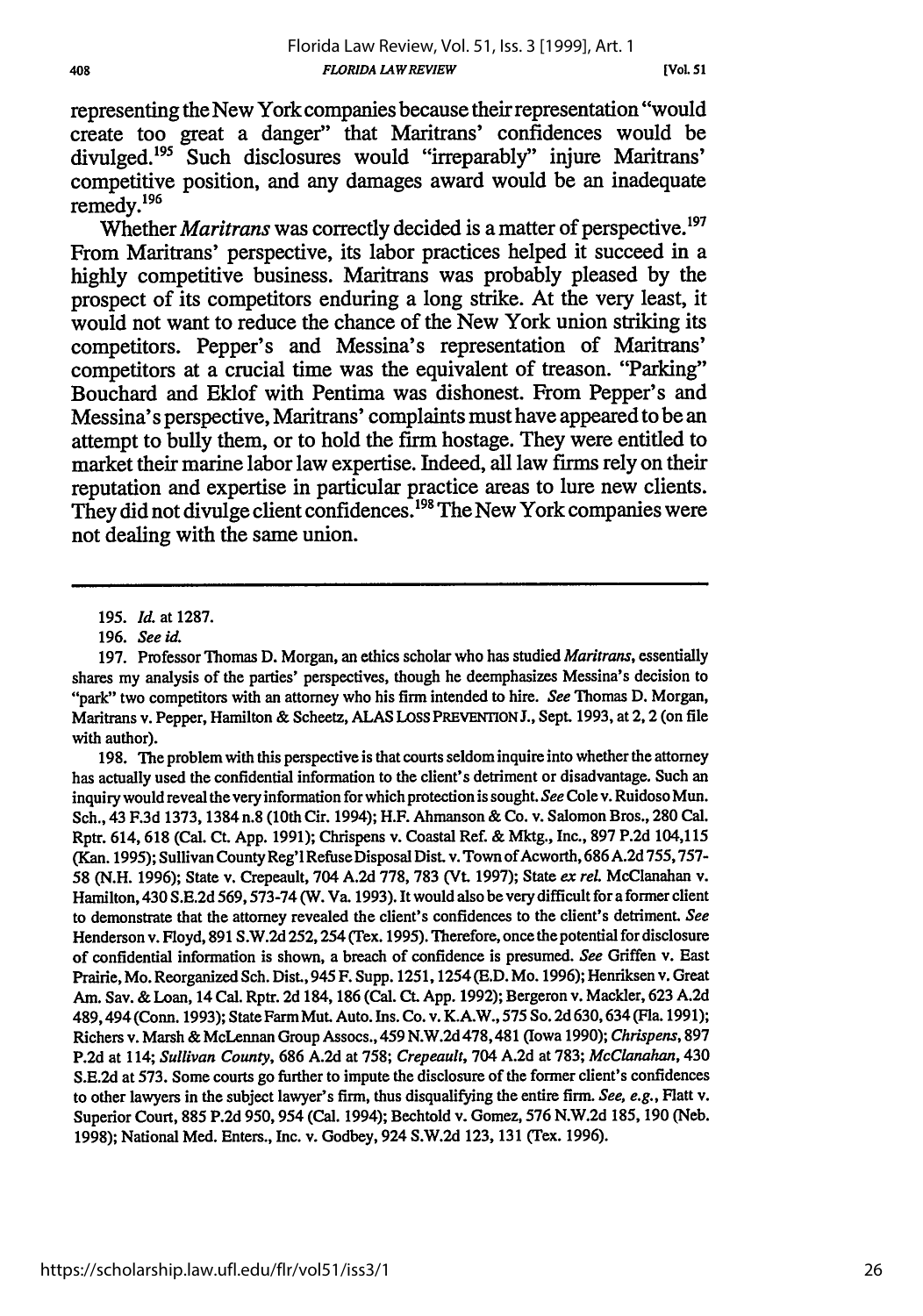There are several problems with *Maritrans.* First, the court reasoned that clients have a right to "feel secure" that their confidences will be safeguarded.<sup>199</sup> This is at best an imprecise standard.<sup>200</sup> Second, if a client can effectively prevent a lawyer from representing a competitor because of what the lawyer *might* tell the competitor, it becomes extraordinarily difficult for a lawyer to have multiple clients in the same industry. That flies in the face of modern legal specialization.<sup>201</sup> Third, the more rights an existing client has to object to its attorneys' representation of new clients, the greater its control over its attorneys.<sup>202</sup> Theoretically, an existing client can effectively extort concessions (perhaps by way of fee arrangements) from its attorneys in exchange for the client's consent to new engagements. This threatens lawyers' professional independence. Fourth, Pepper and Messina did not violate Rule 1.7(b). Whether they violated Rule  $1.9(a)^{203}$ is an open question, resolved against them by assuming that once they stopped representing Maritrans, their representation of the New York companies was a substantially related matter and was materially adverse to Maritrans. While ethics rules should not be turned "into a grant of civil immunity,"<sup>204</sup> they afford a more reasonable standard of conduct than a client's subjective feeling of security. Even then clients should not be able to wield them as procedural weapons in order to gain a personal or competitive advantage.

 $\dot{M}$ aritrans is a curious decision best limited to its facts,  $^{205}$  as evidenced by subsequent courts' careful scrutiny of the case.<sup>206</sup> Nevertheless, it should cause attorneys to consider and evaluate issue or positional conflicts of interest. Pepper ultimately settled *Maritrans* for **\$3,000,000.207**

*204. Maritrans,* 602 A.2d at 1283.

205. For another discussion *of Maritrans,* see Geraldine Rowe, Comment, Maritrans G.P. Inc. v. Pepper, Hamilton & Scheetz: *Is Economic Competition Enough to Create a Conflict of Interest?,* **8** GEO. **J. LEGALEThiCS** 1171 (1995).

*206. See, e.g.,* Commonwealth Ins. Co. v. Graphix Hot Line, Inc., **808** F. Supp. 1200, 1207- **1208 (E.D.** Pa. **1992)** (discussing client consent).

207. *See* Morgan, *supra* note 193, at 6.

19991

<sup>199.</sup> *Maritrans,* 602 A.2d at 1283.

*<sup>200.</sup> See* Morgan, *supra* note 193, at 6.

<sup>201.</sup> See id.

<sup>202.</sup> *See id.*

<sup>203.</sup> *See* MODELRULES, *supra* note 16, Rule 1.9(a). Rule 1.9(a) provides: "A lawyer who has formerly represented a client in a matter shall not thereafter represent another person in the same or a substantially related matter in which that person's interests are materially adverse to the interests of the former client unless the former client consents after consultation." *Id.*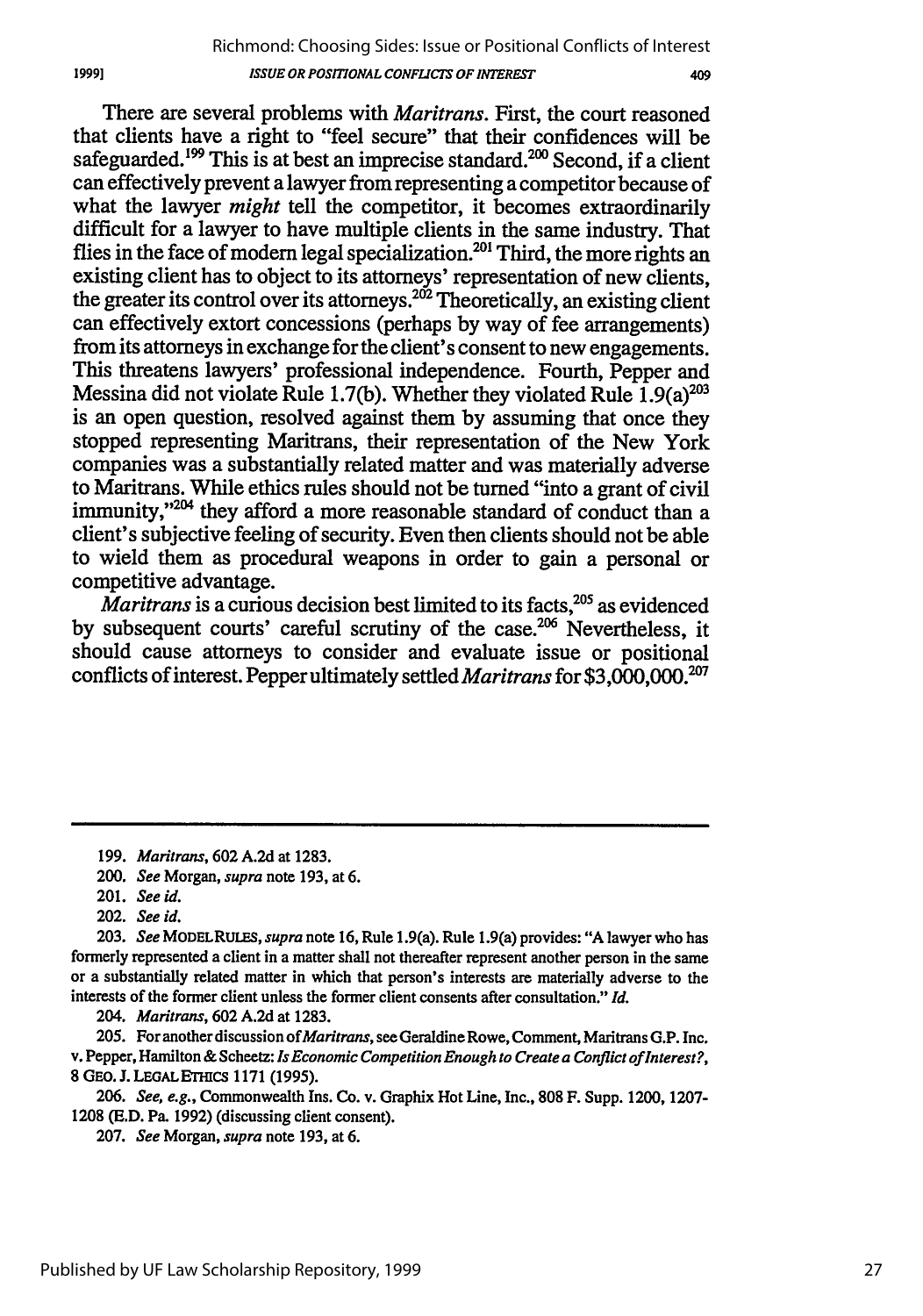**[Vol. 51**

# IV. A PRACTICAL ANALYSIS OF ISSUE OR POSITIONAL CONFLICTS OF INTEREST

Lawyers must be able to recognize issue or positional conflicts of interest, analyze them, and avoid them. This Part starts with the proposition that former clients should not be permitted to raise issue or positional conflicts of interest, i.e., such conflicts should not be recognized in successive representations. It next analyzes issue or positional conflicts in concurrent representations, and takes up the issues of disclosure and client consent. Finally, this Part combines the test for issue or positional conflicts with a discussion of client consent, packaging the analysis as a practitioner must.

# *A. Forner Clients and Successive Representations*

In order for competing interests to become an actual "conflict of interest" as that term is used in the Model Rules or understood by lawyers and courts, they must "materially limit" or "materially interfere" with a lawyer's representation of a present client.<sup>208</sup> That should not happen in successive representations when the claimed conflict is of an issue or positional nature. Stated most simply, former clients should not be permitted to claim the existence of true issue or positional conflicts of interest. Such conflicts should not be recognized in successive representations for both practical and policy reasons.<sup>20</sup>

First, from a practical perspective, successive representations do not in and of themselves threaten client confidences. The preservation of clients' confidences is, of course, the paramount concern in successive representations. Second, absent the use of client confidences or the use of client information, successive representations do not offend principles of loyalty. Service to a client in a single matter or several matters does not bind client and lawyer forever. Clients are free to change lawyers, and lawyers are similarly free to take on new clients in their areas of specialization.<sup>210</sup> Third, taking opposing positions in successive representations does not impair a lawyer's effectiveness for the present client. If anything, the present client benefits from the lawyer's first-hand knowledge of the opposing position. This is true without regard for whether the lawyer obtains specialized or confidential information in the

**<sup>208.</sup>** MODEL **RULES,** *supra* note **16,** Rule 1.7(b) **&** cmt. 4.

**<sup>209.</sup>** Not all commentators and scholars share this opinion. *See, e.g.,* Dzienkowski, *supra* note 2, at 526-27 (noting limited instances in which positional conflicts can arise out of successive representations); Spaulding, *supra* note 8, at 1406.

<sup>210.</sup> *But see* Daniel **J.** Pope **&** Stephanie **J.** Kim, *Switching Sides: May a Lawyer Ever Represent Someone Against a Former Client?,* **65 DEF.** COUNs. **J. 553,** 554 **(1998)** (asserting that "although clients **may** be less than loyal at times, lawyers must not").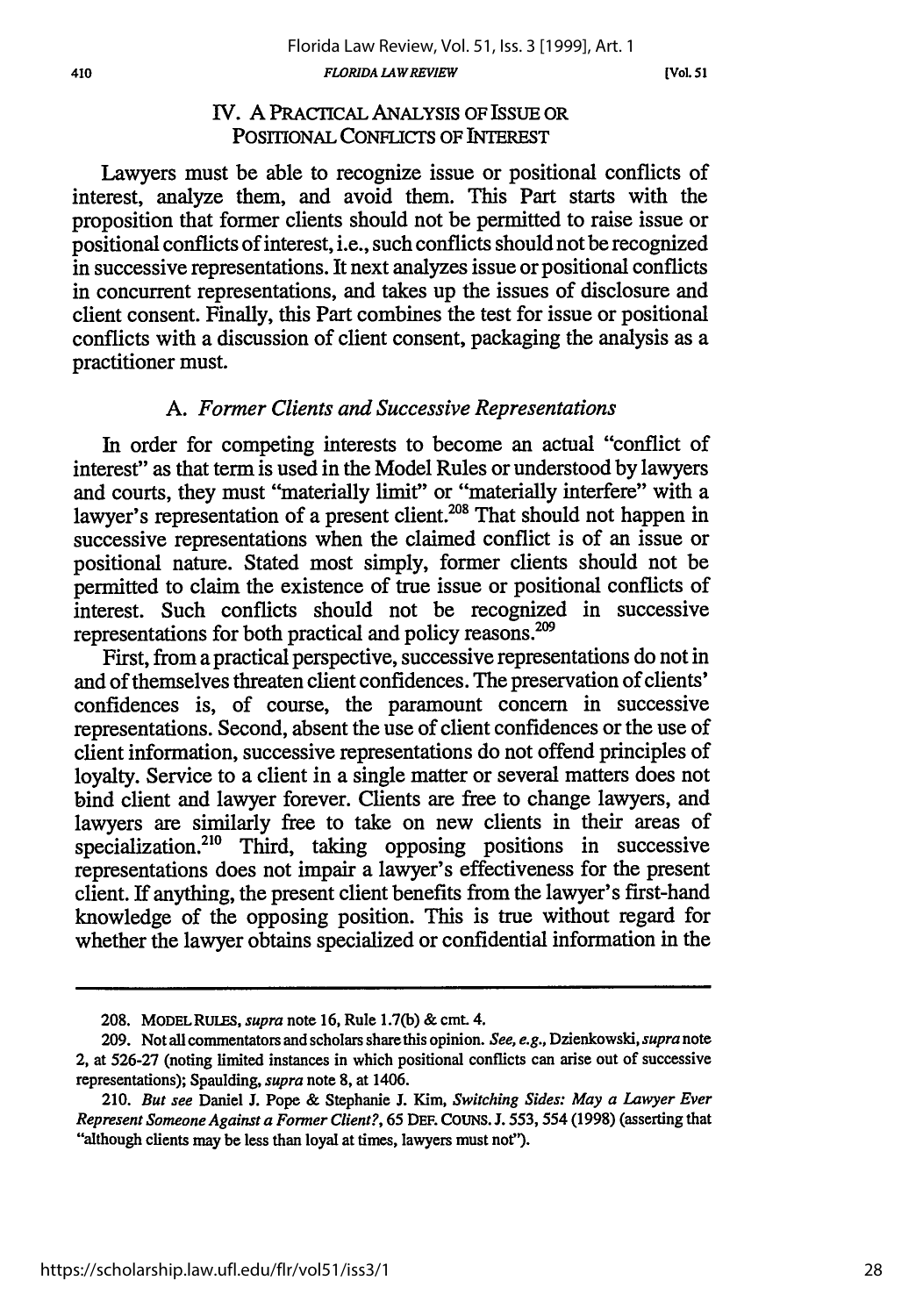first representation. In the litigation context, a lawyer's change of position should not render him less effective in the eyes of a court or judge; courts and judges understand that lawyers are advocates for their clients, and that clients and interests change.<sup>211</sup> In the lobbying context, legislators and governmental bodies surely understand that the lawyers who lobby them are advocating their clients' interests rather than their own. Finally, screening for issue or positional conflicts involving former clients is a formidable task even for large and sophisticated law firms. If it is difficult for firms to screen issue or positional conflicts among or between current clients, $2^{12}$  it is practically impossible for them to do so when former clients' interests are implicated. Given the myriad of other reasons that issue or positional conflicts should not be credited in successive representations, it is unreasonable to require lawyers and law firms to go to the considerable time and expense of trying to develop systems for their detection, especially since those systems are probably going to be unworkable.

From a policy standpoint, allowing former clients to raise pure issue or positional conflicts gives them unreasonable and unjustifiable control over the attorneys who once served them. Giving former clients veto power over lawyers' choices of new clients and new matters absent threats to confidentiality or the exploitation of information obtained from the former client robs lawyers of their professional independence. Attorneys can be forced to forego new representations, and suffer financially as a result, while former clients pay nothing to maintain a perceived advantage or favored position. Allowing former clients to raise issue or positional conflicts, and thus allowing them to restrict lawyers' acceptance of new cases, interferes with the strong social policy favoring persons' right to counsel of their choice by limiting the number of available lawyers. This is particularly true where the pool of available lawyers is already quite small because the challenged representation is especially complex or demanding, because it requires lawyers with special skills or expertise, or because the parties reside in a smaller community with few practicing lawyers.

If issue or positional conflicts of interest can be credited in successive representations, it is in those states that require attorneys to conduct themselves so as to avoid even an "appearance of impropriety." The appearance of impropriety standard is found in Canon 9 of the Model

411

<sup>211.</sup> The ABA's Standing Committee on Ethics and Professional Responsibility impliedly acknowledged this in its analysis of issue or positional conflicts. *See* Formal Op. 93-377, *supra* note 48.

<sup>212.</sup> *See* StateBar of Cal., Standing Comm. on Prof'l Responsibility and Conduct, Formal Op. No. 1989-108 (1989) (branding the detection of issue or positional conflicts of interest bylaw firms "virtually impossible").

<sup>19991</sup>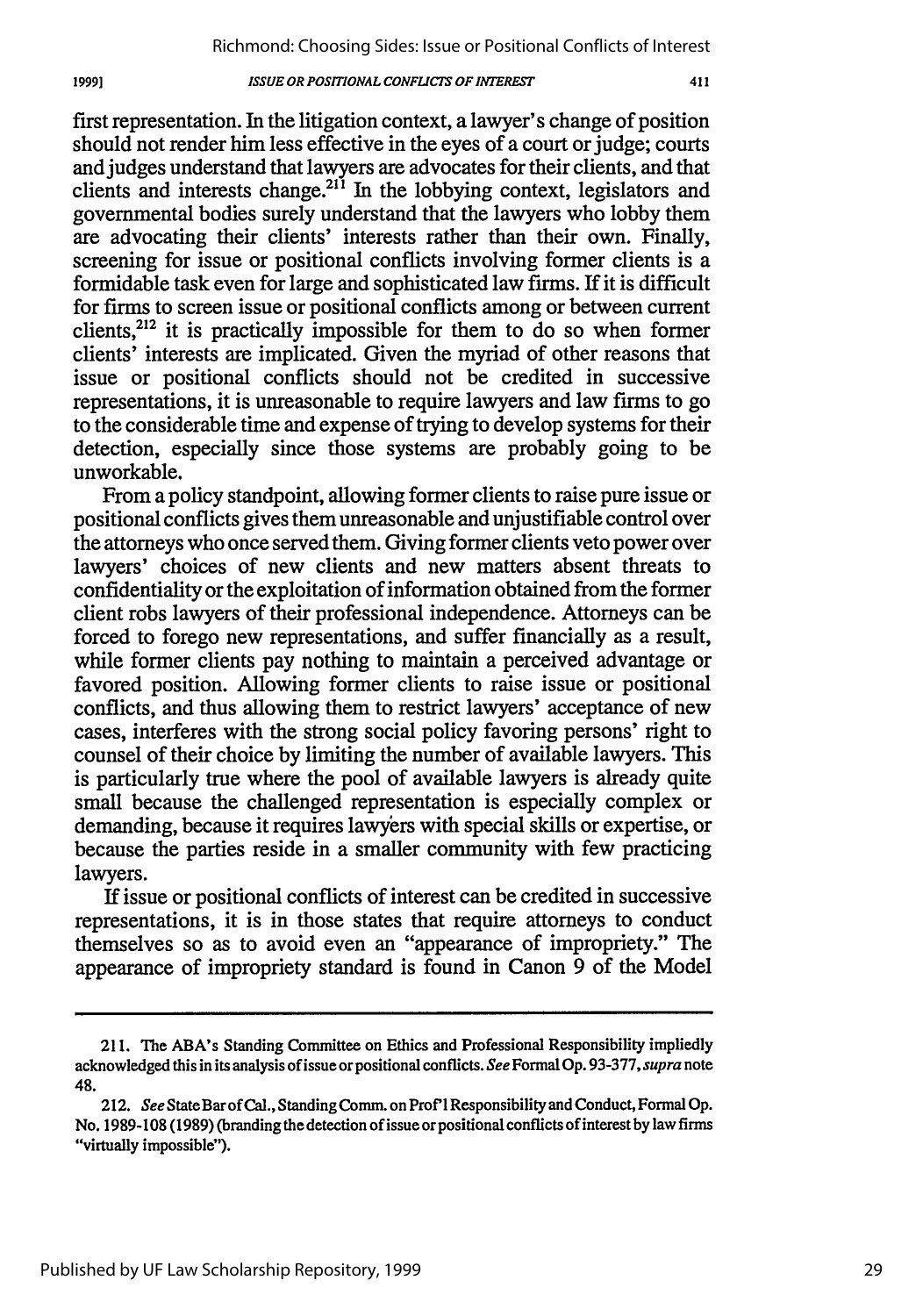#### *FLORIDA LA W REVIEW*

Code.<sup>213</sup> Under EC 9-6, a lawyer should "conduct himself so as to reflect credit on the legal profession and to inspire the confidence, respect, and trust of his clients and of the public; and to strive to avoid not only professional impropriety but also the appearance of impropriety."2'14

The appearance of impropriety standard obviously remains a measure of attorneys' conduct in those states that still follow the Model Code.<sup>215</sup> but it may be found elsewhere. Some states have written the requirement that lawyers avoid the appearance of impropriety into their versions of the Model Rules.<sup>216</sup> A few states have superimposed the standard onto the Model Rules<sup>217</sup> even though a comment to Rule 1.9 expressly rejects the appearance of impropriety as a rubric for resolving attorney disqualification debates.<sup>218</sup>

The appearance of impropriety standard is seriously flawed. First, even those jurisdictions that employ the standard acknowledge that it "is vague and leads to uncertain results."<sup>219</sup> Because the term "impropriety" is undefined, embracing the "appearance of impropriety" as a basis for judging lawyers' conduct is "question-begging." 220 Second, the appearance of impropriety standard does not adequately consider the relationship between the subjects of the current and former representations.<sup>221</sup> Third, the appearance of impropriety standard may be so broad as to include any new representation that may "make a former client feel anxious."<sup>222</sup> If so, lawyers may be disqualified from subsequent representations or may be forced to forgo new representations based on nothing more than a former client's subjective belief, judgment or perception.<sup>223</sup> For these reasons and perhaps others, the appearance of impropriety is "'too weak and too slender a reed" upon which to premise attorneys' disqualification in

<sup>213.</sup> *See* MODEL CODE, *supra* note 21, Canon 9 ("A Lawyer Should Avoid Even the Appearance of Professional Impropriety.").

<sup>214.</sup> *Id.* EC 9-6.

<sup>215.</sup> *See, e.g.,* State *ex rel.* Creighton Univ. v. Hickman, **512** N.W.2d 374,378 (Neb. 1994).

<sup>216.</sup> *See* State v. Irizarry, 639 A.2d 305,314 (N.J. Super. Ct. App. Div. 1994) (quoting New Jersey Rule of Professional Conduct 1.7(c)(2)).

<sup>217.</sup> *See, e.g.,* First Am. Carriers, Inc. v. Kroger Co., 787 S.W.2d 669, 671-72 (Ark. 1990); Lovell v. Winchester, 941 S.W.2d 466, 468-69 (Ky. 1997).

<sup>218.</sup> *See* MODELRULES, *supra* note 16, Rule 1.9 cm. 5.

<sup>219.</sup> *Lovell,* 941 S.W.2d at 469.

<sup>220.</sup> MODEL RULES, *supra* note 16, Rule 1.9 cmt. 5.

<sup>221.</sup> *See* Schwartz v. Cortelloni, 685 N.E.2d 871, 878 **(M1.** 1997).

<sup>222.</sup> MODELRULES, *supra* note 16, Rule 1.9 cmt. **5.**

<sup>223.</sup> *See id.* The Kentucky Supreme Court reasons that the appearance of impropriety standard serves the "useful function" of protecting both current and former clients' "reasonable expectations." *Lovell,* 941 S.W.2d at469. Though theuse of the qualifier"reasonable" suggests that a client's reasonable expectations are objectively determined, the standard is still too dependent upon former clients' subjective beliefs, judgments or perspectives to be valid or useful.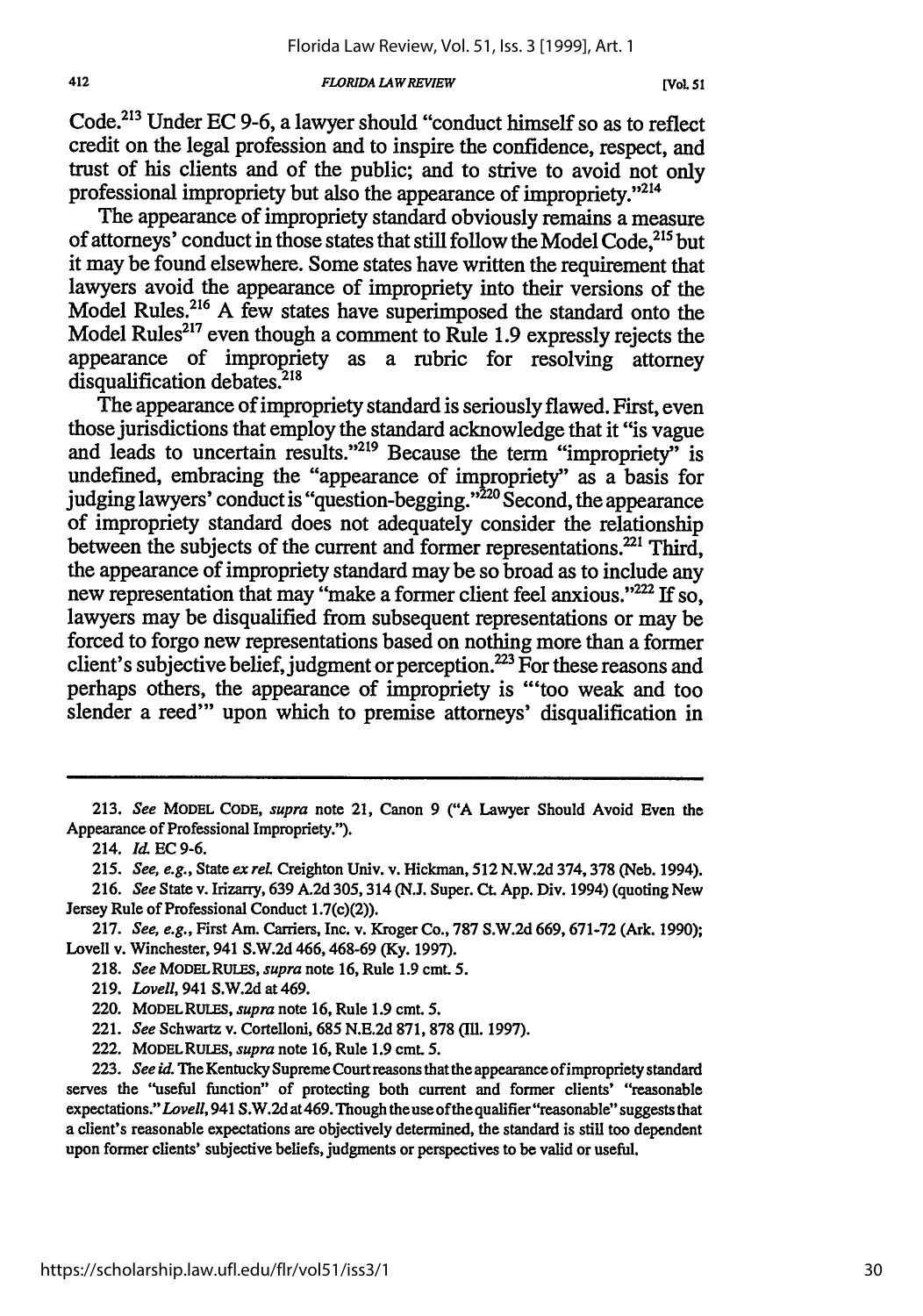### 19991

## *ISSUE OR POSITIONAL CONFLICTS OF INTEREST*

successive representations.<sup>224</sup>

The fundamental question in Model Code states and in those jurisdictions that otherwise enforce the appearance of impropriety standard is whether successive representations can spawn issue or positional conflicts of interest. Is there something about the standard that changes the analysis? The answer should be no. The practical and policy reasons for rejecting issue or positional conflicts in successive representations discussed earlier remain valid. The appearance of impropriety standard, amorphous though it may be, is linked in the Model Code to improper judicial or public influence, $^{225}$  and to the preservation and protection of clients' funds and property.<sup>226</sup> Pure issue or positional conflicts do not implicate these concerns. Former clients cannot reasonably expect lawyers to forever obey their wishes. There is, in sum, no reason to acknowledge or recognize issue or positional conflicts of interest in successive representations under the Model Code, or under any other regulatory framework that considers the appearance of impropriety.

# *B. Current Clients and Concurrent Representations*

Issue or positional conflicts of interest can only arise out of concurrent representations. It is in this context that issue or positional conflicts may diminish lawyers' effectiveness<sup>227</sup> and materially limit one or both clients' representations. Rule 1.7(b), which provides that a lawyer generally "shall not represent a client if the representation of that client may be materially limited by the lawyer's responsibilities to another client or  $\dots$  by the lawyer's own interests,"<sup>228</sup> must be read as prohibiting issue or positional conflicts of interest in concurrent representations.<sup>229</sup> Such an interpretation is necessary to protect clients. $230$ 

The problem with applying Rule 1.7(b) is the language of the rule itself. It is neither specific nor directive, and it arguably allows lawyers such broad discretion that issue or positional conflicts can easily be rationalized away.231 It is therefore important to develop an analytical framework for recognizing and understanding issue or positional conflicts. Scholars have proposed two tests: one by Professors Hazard and Hodes, and another by

<sup>224.</sup> *Schwartz,* **685 N.E.2d** at 878 (quoting Index Futures Group, Inc. v. Street, 516 N.E.2d **890,** 894 **(Il1. App.** Ct. **1987)).**

**<sup>225.</sup>** *See* MODELCODE, *supra* note 21, DR **9-101.**

**<sup>226.</sup>** *See id.* DR **9-102.**

<sup>227.</sup> *See* Formal Op. 93-377, *supra* note 48.

<sup>228.</sup> MODELRULES, *supra* note 16, Rule 1.7(b) (1983).

<sup>229.</sup> *See* Dzienkowski, *supra* note 2, at 475.

**<sup>230.</sup>** *See* 1 HAZARD & HODES, *supra* note 7, § 1.7:104, at 232.4.

<sup>231.</sup> *See* Dzienkowski, *supra* note 2, at 475.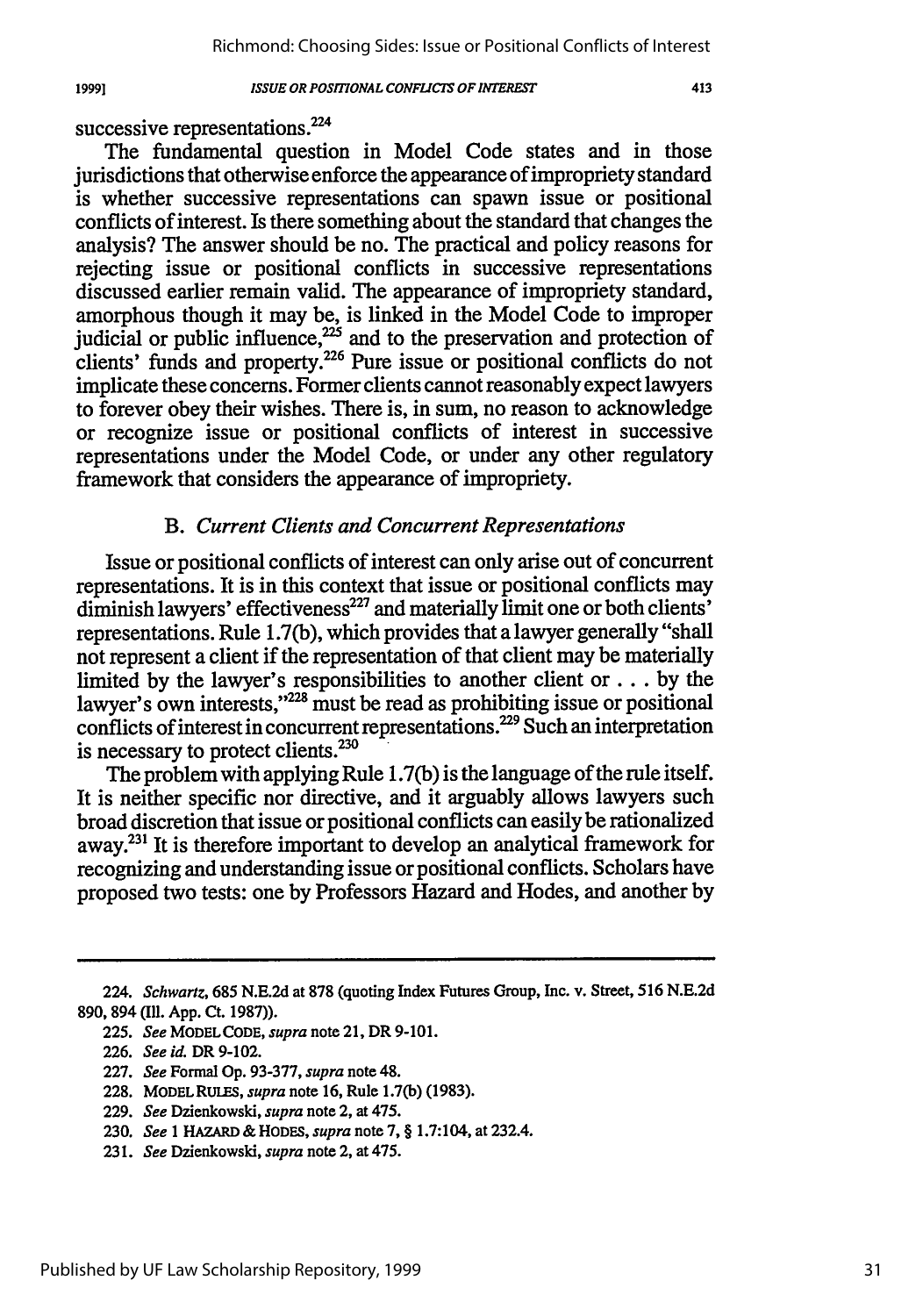#### *FLORIDA LAWREVIEW*

**[VOL** *5* **1**

Professor Dzienkowski.232

Professors Hazard and Hodes identify four factors that can affect the seriousness of an issue or positional conflict under Model Rule 1.7(b): (1) whether the lawyer has "special knowledge" of the first client's business that is detailed and specific to that client;<sup>233</sup> (2) whether the subject of the alleged conflict is "central" or critical to both clients; $^{234}$ (3) whether the issue is purely legal, or whether the representations turn on factual distinctions; 235 and (4) whether the clients frequently litigate the issue, such that they have long-term interests in how it is decided in any particular **case.2 36** Professor Dzienkowski also advocates a four-part test for evaluating issue or positional conflicts. He would examine (1) the directness of the legal conflict and its importance to the representations of both clients; (2) the existence of confidential information obtained from the first client that may be relevant to the second representation, and the likelihood that the lawyer will have to reveal or use the confidential information to that client's detriment; (3) the likelihood and magnitude of the injury to the clients from their common lawyer's concurrent representations; and (4) the existence of special factors that may affect the clients' expectations of loyalty on a particular legal issue.<sup>237</sup>

These approaches are interesting because their sponsors attempt to factor in the possible use of a client's information or confidences to its detriment or disadvantage. Of course, the use of client information and the disclosure of client confidences are generally prohibited.238 But the existence of an issue or positional conflict does not depend on client confidences being jeopardized.<sup>239</sup> Such conflicts can arise without regard for and wholly apart from the improper use of client information. How critical, then, is this element? Is it truly a factor in conflict of interest analysis, or does it simply alert lawyers scrutinizing concurrent representations to other possible ethics violations?

237. *See* Dzienkowski, *supra* note 2, at 509.

238. *See* MODEL RULES, *supra* note 16, Rule **1.8(b)** (stating that a lawyer "shall not use information relating to representation of a client to the disadvantage of the client unless the client consents after consultation, except as permitted or required by Rule 1.6 or Rule 3.3"); MODEL *RULES, supra* note 16, Rule 1.6(a) (providing that a lawyer "shall not reveal information relating to representation of a client unless the client consents after consultation, except for disclosures that are impliedly authorized in order to carry out the representation, and except as stated in [Rule **1.6(b)]").**

**239.** This is true even though issue or positional conflicts often overlap with confidentiality concerns. *See,* e.g.,WestinghouseElec. Corp. v. Kerr-McGee Corp., 580 F.2d 1311 (7th Cir. 1978); Maritrans GP Inc. v. Pepper, Hamilton **&** Scheetz, 602 A.2d 1277 (Pa. 1992).

<sup>232.</sup> *See* id. at 479, 508-509.

<sup>233. 1</sup> HAZARD & HODES, *supra* note 7, **§** 1.7:105, at 232.6.

<sup>234.</sup> *Id.*

**<sup>235.</sup>** *See id.* § 1.7:106, at 232.9.

<sup>236.</sup> *See id.*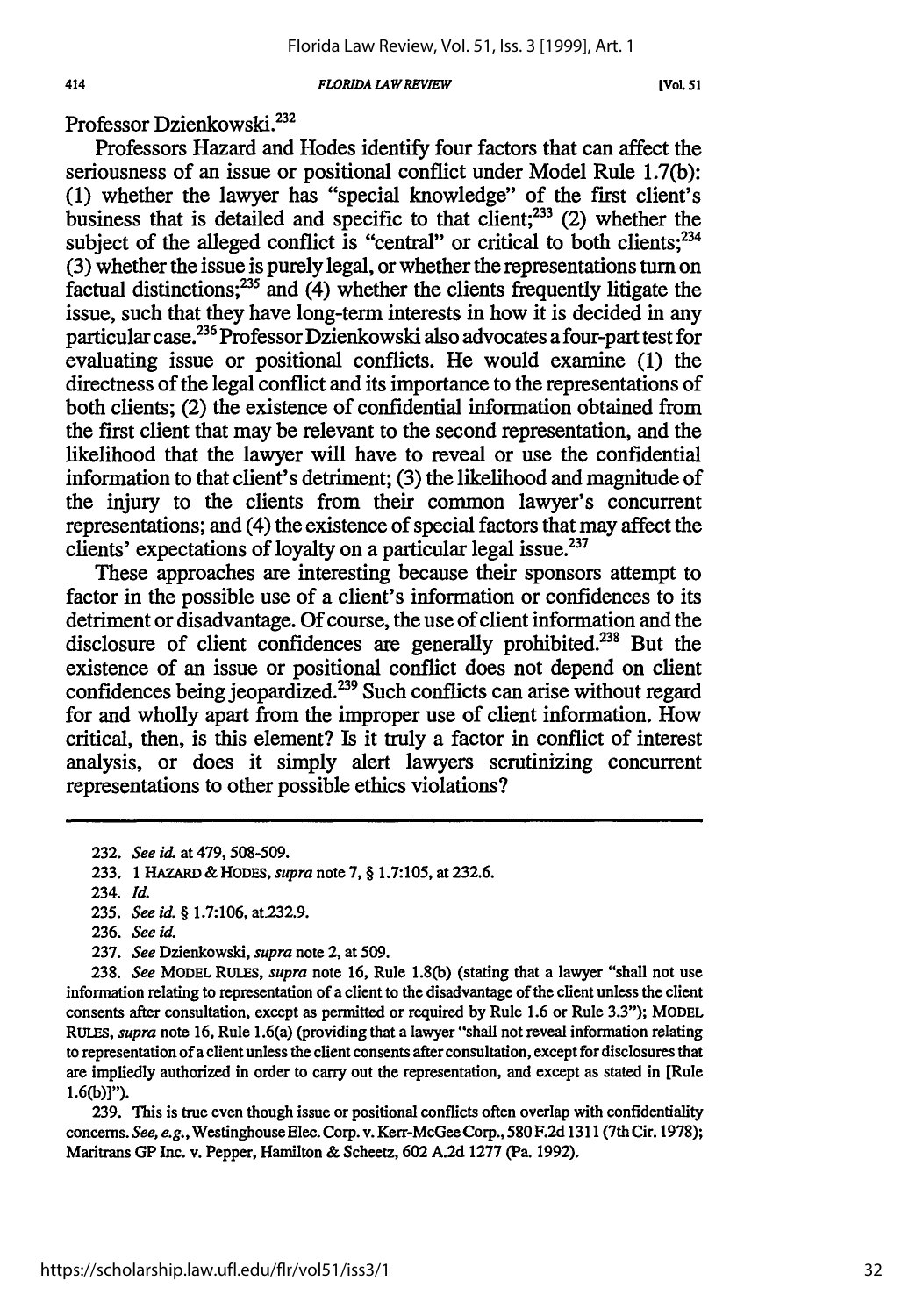There are no clear answers to these questions. $240$  In certain circumstances a lawyer's knowledge of one client's confidences may materially limit his representation of another client, while in others the impermissible use of or disclosure of client information will be a separate violation of the lawyer's professional duties. In still other representations a threat to a client's confidences or special information may simply be an aggravating factor that causes the client to claim an issue or positional conflict of interest where it would not otherwise. Because the existence of an issue or positional conflict does not depend on the involvement of confidential information, however, this factor will seldom be a primary consideration. **If** and when client confidences or information are a consideration, they will almost always be secondary. For example, once a lawyer determines that an issue or positional conflict exists, the question may become whether it can be cured by client consent.<sup>241</sup> A lawyer's knowledge of a client's confidences may prohibit the disclosures necessary to obtain consent, $242$  or it may make the conflict so acute that the lawyer cannot request consent.<sup>243</sup>

Professor Dzienkowski would have lawyers weigh "the existence of special factors" that may affect their "expectations about loyalty to a particular legal issue."<sup>244</sup> Such factors may include "whether the client notifies the lawyer that the client feels very strongly about [this] legal issue" and "the client's right to know that the lawyer has advanced or is advancing inconsistent legal positions... **"245** These factors are essentially meaningless for professional responsibility purposes. The strength of a client's feelings may cause a lawyer to decline a representation for business or personal reasons, but it has little to do with a lawyer's duties under Rule 1.7(b). A client's "right to know" is an independent concern. A lawyer has an ethical obligation to reveal to a client possible issue or positional conflicts at the outset of the representation.<sup>246</sup>

The test for whether an issue or positional conflict of interest exists

<sup>240.</sup> The scholars who advocate consideration of client confidentiality issues offer no clear guidance. *See* Dzienkowski, *supra* note 2, at 512-14; 1 HAZARD & HODES, *supra* note 7, § 1.7:105, at 232.6.

<sup>241.</sup> *See* MODELRULES, *supra* note 16, Rule 1.7(b) (1983).

<sup>242.</sup> *See id.* cmt. 5 (asserting that "there may be circumstances where it is impossible to make the disclosure necessary to obtain [client] consent").

<sup>243.</sup> *See* **I** HAZARD&HODES, *supra* note 7, § 1.7:301, at 250 (stating that even under the more forgiving analysis of Model Rule 1.7(b) there are some cases in which client consent should not even be sought).

<sup>244.</sup> Dzienkowski, *supra* note 2, at 509.

<sup>245.</sup> *Id.* at 519.

<sup>246.</sup> *See* MODELRuIEs, *supra* note 16, Rule 1.4(b) ("A lawyer shall explain a matter to the extent reasonably necessary to permit the client to make informed decisions regarding the representation.").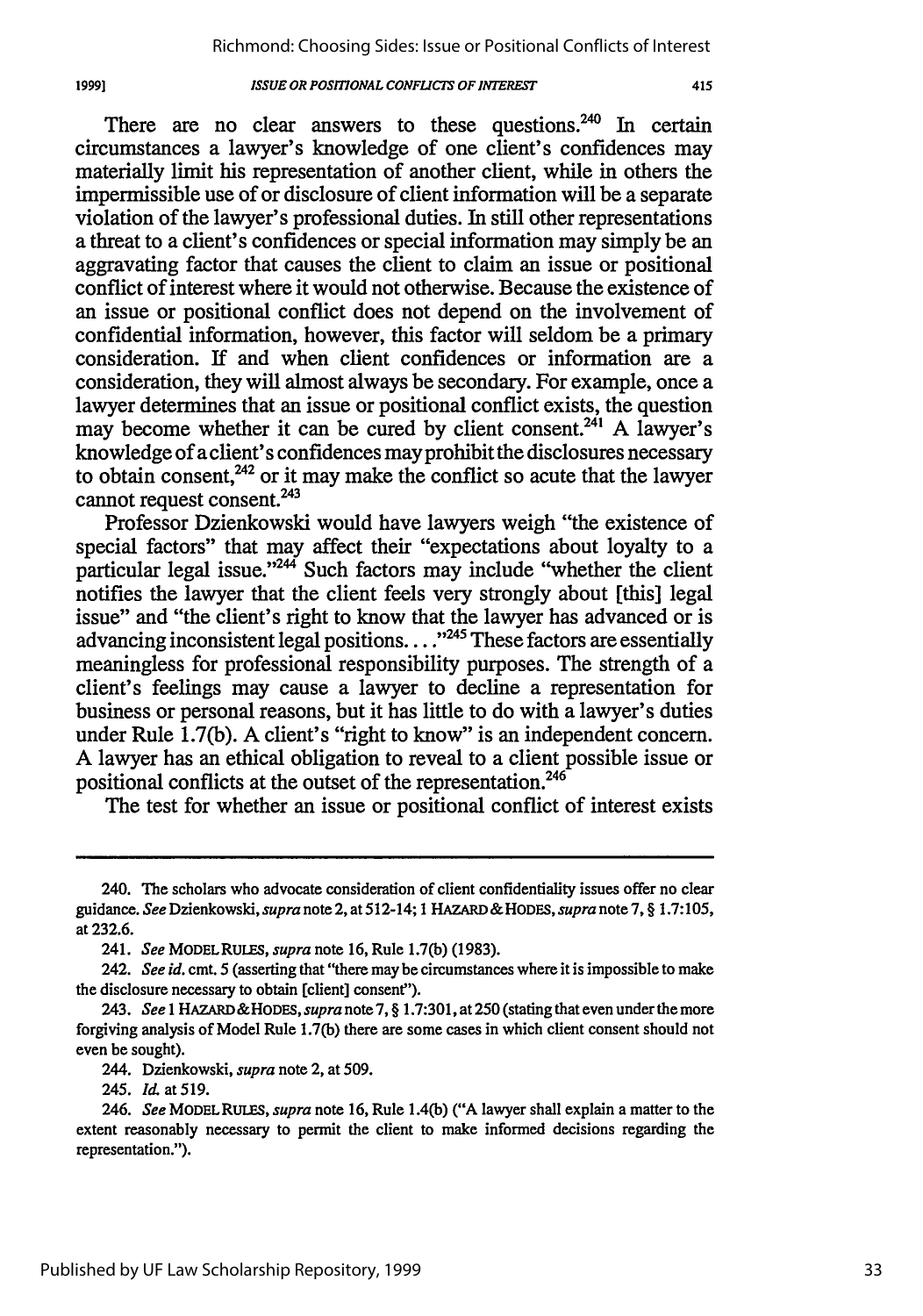## *FLORIDA LAWREVIEW*

requires affirmative answers to three questions, of which the first two are closely related and must be considered together. First, is the issue critically important to both representations? Second, will the determination of the issue in one case affect its determination in the other representation? These first two questions and their answers are sure to be intertwined. Third, will the competing important interests materially limit the lawyer's representation of one or both clients? This test tracks the current ABA approach to issue or positional conflicts. $247$ 

# 1. The Importance of the Issue and Its Determination

Not every set of contrary or contradictory legal arguments can be seen as creating an issue or positional conflict of interest. Not all competing interests require lawyers to decline or withdraw from representations. Lawyers must be free to argue or advance divergent positions.<sup>248</sup> Clients must not be able to veto other representations out of groundless fear, or based on mere disapproval. At the same time, clients must enjoy some protection. They must have some right to veto their lawyers' ability to speak with different voices. The balance is thus one of importance and effect.

There is no uniform standard for measuring the importance of an issue. An issue may be dispositive in a single case, or it may grow in importance because a client has a long-term stake in the subject. Measuring an issue's importance, and evaluating the effect that its determination in one representation will have on another, require analysis of the conflicting legal principles and the factual similarities of the two representations.<sup>249</sup>

Using litigation as an example, it may be that the two representations involve very close or nearly identical factual situations with legal arguments that are directly contrary. If so, and if the cases are pending in the same jurisdiction, the potential conflict should be obvious. **If** the cases will be litigated in different jurisdictions the conflict may be less apparent, but it may be no less serious. Courts often look to other jurisdictions to decide difficult issues or issues of first impression. A lawyer who finds himself in such a situation must study the law in both jurisdictions to assess the importance of the issue and its potential impact on the representations. $250$ 

If there are significant factual differences between the two

<sup>247.</sup> *See* Formal Op. 93-377, *supra* note 48, at *4-5. See generally supra* text accompanying *supra* notes 48-67.

<sup>248.</sup> Indeed, the ability to argue both sides of the same proposition may be the hallmark of detached professionals. *See* **1 HAZARD &** HODES, *supra* note 7, § 1.7:106, at 232.7-.9.

<sup>249.</sup> *See* Dzienkowski, *supra* note 2, at 510.

<sup>250.</sup> The same principle applies regardless of whether the cases are pending in federal or state courts.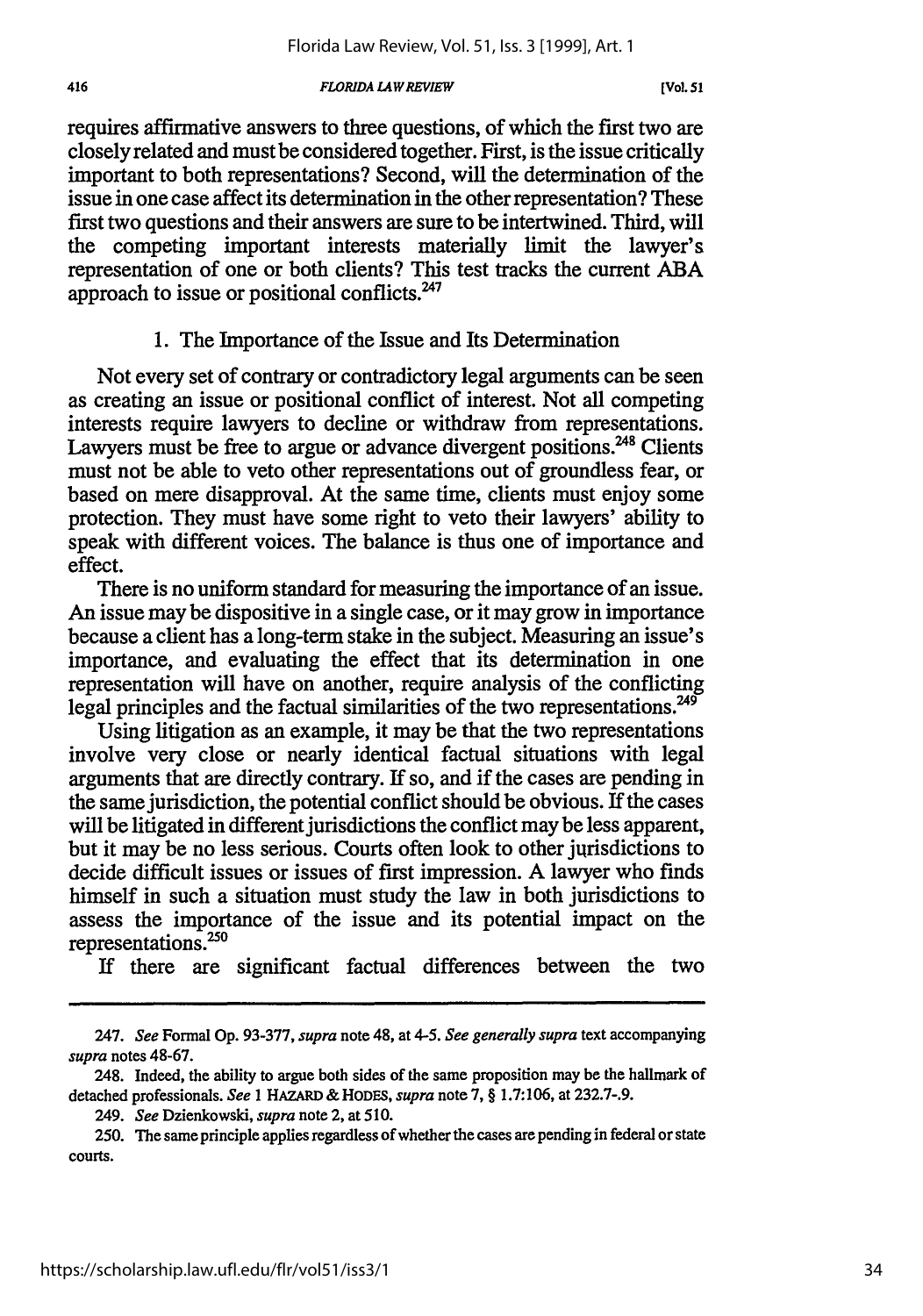1999]

representations, there may be no conflict at all. Factual differences may make an issue critical to one representation irrelevant in the other. Factual differences may mean that an issue, while important, ought to be decided differently in the two representations. Alternatively, factual differences may actually create an issue or positional conflict if they force a lawyer to recharacterize a legal issue to the detriment of one or both clients.<sup>251</sup>

Potential lobbying conflicts require similar analysis. There, as in litigation, lawyers must be concerned about decisions made by thirdparties.

In the transactional context, it may matter that the lawyer actually conceived the document or provision at issue, as compared to using a form document or standard clause. A lawyer's originality and ingenuity surely increase the actual or potential importance of his work. Certainly, the lawyer should not attack a similar arrangement in an unrelated representation. Where transactional work and litigation overlap, particular concepts may be declared invalid across the board, thereby increasing the importance of the issue while affecting multiple representations. Negotiations with different groups in the same industry may affect several representations, dulling competitive edges or reducing clients' perceived business advantages. $25\overline{2}$ 

The fact that the clients face an issue repeatedly undoubtedly increases its importance. Clients with long-term stakes in an industry or area of law cannot afford continuing threats to their positions. This is true in litigation, in transactional work, and in the lobbying context.

## 2. Material Limitation

The great concern about issue or positional conflicts is that they will impair the effectiveness of the lawyer involved—the conflict will materially limit the lawyer's representation of one or both clients. $253$ Lawyers must be careful not to underestimate this threat.<sup>254</sup>

An issue or positional conflict may cause a lawyer to "soft-pedal" the issue in one or both representations, or it may force the lawyer to alter his arguments to one or both clients' detriment.<sup>255</sup> A lawyer may be unable or unwilling to advance the issue for both clients with equal zeal. A lawyer

<sup>251.</sup> *See* 1 HAZARD **& HODES,** *supra* note 7, § 1.7:106, at 232.7-.9.

<sup>252.</sup> *See, e.g.,* Maritrans GP Inc. v. Pepper, Hamilton & Scheetz, **602** A.2d 1277 (Pa. 1992). *See supra* text accompanying notes 158-203.

<sup>253.</sup> *See* Formal Op. 93-377, *supra* note 48, at 4-5.

*<sup>254.</sup> See* Dzienkowski, *supra* note 2, at *515; see also* 1 **HAZARD & HODES,** *supra* note 7, § 1.7:105, at **232.6** (arguing that "any lawyer who claims he would be wholly uninfluenced by [issue or positional conflicts] is deluding himself and his clients").

*<sup>255.</sup> See* Formal Op. 93-377, *supra* note 48, at4; *see also* 1 HAZARD & HODES, *supra* note 7, § 1.7:105, at 232.5-.7 (providing an example of issue or positional conflict in the present context).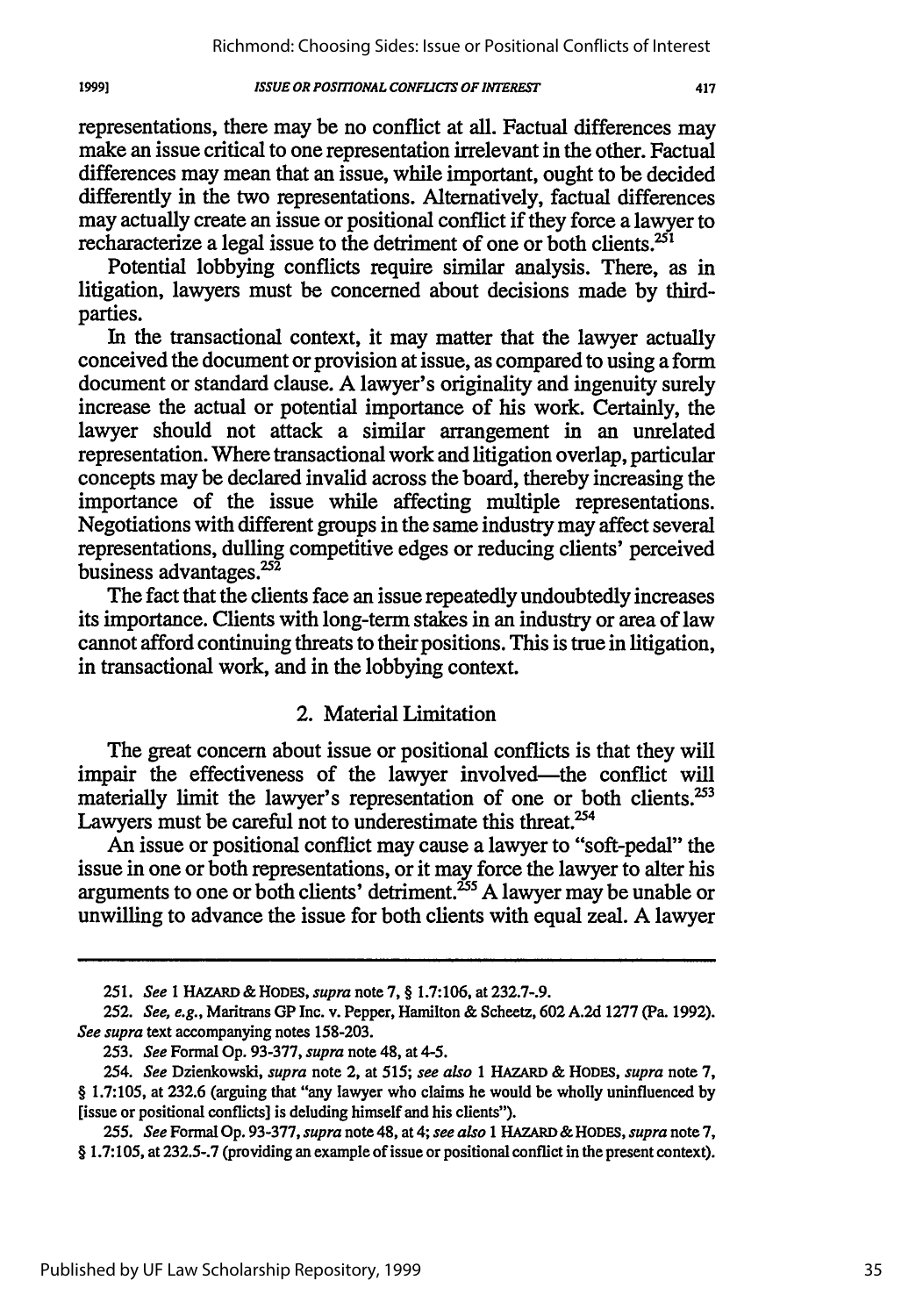#### *FLORIDA LAW REVIEW*

might urge a client to settle a matter that he typically would counsel the client to try were it not for the conflict. It does not matter whether lawyers make such decisions consciously, or arrive at them subconsciously. What matters is the material limitation on one or both representations.

Consider the situation where Lawyer *L* regularly represents a number of insurance companies. The general counsel of a local corporation calls *L* and tells him that the corporation's insurer wrongly refused to defend it in a close case. The corporation wants *L* to sue the insurer for breach of contract and bad faith. *L* does not represent the subject insurer. He believes that a sound argument can be made to expand the scope of insurers' duty to defend in the jurisdiction.

*L's* current insurance company clients probably are indifferent with respect to the outcome of this particular matter, but they undoubtedly have set positions on the law surrounding the duty to defend. *L* may subconsciously favor his insurance clients' interests over the corporation's interests. He may urge the corporation to pursue only its contract claims rather than any related tort claims, thus reducing its potential recovery. *L* may counsel the corporation to prematurely settle the case, or he may negotiate a lower settlement than is reasonable under the circumstances. He may not pursue certain avenues of discovery for fear that his innovative approaches or theories will expose his insurance company clients to similar inquiries in subsequent cases.

Such risks cannot be underestimated. Though *L* may downplay it, there is no denying his interest in maintaining his relationships with his insurance company clients. A disinterested observer could reasonably conclude that *L's* representation of his insurance company clients will materially limit his representation of the corporation.

A material limitation may not be so obvious. Suppose, for example, that a lawyer drafts a particular document or a key provision, or structures a transaction in an especially creative way. Might not the lawyer's pride of authorship, or his pride in his transactional creation, prevent his critical analysis of similar situations for other clients in unrelated representations? $256$ 

# *C. Disclosure and Client Consent*

An attorney may have a duty to disclose potential issue or positional conflicts of interest to prospective clients. A lawyer's duty to disclose may first be found in Model Rule 1.4. Model Rule 1.4(b) provides: "A lawyer shall explain a matter to the extent reasonably necessary to permit the client to make informed decisions regarding the representation." $257$  Rule

<sup>256.</sup> *See* Dzienkowski, *supra* note 2, at **511.**

<sup>257.</sup> MODELRULES, *supra* note **16,** Rule 1.4(b).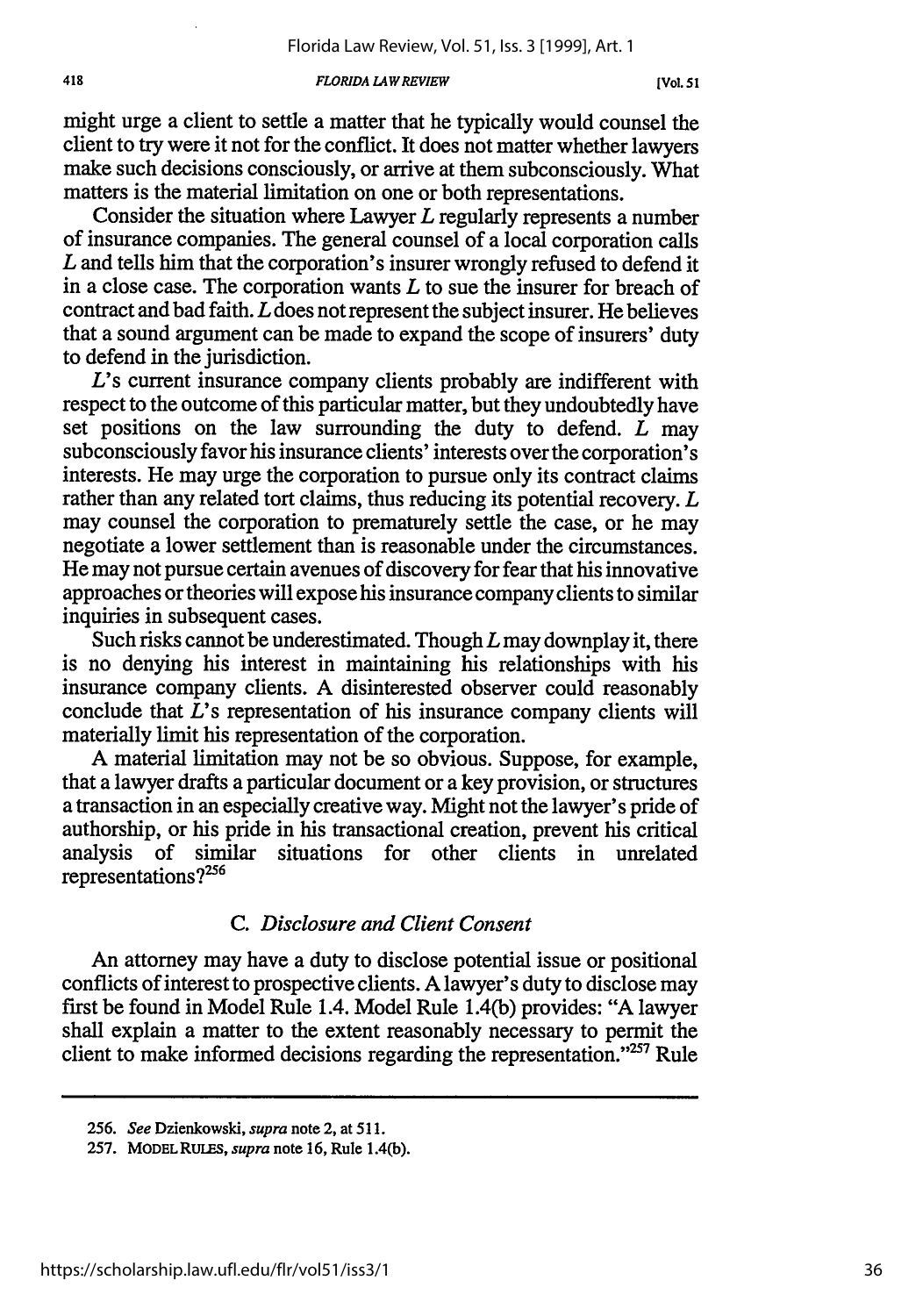1.4(b) imposes a positive duty to communicate. A lawyer has a duty to volunteer information, and to provide the client with all information necessary for the client to make informed decisions concerning the objectives of the representation and the means by which they will be pursued.<sup>258</sup> A lawyer must disclose and explain information in a way that fulfills the client's reasonable expectations for information, and must do so consistent with his duty to act in the client's best interests.<sup>259</sup>

"A client may consent to representation notwithstanding a conflict," as Rule 1.7(b) makes clear.<sup>260</sup> But such consent can only come after "consultation," which requires the lawyer to explain the matter with such thoroughness and clarity that the client can appreciate and understand the significance of the potential conflict.<sup>261</sup> The lawyer must disclose the implications and risks of the concurrent representations.<sup>262</sup> Where there is no consultation there can be no consent.<sup>263</sup> Moreover, a lawyer facing a potential issue or positional conflict of interest cannot limit his disclosure and consultation to the newest client. The lawyer must consult with *both* clients so that each can determine whether it should consent to the lawyer's dual representation.<sup>264</sup>

There are, of course, circumstances in which clients should not consent to lawyers' dual representation. Perhaps more importantly, a lawyer sometimes may be prohibited from seeking client consent. Under Rule 1.7, a lawyer cannot ask for client consent "when a disinterested lawyer would conclude that the client should not agree to the representation under the circumstances...."<sup>265</sup>

Lawyers may try to head off potential issues or positional conflicts of interest by way of advance consent. A lawyer might advise all clients that he will in the future represent clients with divergent views, and request that the clients waive any potential issue or positional conflicts. Indeed, the impetus for prospective conflict waivers has grown as law firms have opened multiple offices and corporate clients increasingly spread their business among several firms.<sup>266</sup>

262. *See* MODELRULES, *supra* note 16, Rule 1.7(b)(2).

263. *See, e.g.,* Griva v. Davison, 637 A.2d 830, 845 (D.C. 1994); Conrad Chevrolet, Inc. v. Rood, 862 S.W.2d 312, 314 (Ky. 1993).

264. *See Griva,* 637 A.2d at 845; *see also* MODEL RULES, *supra* note 16, Rule 1.7 cmt. 5 ("When more than one client is involved, the question of conflict must be resolved as to each client.").

265. MODELRULES, *supra* note 16, Rule 1.7 cmt. 5.

266. *See* Formal Op. 93-372, *supra* note 261, at 2.

<sup>258.</sup> *See id.* at cmt. I.

<sup>259.</sup> *See id.* at cmt. 2.

<sup>260.</sup> *Id.* at Rule 1.7(b).

<sup>261.</sup> *See* ABA Comm. on Ethics and Professional Responsibility, Formal Op. 93-372, at 2-3 (1993) [hereinafter Formal Op. 93-372].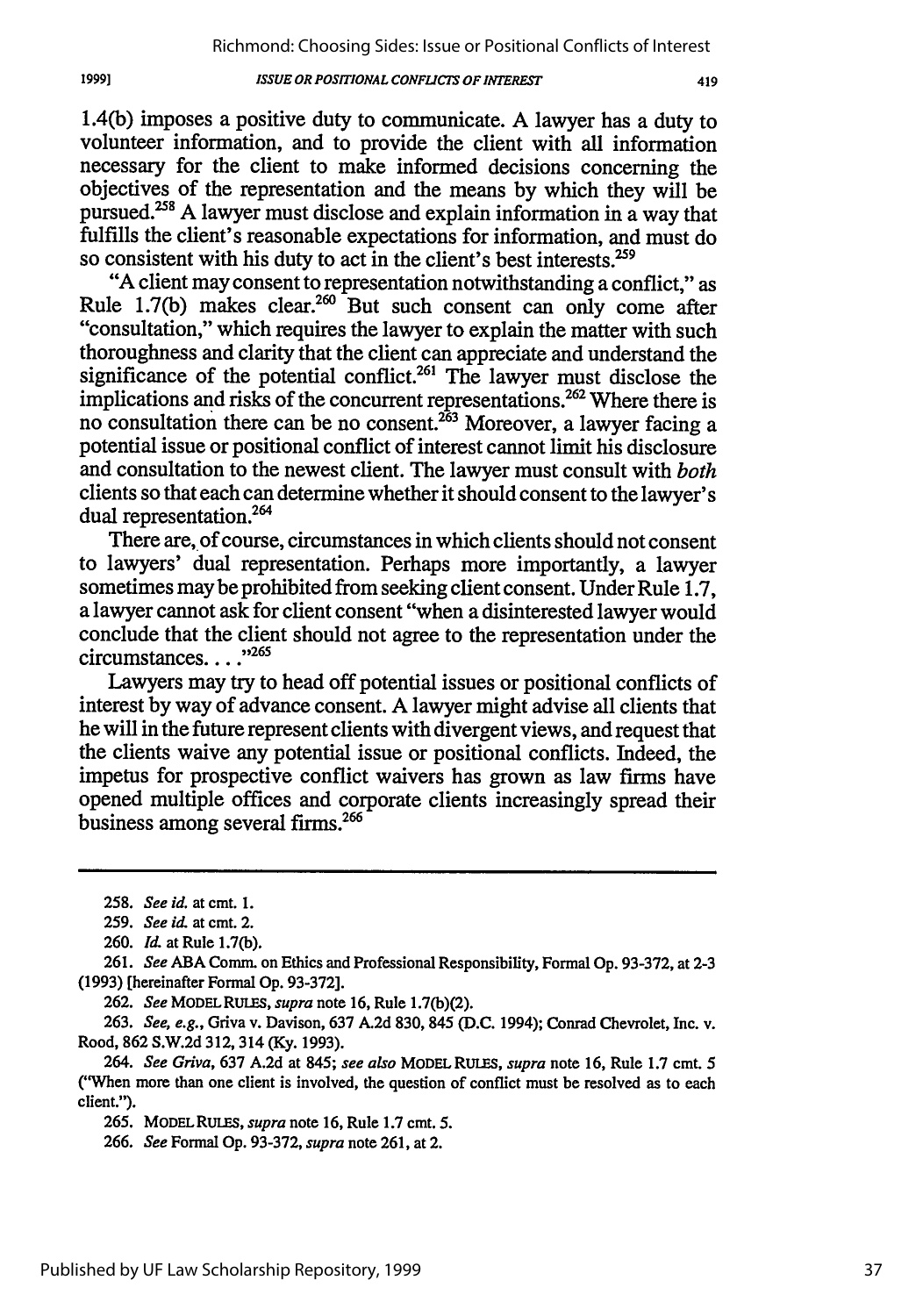The ABA's Standing Committee on Ethics and Professional Responsibility tepidly approved prospective waivers in a 1993 opinion.<sup>267</sup> In Formal Opinion 93-372, the Committee held that "a lawyer may ask for, and a client may give, a waiver of objection to a possible future representation presenting a conflict of interest **... ,,26'** A prospective waiver must, however, meet all the requirements of a contemporaneous waiver and it must contemplate the particular future conflict "with sufficient clarity so [that] the client's consent can reasonably be viewed as having been fully informed when it was given."<sup>269</sup> This may be an exacting standard, as *Worldspan, L.P. v. Sabre Group Holdings, Inc.,270* demonstrates.

*In Worldspan,* the plaintiffs moved to disqualify defense counsel in active tort litigation.27' The defense attorneys' law firm represented the plaintiffs in state tax matters in Georgia and Tennessee for several years.272 The case at bar and the tax matters all involved in different ways and degrees the plaintiffs' computer airline reservations operation.<sup> $273$ </sup> The critical issue presented to the *Worldspan* court was whether the plaintiffs had given their informed consent to the law firm's simultaneous, dual representation. <sup>274</sup>

The attorneys argued that the court should not disqualify them because the plaintiff had prospectively consented to the representation by way of the firm's standard engagement letter sent in 1992, some five years earlier.<sup>275</sup> That engagement letter provided:

"As we have discussed, because of the relatively large size of our firm and our representation of many other clients, it is possible that there may arise in the future a dispute between another client and WORLDSPAN, or a transaction in which WORLDSPAN's interests do not coincide with those of another client. In order to distinguish those instances in which WORLDSPAN consents to our representing such other clients from those instances in which such consent is not given, you have agreed, as a condition to our undertaking this engagement, that during the period of this engagement we will not be precluded from representing clients who may have

273. *See id.*

**275.** *See id.*

<sup>267.</sup> *See id.*

<sup>268.</sup> *Id.* at 1.

<sup>269.</sup> *Id.*

<sup>270.</sup> **5** F. Supp. 2d 1356 (N.D. Ga. 1998).

**<sup>271.</sup>** *See id.* at 1357.

<sup>272.</sup> *See id.*

<sup>274.</sup> *See id.* at **1358.**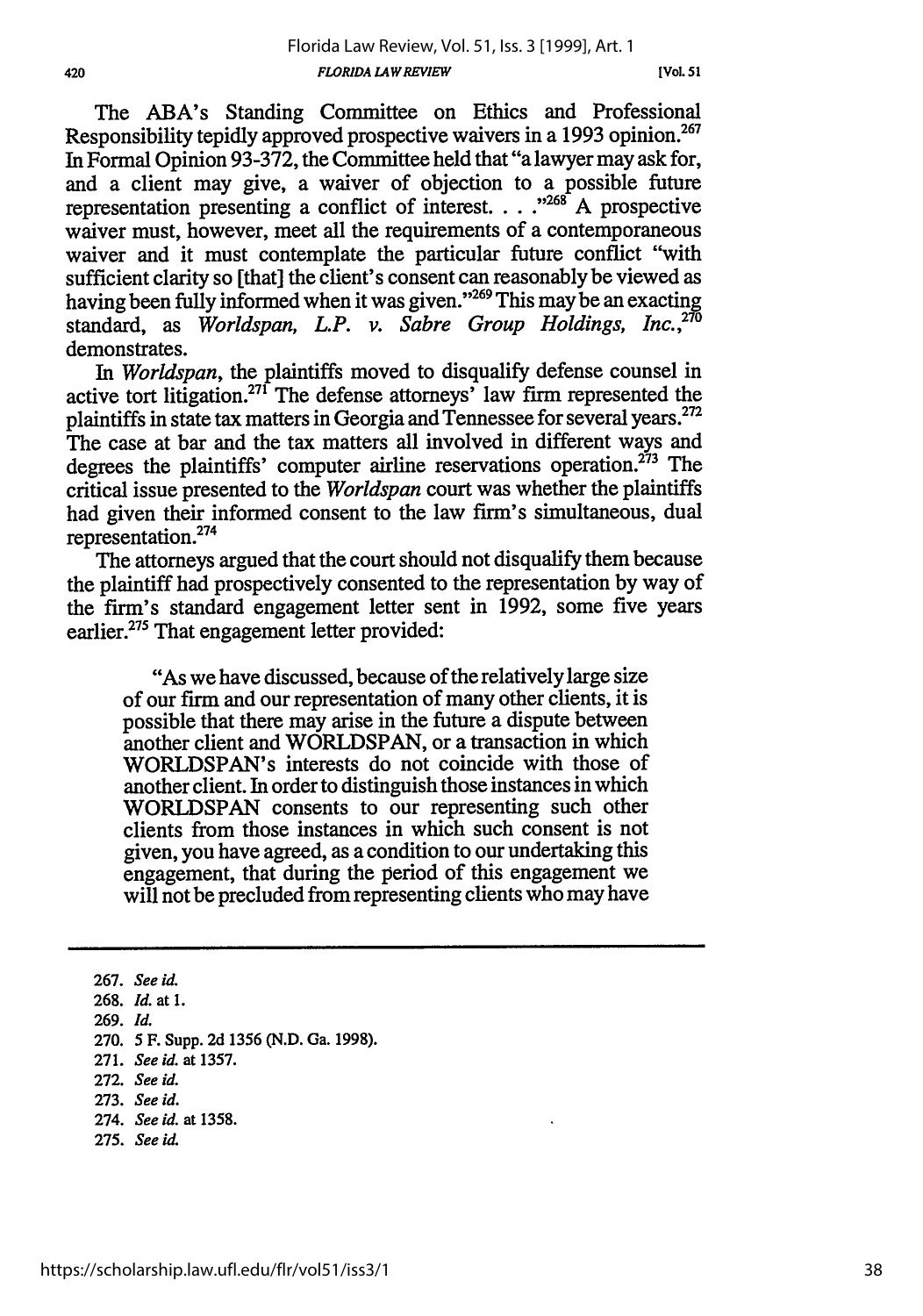interests adverse to WORLDSPAN so long as (1) such adverse matter is not substantially related to our work for WORLDSPAN, and (2) our representation of the other client does not involve the use, to the disadvantage of WORLDSPAN, of confidential information of WORLDSPAN we have obtained as a result of representing WORLDSPAN.

'We have advised you that we have served as special counsel to Delta Air Lines for certain types of matters, including state and local tax matters. We do not view our work for Delta to be in conflict with our representation of WORLDSPAN, and Delta . **. .** has consented to our representation of WORLDSPAN. We have also advised you that we have represented American Airlines. We do not believe our representation of American Airlines is in conflict with our representation of WORLDSPAN. We have also represented various other airlines from time-to-time on limited matters.., we do not view our representation of any of these carriers to be in conflict with our proposed representation of WORLDSPAN."276

The engagement letter concluded with an invitation to the plaintiffs to call the lawyer who wrote it if the representations in the letter were inconsistent with the plaintiffs' understanding of the terms of the engagement.<sup>277</sup>

There was disagreement over the response to the engagement letter.<sup>278</sup> The attorneys contended that the plaintiffs did not respond, such that the representation proceeded in accordance with the letter's terms.279 The plaintiffs contended that their house counsel immediately objected, but that the lawyer responsible for their matters at the law firm refused to alter the terms of the engagement.<sup>280</sup> The firm's representation of the plaintiffs simply continued notwithstanding plaintiffs' apprehension.<sup>281</sup>

The court resisted the litigants' invitations to weigh the credibility of the plaintiffs' house counsel and the firm's lawyer involved, finding such a determination unnecessary.<sup>282</sup> The court focused instead on the language of the engagement letter, which it found to be ambiguous. 23 Nothing in the letter foreshadowed the directly adverse litigation at issue.<sup>284</sup>

276. *Id.* at 1359 (quoting engagement letter).

19991

- 282. *See id.*
- 283. *See id.*
- 284. *See id.* at 1359-60.

<sup>277.</sup> *See id.*

**<sup>278.</sup>** *See id.*

<sup>279.</sup> *See id.*

<sup>280.</sup> *See* **id.**

<sup>281.</sup> *See id.*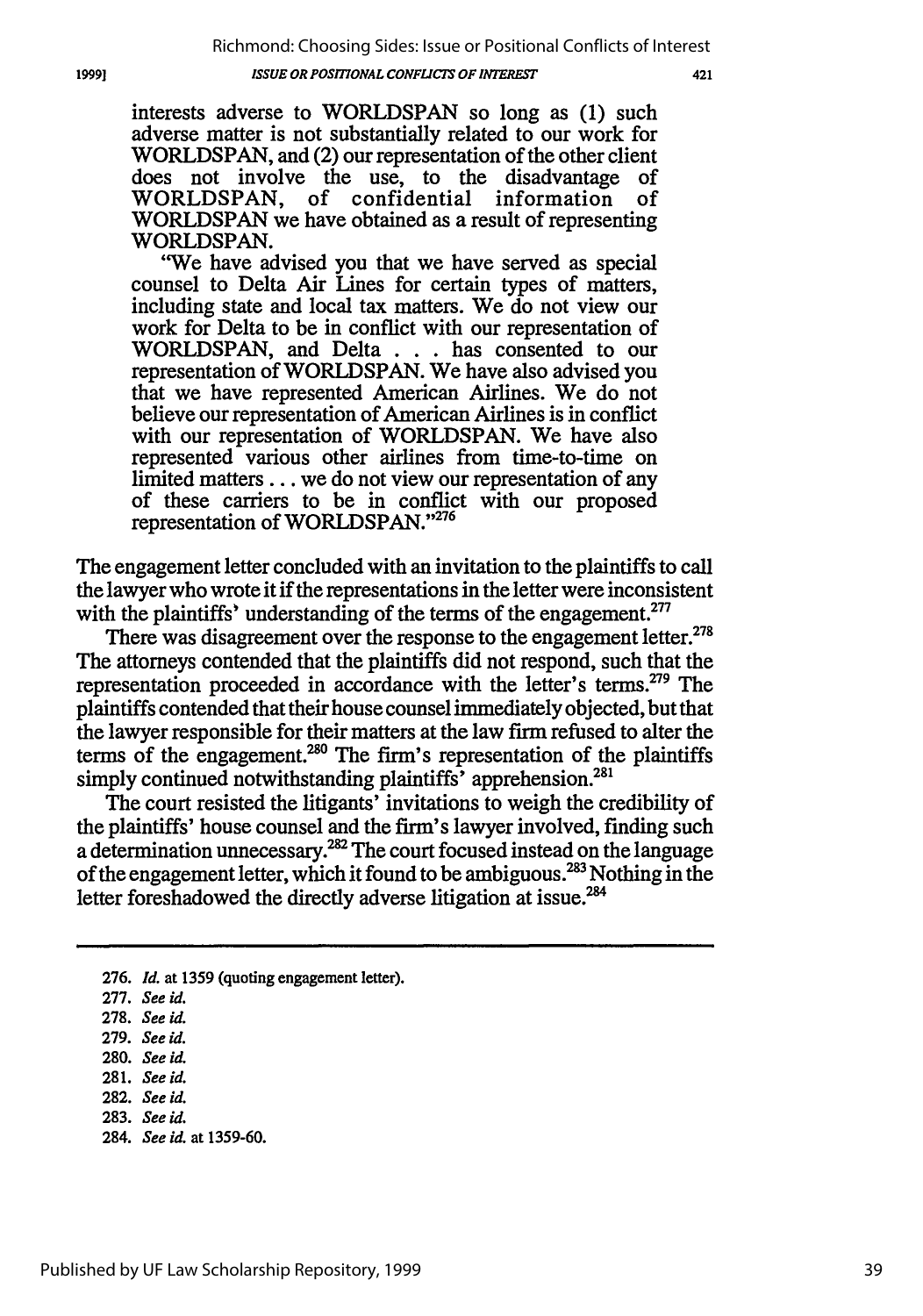[F] uture directly adverse litigation against one's present client is a matter of such an entirely different quality and exponentially greater magnitude, and so unusual given the position of trust existing between lawyer and client, that any document intended to grant standing consent for the lawyer to litigate against his own client must identify that possibility, if not in plain language, at least by irresistible inference including reference to specific parties, the circumstances under which such adverse representation would be undertaken, and all relevant like information.<sup>285</sup>

The *Worldspan* court believed that this reasoning carried extra weight where, as in the case before it, the future conflict is caused by undertaking the representation of a client with whom a law firm has no present relationship.<sup>286</sup> The court disqualified the defense attorneys,<sup>287</sup> denied their motion for reconsideration, and refused to certify the matter for an interlocutory appeal.288

*Worldspan* may not be persuasive in the case of issue or positional conflicts because it involved direct adversity. The case does, however, point out certain problems or risks attending advance consent. First, a client cannot be deemed to consent to a representation without a complete appreciation and understanding of the risks involved. A client's consent will rarely be fully informed where the conflict waiver is prospective.<sup>289</sup> Second, prospective conflict waivers reduce clients' trust in their lawyers and diminish public trust in the legal system.<sup>290</sup> For these reasons they are suspect and are subject to strict judicial scrutiny. Third, the reasonableness and validity of a client's consent must be judged on a case-by-case basis. Circumstances may change between the time a lawyer secures a prospective waiver and the time he accepts the second representation. Even if they do not, the lawyer still must determine whether accepting the second representation will adversely affect the first client's representation.<sup>291</sup> These problems or risks are present in the context of issue or positional conflicts; $292$  they are not limited to cases of direct adversity.

<sup>285.</sup> *Id.* at 1360.

<sup>286.</sup> *See id.*

<sup>287.</sup> *See id.*

<sup>288.</sup> *See id.* at 1360-64.

<sup>289.</sup> *See* Formal Op. 93-372, *supra* note 261, at 6.

<sup>290.</sup> *See Worldspan,* 5 F. Supp. 2d at 1360, 1363.

<sup>291.</sup> *See* Formal Op. 93-372, *supra* note 261, at **5.**

**<sup>292.</sup>** *See* Dzienkowski, *supra* note 2, at **528-29.**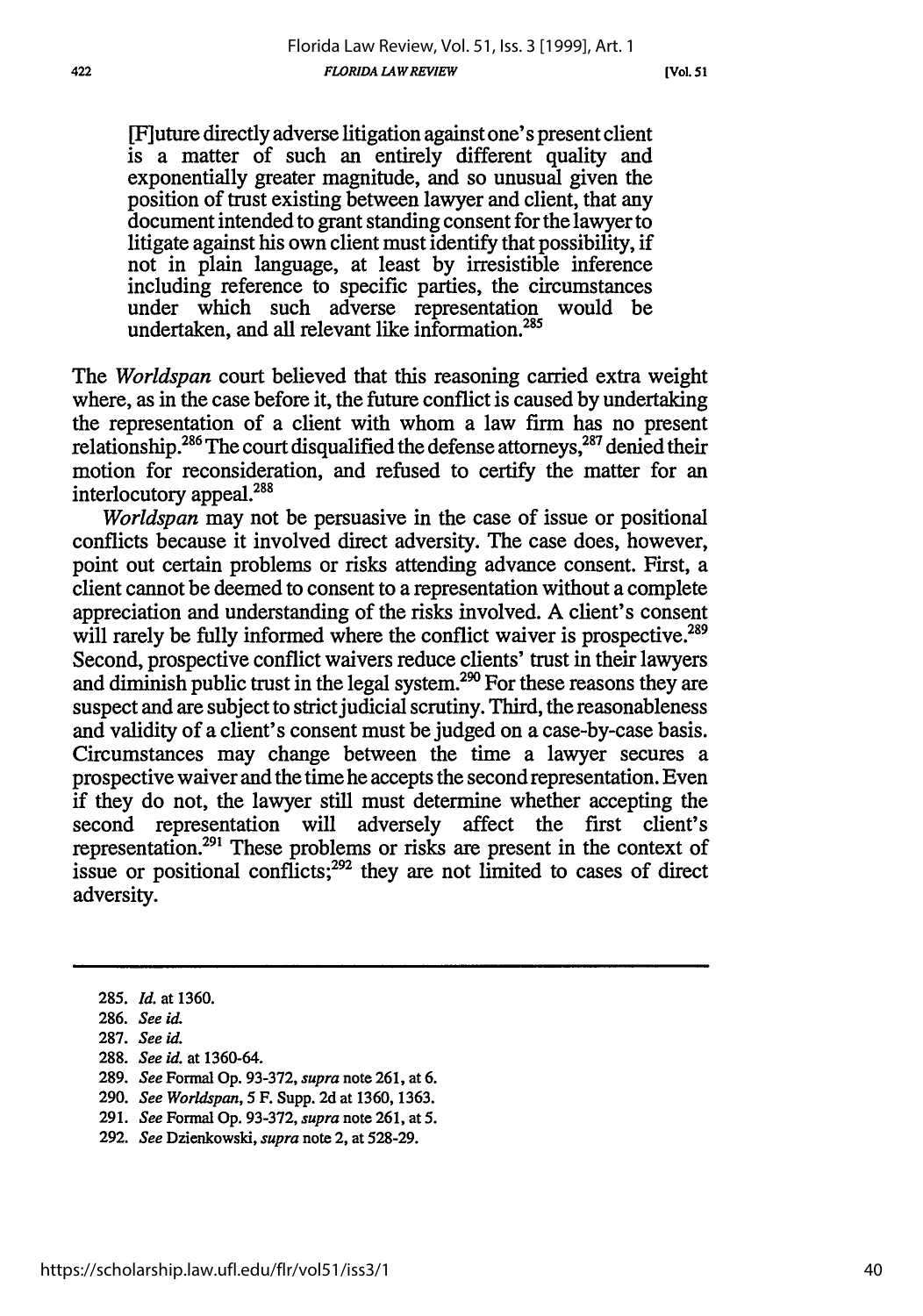## $423$

# *D. Concurrent Representations, Conflicts and Consent: Putting It All Together*

If a lawyer reasonably believes that the concerning issue is not critically important to both representations, or if its determination in one case will not affect its determination in the other, there is no conflict of interest.<sup>293</sup> Must the lawyer volunteer to his clients that he has considered the issue and determined that there is no conflict? In a word, no. To impose such a disclosure requirement on lawyers would strain Rules 1.4 and **1.7** beyond reason. If one of the clients asks the lawyer whether he has considered possible conflicts, however, the lawyer must respond truthfully.294

If the issue is critically important to both representations, or if its determination in one case will affect its determination in the other, the lawyer must then determine whether the clients' competing interests will materially limit the representation of either client. If so, the lawyer must decline the second representation.<sup>295</sup> If the lawyer makes this determination after both representations are underway, he must withdraw from at least one of them.<sup>296</sup> In this situation the lawyer cannot ask the clients to consent to the dual representation; this conflict cannot be waived. $297$ 

If the lawyer believes that his representation of either client will not be materially limited notwithstanding the importance of the issue or the possible impact of its determination, the lawyer may proceed with both representations.<sup>298</sup> In order to so proceed, however, both clients must consent to the dual representation after full disclosure and consultation.<sup>299</sup>

It may be possible for lawyers to avoid issue or positional conflicts by way of advance consent. First, any prospective waiver should be in writing.<sup>300</sup> The writing requirement is important because it is the only way for the lawyer to demonstrate that the client's consent to the ultimate dual representation was unequivocal. Second, the client's consent should be specific.<sup>301</sup> The document granting consent should specifically refer to litigation if consent is to be effective there, and it should also specifically refer to any other context in which a conflict may arise. The document should identify potential opposing parties with respect to whom consent is

301. *See id.* at **5.**

<sup>293.</sup> *See* MODELRUiS, *supra* note 16, Rule 1.7(b).

<sup>294.</sup> *See* MODEL **RULES,** *supra* note 16, Rule 1.4(a) (requiring a lawyer to comply with a client's reasonable requests for information); MODEL RULES, *supra* note 16, Rule 1.4 cmt. 4 ("A lawyer may not withhold information to serve the lawyer's own interest or convenience.").

**<sup>295.</sup>** *See* Formal Op. 93-377, *supra* note 48, at 4.

<sup>296.</sup> *See id.* at 4.

**<sup>297.</sup>** *See id.*

<sup>298.</sup> *See id.*

**<sup>299.</sup>** *See id.*

<sup>300.</sup> *See* Formal Op. 93-372, *supra* note 261, at 7.